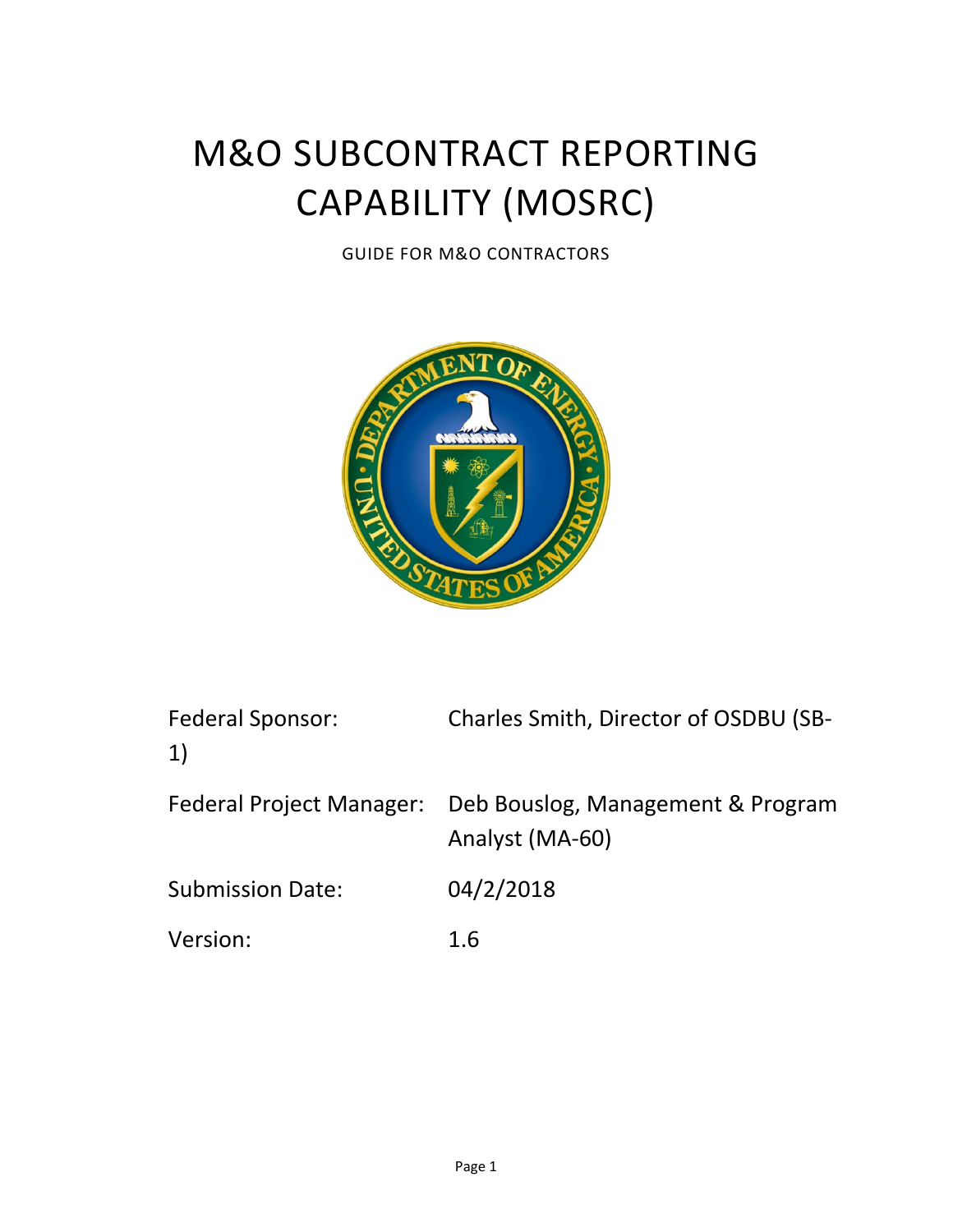<span id="page-1-0"></span>

| <b>CHANGE LOG</b>        |             |                                                                                                                                                                                                                                                                                                                                                                                                                                                                                                                          |  |  |  |  |  |  |
|--------------------------|-------------|--------------------------------------------------------------------------------------------------------------------------------------------------------------------------------------------------------------------------------------------------------------------------------------------------------------------------------------------------------------------------------------------------------------------------------------------------------------------------------------------------------------------------|--|--|--|--|--|--|
| <b>Version</b><br>number | <b>Date</b> | <b>Summary of changes</b>                                                                                                                                                                                                                                                                                                                                                                                                                                                                                                |  |  |  |  |  |  |
| 1.0                      | 4/21/2015   | Initial final version.                                                                                                                                                                                                                                                                                                                                                                                                                                                                                                   |  |  |  |  |  |  |
| 1.1                      | 8/5/2015    | Clarified reportable actions, added data submission certification, added<br>changes approved in CR 169 - UNSPSC Code, renumbered fields to remove<br>obsolete fields, added data validations (Appendix A).                                                                                                                                                                                                                                                                                                               |  |  |  |  |  |  |
| 1.2                      | 9/9/2015    | Minor clarification updates.                                                                                                                                                                                                                                                                                                                                                                                                                                                                                             |  |  |  |  |  |  |
| 1.3                      | 11/5/2015   | Incorporated changes approved in CR 179 - Provide a Zip+4-Country Code<br>Principal Place of Performance Lookup Option. Updated guidance for foreign<br>vendors and place of performance. Added and clarified terminology.                                                                                                                                                                                                                                                                                               |  |  |  |  |  |  |
| 1.4                      | 1/7/2016    | Incorporated clarifications of socioeconomic flags from SBA. Clarified data<br>expectations and updated validation rules based on feedback from FY2015<br>interim reporting activities. Clarified the description of the interface between<br>SAM.gov and MOSRC. Updated proposed validation rules on NAICS codes.<br>Updated the Share External Flag to handle records identified by M&Os as<br>potentially containing proprietary information, per CR 185. Updated the type of<br>the Modification Number, per CR 187. |  |  |  |  |  |  |
| 1.5                      | 4/28/2016   | Updated the definition of Eligible Actions to clarify expectations for reporting<br>actions with classified information or controlled unclassified information.<br>Described the process used to populate Field 58 when pulling in data from<br>SAM.gov and provided recommendations for M&Os when submitting data.<br>Reconciled Appendix A against as-built MOSRC validations. Updated the<br>formatting of Table 4.1.1 and Appendix A.                                                                                |  |  |  |  |  |  |
| 1.6                      | 4/2/2018    | Updated metadata for following fields in Section 4.1 (Table 4.1-1) and<br>Appendix A (Table A-1): SUB_OBLIGATED_DOLLARS,<br>SUB_PRINCIPAL_NAICS_CODE, and SUB_ANNUAL_REVENUE. Added<br>Appendix B to clarify guidance for use of NAICS Industry Sectors 42, 44, and<br>45. Added references to Appendix B in Section 4.1 (Table 4.1-1) and Appendix<br>A (Table A-1).                                                                                                                                                    |  |  |  |  |  |  |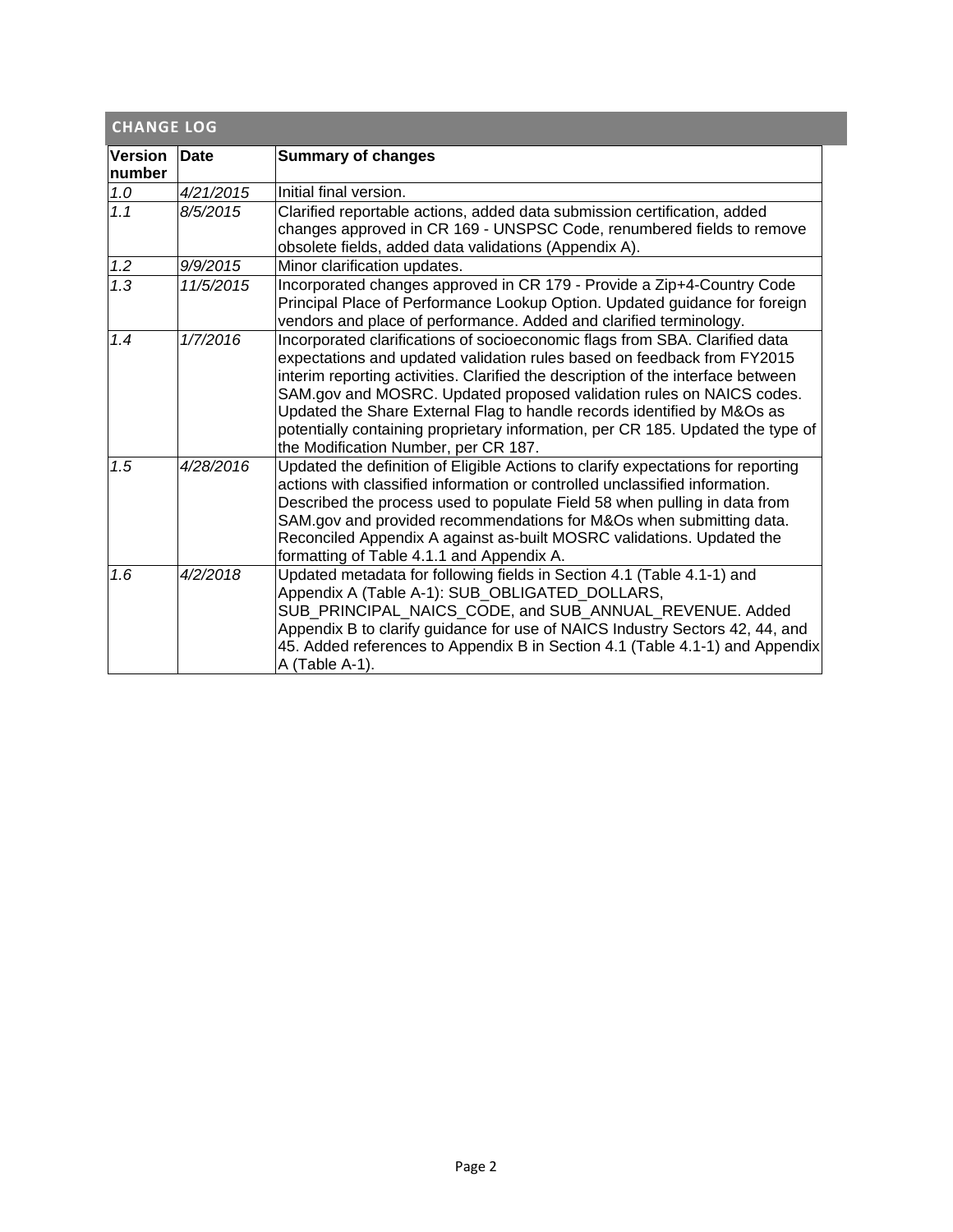# TABLE OF CONTENTS

| $\mathbf{1}$   |     |  |
|----------------|-----|--|
|                | 1.1 |  |
|                | 1.2 |  |
| $2^{\circ}$    |     |  |
|                | 2.1 |  |
|                | 2.2 |  |
| 3 <sup>1</sup> |     |  |
|                | 3.1 |  |
| 4              |     |  |
|                | 4.1 |  |
|                | 4.2 |  |
|                | 4.3 |  |
|                |     |  |
|                |     |  |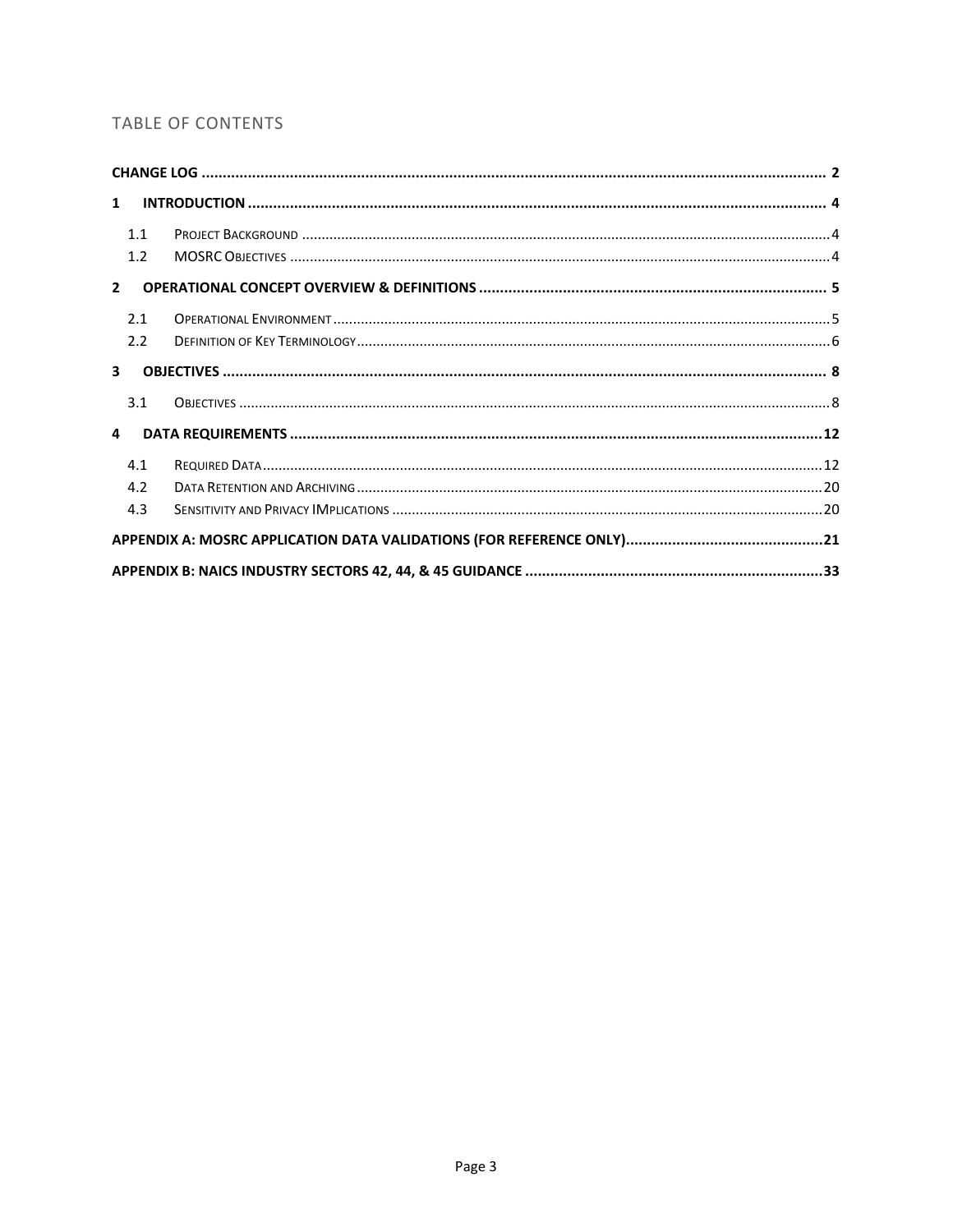# <span id="page-3-0"></span>**1 INTRODUCTION**

This document defines the Department of Energy's (DOE) objectives for the prime contractors participating in the M&O Subcontract Reporting Capability (MOSRC). This document is organized in the following major sections.

- Section 1 provides an introduction to the MOSRC project.
- Section 2 describes the operational concept for the new capability and defines key terminology.
- Section 3 states the objectives.
- Section 4 addresses the data requirements.
- Appendix A describes the data validations that the MOSRC Application will use to validate submitted data.

## <span id="page-3-1"></span>1.1 PROJECT BACKGROUND

The Consolidated Appropriations Act of 2014, Title III, Section 318 authorized DOE to count 1<sup>st</sup> tier subcontracts awarded by its M&O contractors to small businesses toward accomplishment of its annual small business goals.

However, DOE does not currently collect the full complement of data required by the Small Business Administration (SBA) to establish annual goals and to track associated performance that will adequately account for the first-tier subcontract activity. Section 15(g)(1) of the Small Business Act indicates, "the Government-Wide goal for participation by small business concerns shall be established at not less than 23 percent of the total value of all prime contract awards for each fiscal year."

SBA's Office of Government Contracting calculates small-business participation goals for each agency or department using a methodology that include both historical achievement and projected opportunity for expanded small-business participation. In order to meet SBA's reporting, analysis, and prime goal setting needs, the SBA has identified 57 required data elements that DOE will need to provide from its M&O first-tier subcontracting.

Currently, the DOE does not collect this set of subcontract data in a centralized repository that can be used to meet the SBA's needs. DOE's M&O contractors have independent, diverse business systems that they use to manage subcontracting activities. These systems currently capture some (but not all) of the 1<sup>st</sup> tier subcontract information required by the SBA to support transparency and accountability.

After extensive analysis, DOE and SBA concluded that the DOE does not currently collect the data required by the SBA, nor is there a system in existence that will capture the data required. For that reason, the DOE is spearheading the development of the M&O Subcontract Reporting Capability (MOSRC) Project to collect key information about each first-tier subcontract action that is awarded by each M&O contractor.

## <span id="page-3-2"></span>1.2 MOSRC OBJECTIVES

The core objective of this project is to collect and provide the data needed by the SBA to enable the DOE to receive full credit toward achievement of DOE small business prime contracting goals for first-tier M&O subcontracts.

Accomplishing this objective will enable the DOE to accurately reflect the DOE's ongoing commitment to working with small businesses. This capability is essential in achieving recognition for the DOE's unique business model that leverages the resources of our M&O contractors to accomplish the DOE's mission.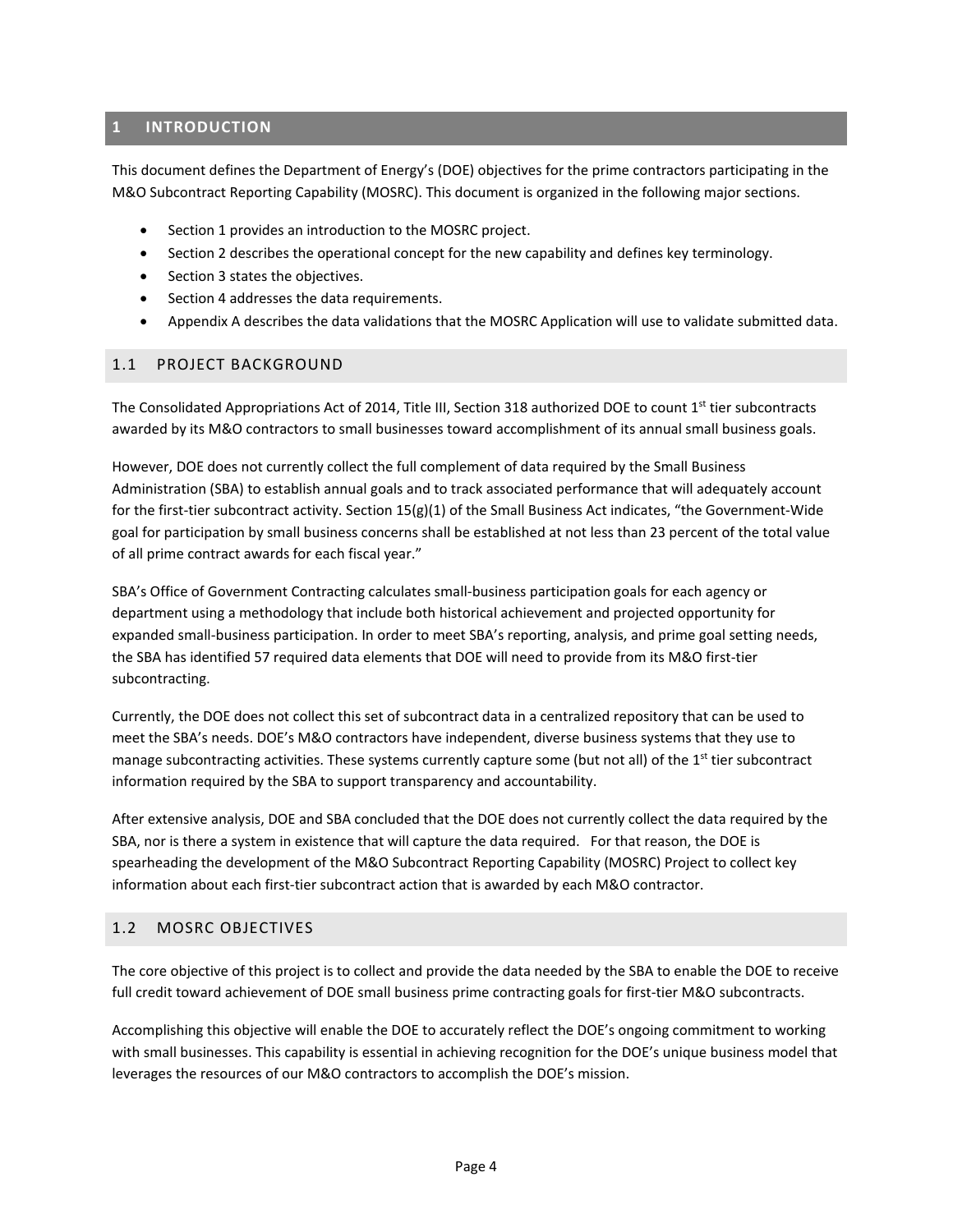## <span id="page-4-0"></span>**2 OPERATIONAL CONCEPT OVERVIEW & DEFINITIONS**

The following sections provide a brief overview of the MOSRC operational environment and define key terminology.

## <span id="page-4-1"></span>2.1 OPERATIONAL ENVIRONMENT

The following diagram shows how the MOSRC is expected to interact with organizational stakeholders.

The MOSRC will collect, validate, correct, store, and report all eligible M&O first-tier subcontract data.



Figure: Organizational Context Diagram

The following paragraphs provide a brief description of each expected flow of information.

The OCFO/iManage Program provides the core MOSRC infrastructure, and will provide information about prime contracts. iManage will also obtain information from SAM.gov and other authoritative sources for use in validating and/or populating required data.

The GSA/IAE SAM Contractor Registry will provide information for first-tier subcontractors registered with SAM.

The M&O Prime Contractors will provide data about eligible subcontracts to the MOSRC. This will include information on new subcontracts, information on modified subcontracts, and correcting information, as needed. If subcontractors are not registered in SAM, the Prime Contractors will also provide information on subcontractor representations and certifications.

Internal DOE entities, such as MA-60 and the OSDBU (SB-1), will use data collected and stored by the MOSRC.

The MOSRC will report data to the Small Business Administration (SBA).

The MOSRC will publish data in a publicly accessible location (e.g. Data.gov).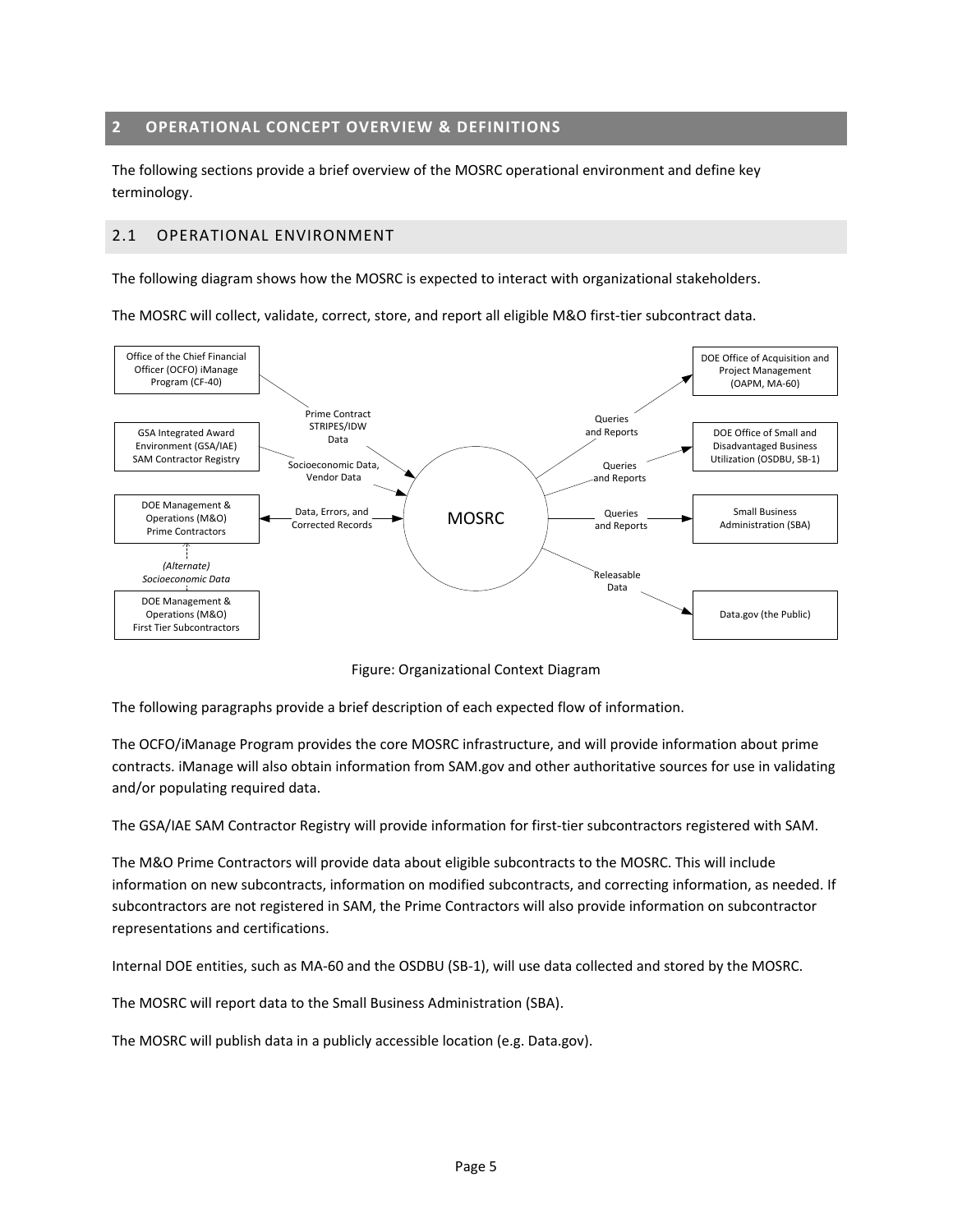# <span id="page-5-0"></span>2.2 DEFINITION OF KEY TERMINOLOGY

The following table defines key terminology that is used in the MOSRC Guide or by the MOSRC Project community.

| Term                                       | Definition                                                                                                                                                                                                                                                                                                                                                                                                                                                                                                                                                                                                                                                                                                                                                                                                                                                                                                                                                                                                          |
|--------------------------------------------|---------------------------------------------------------------------------------------------------------------------------------------------------------------------------------------------------------------------------------------------------------------------------------------------------------------------------------------------------------------------------------------------------------------------------------------------------------------------------------------------------------------------------------------------------------------------------------------------------------------------------------------------------------------------------------------------------------------------------------------------------------------------------------------------------------------------------------------------------------------------------------------------------------------------------------------------------------------------------------------------------------------------|
| <b>Action and/or</b><br><b>Transaction</b> | Action and Transaction are used interchangeably in the MOSRC Project community.                                                                                                                                                                                                                                                                                                                                                                                                                                                                                                                                                                                                                                                                                                                                                                                                                                                                                                                                     |
|                                            | By this, we mean any awarded contract, agreement, order, or modification, etc. (other than<br>one involving an employer-employee relationship) entered into by a DOE M&O prime<br>contractor calling for supplies and services (including construction) required solely for<br>performance of the prime contract.                                                                                                                                                                                                                                                                                                                                                                                                                                                                                                                                                                                                                                                                                                   |
| <b>Authoritative</b><br><b>Source</b>      | An authoritative source is either the originating author of content, or a recognized system of<br>record that has a defined, acceptable method to collect, validate, store, and publish data.<br>Examples include:<br>First Tier Subcontractor - originating author of vendor data.<br>M&O Contractor - originating author of subcontract data, including vendor<br>representations and certifications.<br>System for Award Management (SAM) - system of record for vendor data, including<br>$\bullet$<br>socioeconomic indicators, address information, and size information.<br>United States Census Bureau - NAICS codes and descriptions.<br>$\bullet$                                                                                                                                                                                                                                                                                                                                                         |
| <b>Contractor</b>                          | The M&O prime contractor.                                                                                                                                                                                                                                                                                                                                                                                                                                                                                                                                                                                                                                                                                                                                                                                                                                                                                                                                                                                           |
| <b>Eligible Action</b>                     | For MOSRC, eligible actions are any first-tier subcontract awards or modifications (both Small<br>Business and Other Than Small Business) that the contractor would be required to report to<br>the Electronic Subcontract Reporting System (eSRS) as part of a Summary Subcontract Report,<br>as defined in FAR Subpart 19.704.<br>Eligible actions include both new first-tier subcontract awards and any first-tier subcontract<br>award modifications, regardless of dollar value. No actions with classified information or<br>controlled unclassified information (CUI) should be reported to MOSRC.<br>Eligible actions do NOT include grants, cooperative agreements, other transactions, real<br>property leases, requisitions from Federal stock, training authorizations, or other non-FAR<br>based transactions.<br>Eligible actions do NOT currently include common, one-off Purchase Card transactions. If<br>however, a Purchase Card is simply used as the method of payment for an order against a |
|                                            | Blanket Purchase Agreement (BPA) or a similar vehicle where the required MOSRC data can<br>be collected, then those transactions should be included.<br>The following paragraphs provide additional definition of eligible subcontracts, based on the<br>13 CFR 125.3(a)(1):<br>"Subcontract under this section means any agreement (other than one involving an<br>employer-employee relationship) entered into by a Government prime contractor or<br>subcontractor calling for supplies and/or services required for performance of the contract<br>or subcontract (including modifications).<br>(i) Subcontract award data reported by prime contractors and subcontractors shall be<br>limited to awards made to their immediate next-tier subcontractors. Credit cannot be taken<br>for awards made beyond the immediate next-tier (exclusions omitted)(ii) Only<br>subcontracts involving performance in the United States or its outlying areas should be                                                   |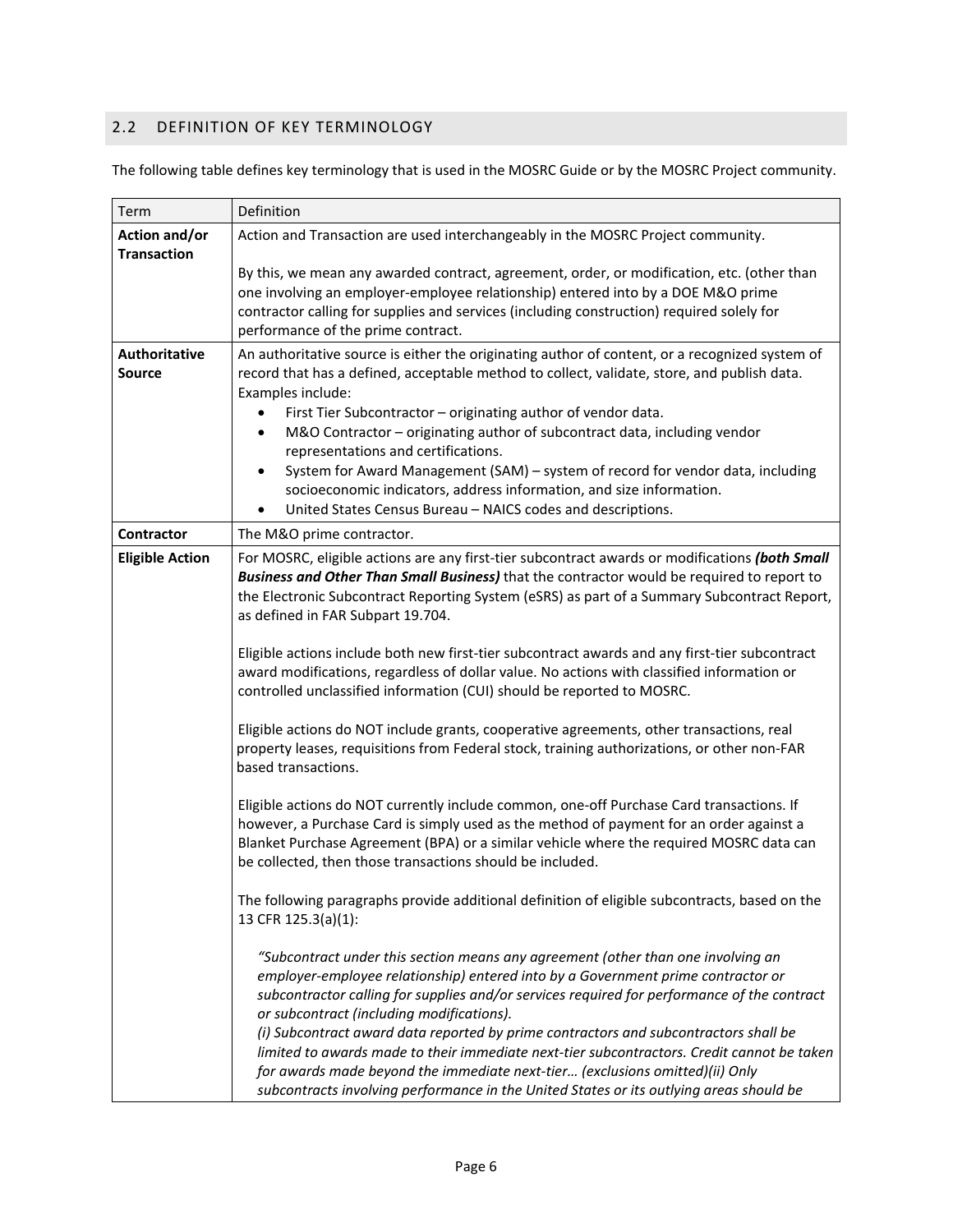| Term                                    | Definition                                                                                                                                                                                                                                                                                                                                                                                                                                                                                                                                                                                                                                                                                                                                                                                                                                                                                                                                                                                                                                                                                                                                                                                                                                                                                                                                             |
|-----------------------------------------|--------------------------------------------------------------------------------------------------------------------------------------------------------------------------------------------------------------------------------------------------------------------------------------------------------------------------------------------------------------------------------------------------------------------------------------------------------------------------------------------------------------------------------------------------------------------------------------------------------------------------------------------------------------------------------------------------------------------------------------------------------------------------------------------------------------------------------------------------------------------------------------------------------------------------------------------------------------------------------------------------------------------------------------------------------------------------------------------------------------------------------------------------------------------------------------------------------------------------------------------------------------------------------------------------------------------------------------------------------|
|                                         | included, with the exception of subcontracts under a contract awarded by the U.S.<br>Department of State or any other agency that has statutory or regulatory authority to<br>require subcontracting plans for subcontracts performed outside the United States and its<br>outlying areas and subcontracts for foreign military sales unless waived in accordance with<br>agency regulations.<br>(iii) The following should not be included in the subcontracting base: internally generated<br>costs such as salaries and wages; employee insurance; other employee benefits; payments<br>for petty cash; depreciation; interest; income taxes; property taxes; lease payments; bank<br>fees; fines, claims, and dues; Original Equipment Manufacturer relationships during<br>warranty periods (negotiated up front with product); utilities such as electricity, water,<br>sewer, and other services purchased from a municipality or solely authorized by the<br>municipality to provide those services in a particular geographical region; and philanthropic<br>contributions. Utility companies may be eligible for additional exclusions unique to their<br>industry, which may be approved by the contracting officer on a case-by-case basis.<br>Exclusions from the subcontracting base include but are not limited to those listed above." |
|                                         | Note: M&O should apply existing guidance and interpretation of 13 CFR 125.3(a)(1) (iii) in<br>determining whether any action should be included in the subcontracting base. The MOSRC<br>does not seek to redefine the subcontract reporting requirements. Existing exemptions from<br>eSRS subcontracting base reporting should apply to the MOSRC.                                                                                                                                                                                                                                                                                                                                                                                                                                                                                                                                                                                                                                                                                                                                                                                                                                                                                                                                                                                                   |
| <b>First-Tier</b><br><b>Subcontract</b> | First-tier subcontract means a subcontract awarded directly by an M&O Contractor for the<br>purpose of acquiring supplies or services (including construction) for performance of the<br>prime contract. It does not include an M&O Contractor's supplier agreements with vendors,<br>such as long-term arrangements for materials or supplies that would benefit multiple<br>contracts and/or the costs of which are normally applied to an M&O Contractor's general and<br>administrative expenses or indirect cost.                                                                                                                                                                                                                                                                                                                                                                                                                                                                                                                                                                                                                                                                                                                                                                                                                                 |
| <b>Small Business</b>                   | The following paragraphs provide additional definition of small business definitions, based on<br>the 13 CFR 121.404(e):<br>"For subcontracting purposes, a concern must qualify as a small business as of the date<br>that it certifies that it is small for the subcontract. The applicable size standard is that<br>which is set forth in $\S$ 121.410 and which is in effect at the time the concern self-certifies<br>that it is small for the subcontract."<br>The following paragraphs provide additional definition of small business definitions, based on<br>the 13 CFR 121.410:<br>"For subcontracting purposes pursuant to sections 8(d) of the Small Business Act, a concern<br>is small for subcontracts which relate to Government procurements if it does not exceed the<br>size standard for the NAICS code that the prime contractor believes best describes the<br>product or service being acquired by the subcontract. However, subcontracts for<br>engineering services awarded under the National Energy Policy Act of 1992 have the same<br>size standard as Military and Aerospace Equipment and Military Weapons under NAICS<br>code 541330."                                                                                                                                                                                |
| Subcontractor                           | The first-tier subcontractor to the DOE prime contractor (i.e. "contractor").                                                                                                                                                                                                                                                                                                                                                                                                                                                                                                                                                                                                                                                                                                                                                                                                                                                                                                                                                                                                                                                                                                                                                                                                                                                                          |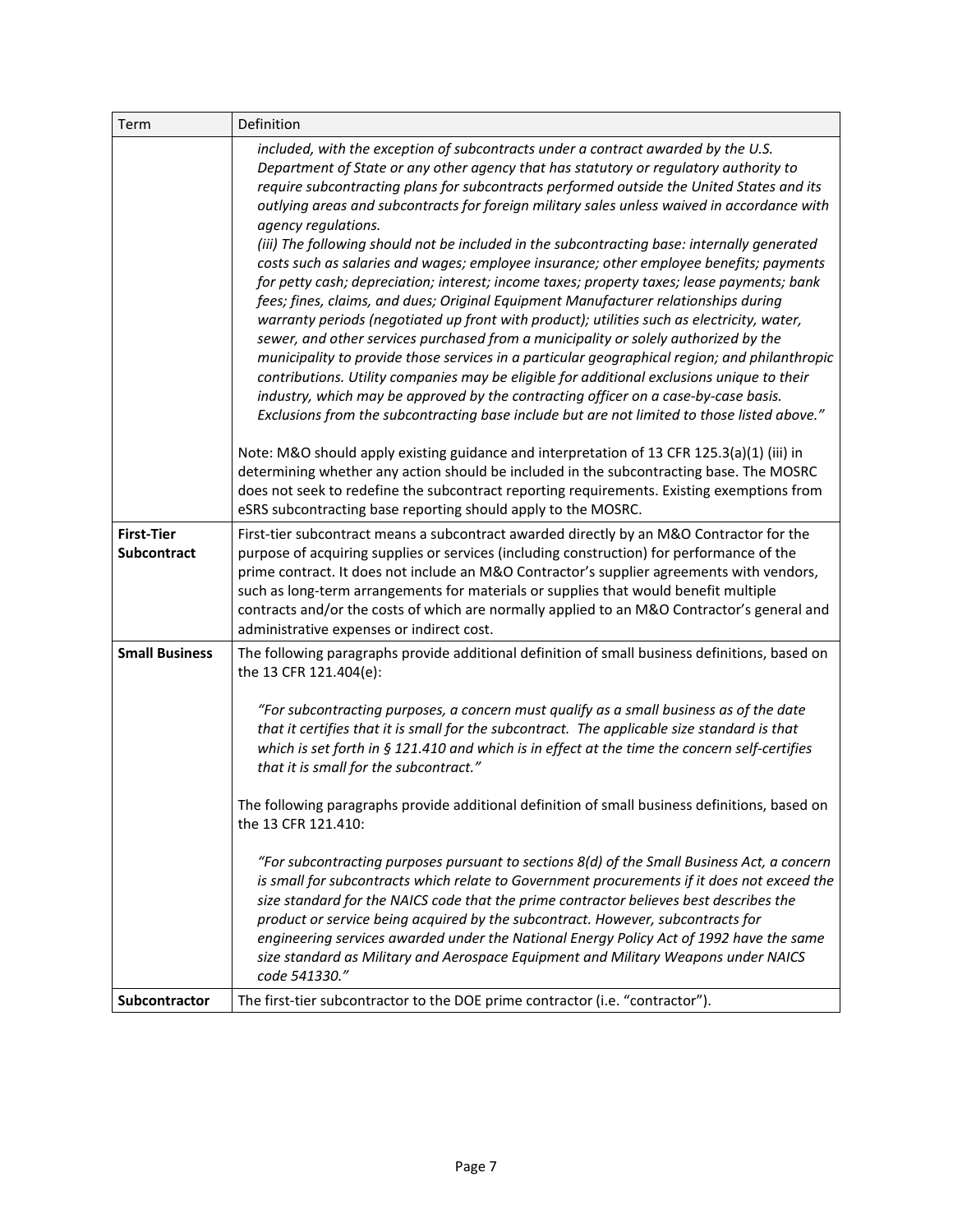# <span id="page-7-0"></span>**3 OBJECTIVES**

The following sections state the objectives for the M&O prime contractors.

## <span id="page-7-1"></span>3.1 OBJECTIVES

The following objectives have been defined for the M&O contractors.

- 3.1.1.0 The contractor shall perform the following one-time activities:
- 3.1.1.1 Enhance or establish business processes to obtain the applicable required data (see Table 4.1-1) from first-tier sub-contractors and/or other authoritative sources, as needed, for all eligible actions.
- 3.1.1.2 Enhance or establish business systems to capture the applicable required data (see Table 4.1-1) for all eligible actions.
- 3.1.1.3 Develop and implement a process to provide the required data (see Table 4.1-1) to the MOSRC. The process shall perform the following activities:
	- Extract required data for all eligible actions in the required format
	- Report extracted data to the MOSRC
	- Receive and analyze MOSRC validation errors and warnings
	- Correct data based on analysis of MOSRC errors and warnings
	- Resubmit corrected data
- 3.1.2.0 The contractor shall perform the following activities on a monthly basis:
- 3.1.2.1 Extract all required data for all eligible actions in the required format from contractor business systems.
- 3.1.2.1.1 Required data. See Figure 3.2-1 for summary of required data:

|                                            | Small Business (2.1.1.2)                                                                                                                                                                                                                                      | Other Than Small<br>Business (2.1.1.1)                                                                                                                                                               |
|--------------------------------------------|---------------------------------------------------------------------------------------------------------------------------------------------------------------------------------------------------------------------------------------------------------------|------------------------------------------------------------------------------------------------------------------------------------------------------------------------------------------------------|
| registration<br>in SAM<br>current<br>endor | MUST: Provide 17 fields from Column A: All<br>Transactions (2.1.1.2.1).<br>OPTIONAL: Provide any of the 44 fields from<br>Column B: Small Business Transactions.<br>MOSRC will validate against SAM. MOSRC<br>provides warnings if inconsistencies are found. | MUST: Provide 17 fields<br>٠<br>from Column A: All<br>Transactions<br>OPTIONAL: Provide any of<br>٠<br>the 44 fields from Column<br><b>B: Small Business</b><br>Transactions.<br>MOSRC will validate |
| ξ<br>in SAM<br>curi<br>Not i<br>ğ          | MUST: Provide 44 required fields from Column<br>B: Small Business Transactions (2.1.1.2.2).                                                                                                                                                                   | against SAM. MOSRC<br>provides warnings if<br>inconsistencies are found.                                                                                                                             |

Figure 3.2-1 Required Data by Determination of Business Size and SAM Registration Status

3.1.2.1.1.1 For all "Other Than Small Business" actions (as designated by the Subcontract Determination of Business Size by Prime Contractor data element), the contractor must provide the data elements marked "Yes" in column **A: All Transactions (Source: M&O)** in Table 4.1-1.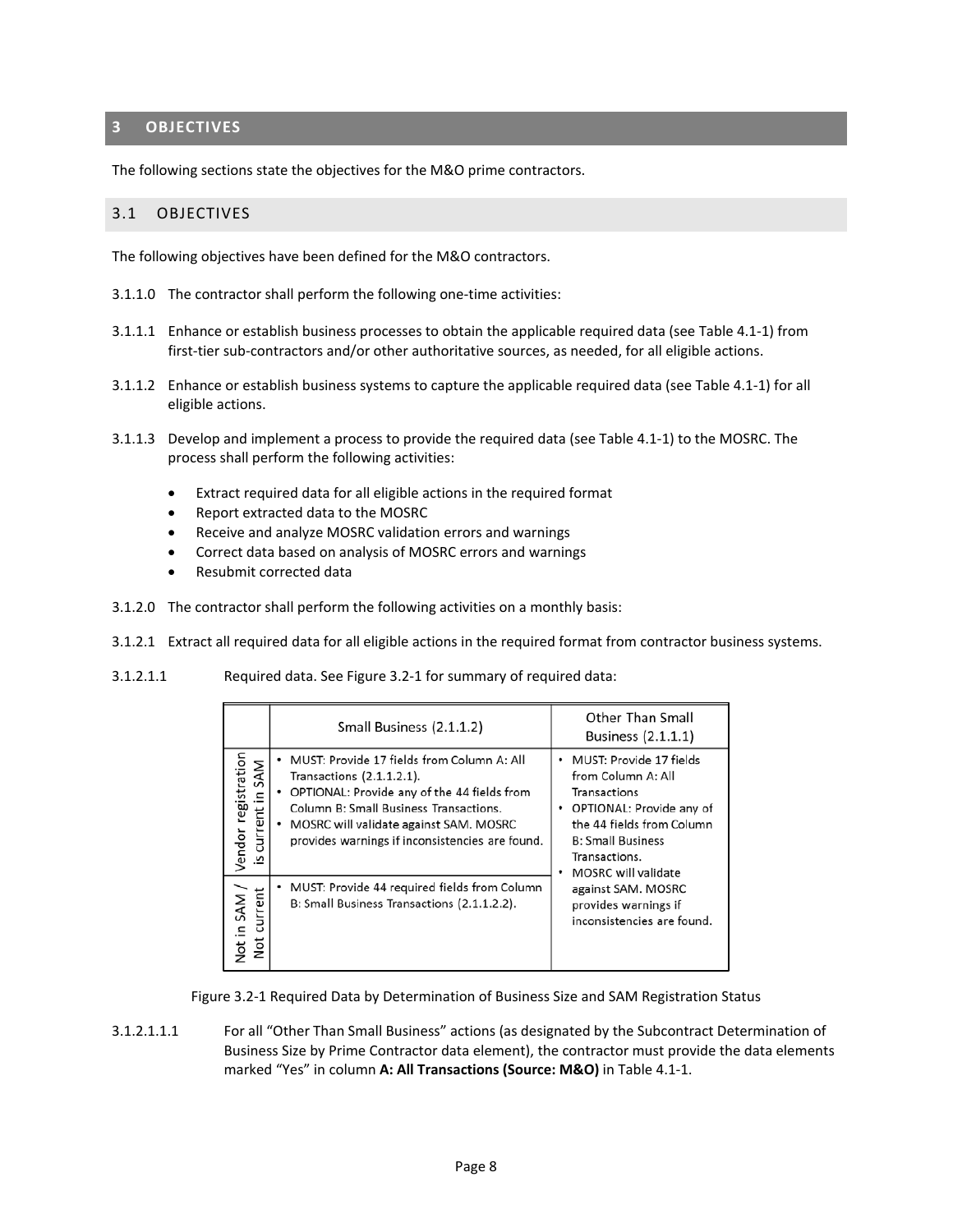- 3.1.2.1.1.2 For all "Small Business" actions (as designated by the Subcontract Determination of Business Size by Prime Contractor data element), the contractor must provide the data elements marked "Yes" in column **B: All Transactions (Source: M&O)** in Table 4.1-1.
- 3.1.2.1.1.2.1 The MOSRC will never alter any data submitted by the contractor. However, with prior consent from the contractor, the MOSRC will augment (fill in) some data elements in column **B: All Small Business Transactions (Source: M&O)** in Table 4.1-1 that are left blank by the contractor, if the data exists in SAM and if the vendor's SAM record can be discovered unambiguously using the DUNS number provided by the contractor.

Fields from Table 4.1-1 that can be populated from SAM for the first action reported for a PIID are:

- Fields 26 through 32 (address information)
- Fields 33 through 34 (size information)
- Fields 35 through 36 (affiliation information)
- Fields 43 through 57 (socio-economic flags)
- Field 58 (privacy flag)
	- o Note: Even though MOSRC *can* populate Field 58 from SAM.gov data, M&Os may always want to populate Field 58 because the "No Public Display" flag in SAM is used for a different purpose than the SHARE\_EXTERNAL flag (Field 58) is used in MOSRC.
	- o Background: If the M&O does not populate Field 58, MOSRC (with the M&O's permission) will populate Field 58 based on the value of the "No Display" field in SAM.
		- In SAM.gov, if this field is "NPDY" (which means "No Public Display"), the entire record is excluded from public search results on SAM.gov. If the M&O leaves Field 58 blank, then MOSRC will populate Field 58 with "NO."
		- **If the "No Public Display" field in SAM.gov is null (which means that** "public display is authorized"), then the vendor's SAM.gov record, except for the FOUO fields (MOSRC fields 33-36), are included in public search results. If the M&O leaves Field 58 blank, then MOSRC will populate Field 58 with "YES." This may be a problem because the vendor authorized SAM to publish their non-FOUO data to the public, not necessarily their FOUO data (i.e. Annual Revenue, Number of Employees).

For subsequent actions for a PIID, fields that can be updated from SAM are:

- Fields 26 through 32 (address information)
- Fields 35 through 36 (affiliation information)
- Field 58 (privacy flag) *(please see note and background earlier in this section)*

The contractor must still provide all other data elements marked "Yes" in column **A: All Transactions (Source: M&O)** in Table 4.1-1.

3.1.2.1.1.2.2 The MOSRC will never alter any data submitted by the contractor. However, with prior consent from the contractor, the MOSRC will augment (fill in) some data elements in column **A: All Transactions (Source: M&O)** in Table 4.1-1 that are left blank by the contractor, if the data exists in the Place of Performance Address Lookup Data and if the address record can be discovered unambiguously using the Zip+4 and Country Code provided by the contractor.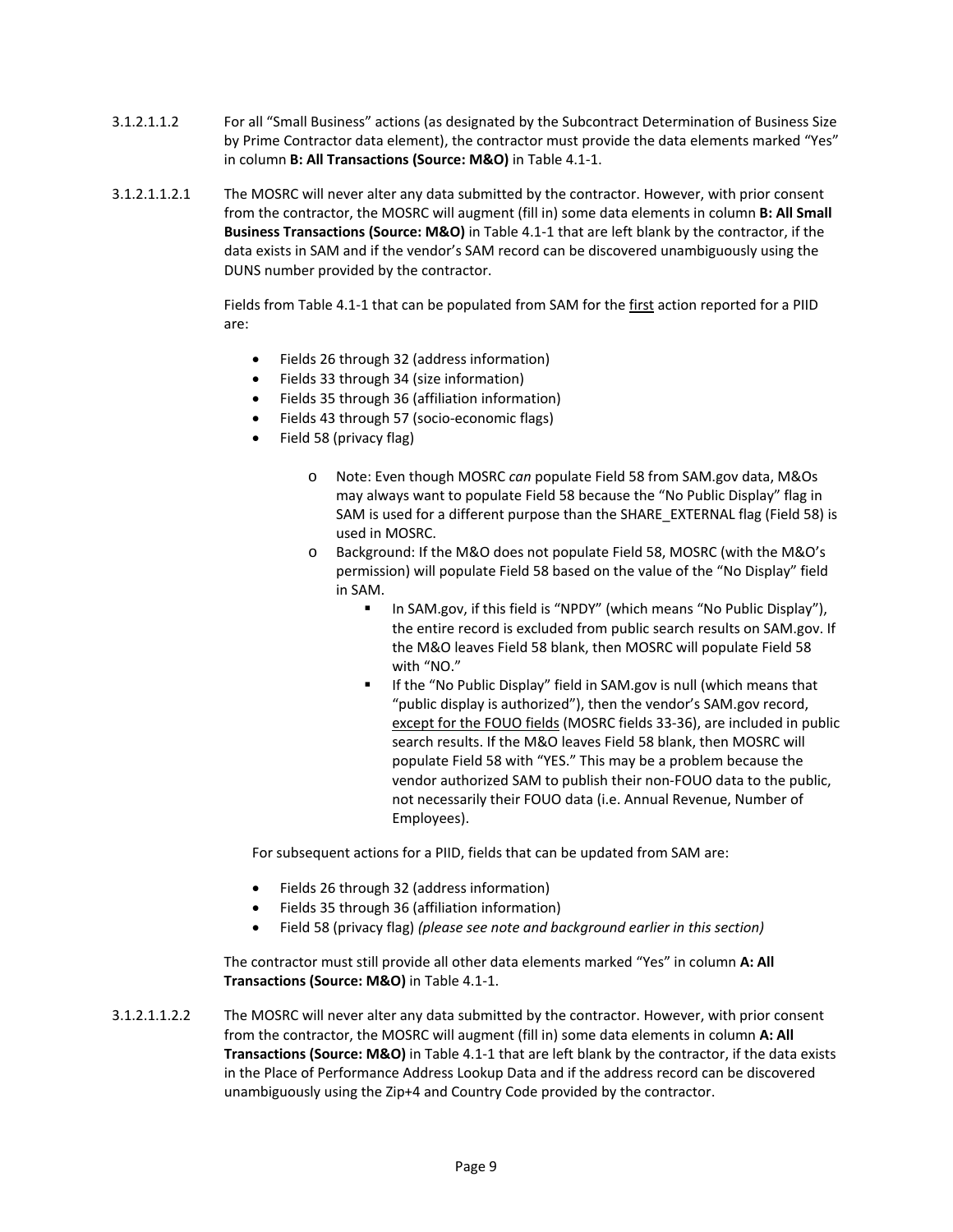Fields from Table 4.1-1 that can be populated from address lookup data are:

• Fields 38 through 41 (principal place of performance)

The contractor must still provide all other data elements marked "Yes" in column **A: All Transactions (Source: M&O)** in Table 4.1-1.

- 3.1.2.1.2 Eligible actions.
- 3.1.2.1.2.1 The monthly data extract must include all eligible actions (see definition of eligible actions) that were signed within the previous calendar month (based on the Date Signed of each action).
- 3.1.2.1.3 Format.
- 3.1.2.1.3.1 The extracted data file must be exported in the Comma-Separated-Value (CSV) format (IETF RFC 4180). Note: IETF RFC 4180 is referenced to provide guidance for how to handle special characters, commas, and line breaks in the data.
- 3.1.2.1.3.1.1 Do not provide a header row.
- 3.1.2.1.3.2 The data elements in the extracted data file must be provided in the sequence designated by the **Data Element #** column defined in Table 4.1-1.
- 3.1.2.1.3.3 The data elements in the extracted data file must be formatted in accordance with the guidance given in the **Format** and **Max Length** columns defined in Table 4.1-1.
- 3.1.2.2 Report extracted data to the MOSRC.
- 3.1.2.2.1 The Contractor must log into the MOSRC reporting utility with valid credentials (to be provided by DOE) and upload the data extract file defined in 2.1.
- 3.1.2.2.1.1 Before uploading the data, the Contractor must check a box certifying that, to the best of their knowledge, the submitted data accurately represents the Contractor's subcontracting actions.
- 3.1.2.2.2 Contractors must ensure that the prior month's data is reported no later than the 20th of the month. If these deadlines fall on a weekend or holiday, or if the MOSRC system is unavailable, information must be submitted no later than the next business day.

Example: All actions signed in May must be reported by the  $20<sup>th</sup>$  of June.

3.1.2.3 Receive and analyze MOSRC validation errors and warnings.

MOSRC will send two types of validation notifications:

- **Errors**
	- File Format errors prevent MOSRC from interpreting the provided file. Any data in the file cannot be saved in the database. A corrected file must be submitted.
	- Errors with the subcontract base. These errors indicate a significant issue with contractor's business systems and/or processes. Data Elements: Prime Contract PIID, Date Signed, Obligated Dollars, Subcontract PIID, Subcontract Modification Number. These must be fixed in order to accurately generate summary metrics for the contractor's entire set of data.
	- Validation errors report conditions that prevent MOSRC from reporting individual records to SBA and must be fixed by the end of the fiscal year reporting window in order to receive credit. Examples include: missing data, inconsistent data (e.g. zip code doesn't match city and state), out-of-range data (e.g. obligation amount exceeds total amount of the prime contract).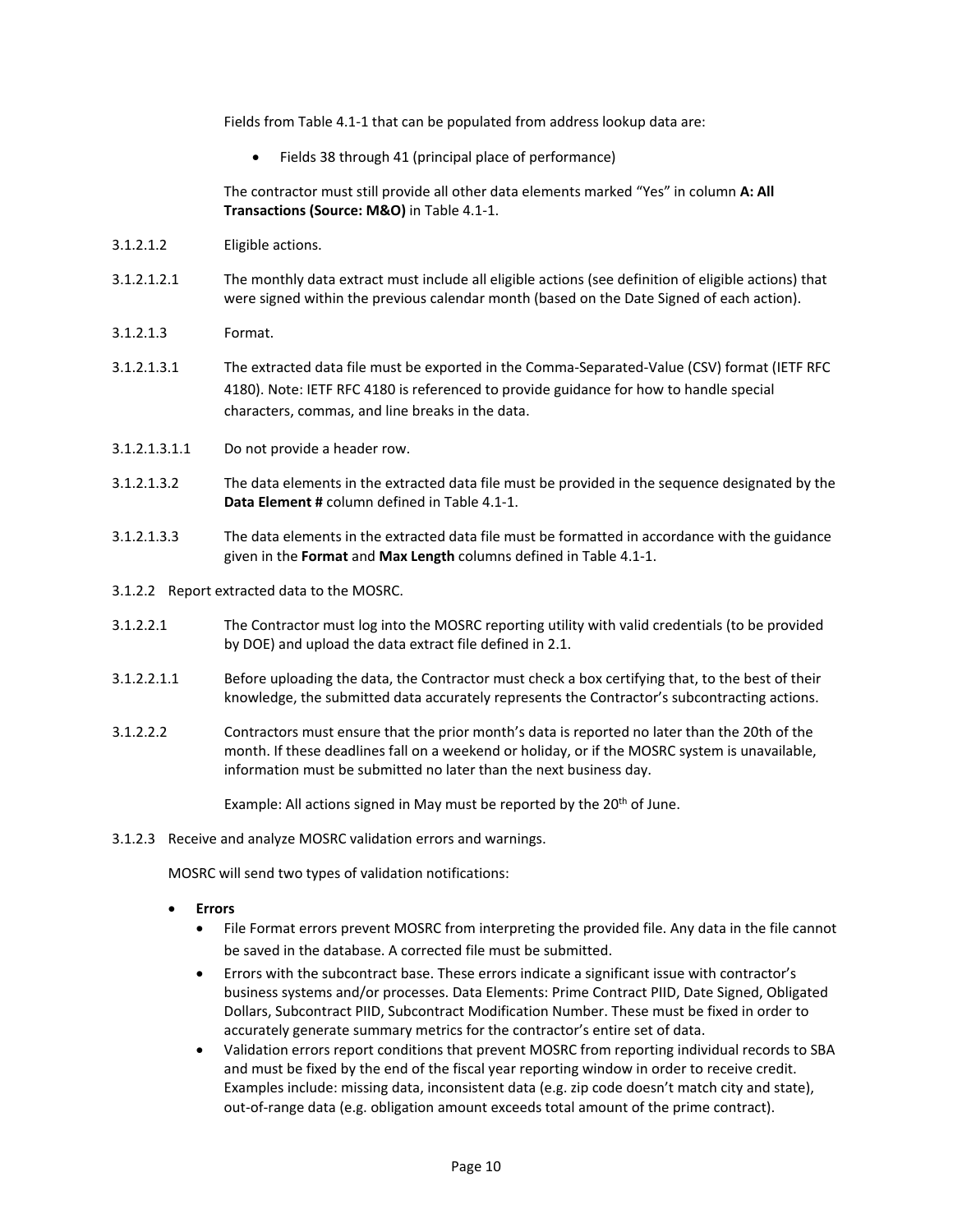- **Warnings**
	- Warnings inform the contractor of potential issues with the submitted data that may be reviewed and addressed at the contractor's discretion. Records with warnings can still be reported to SBA and the contractor can receive credit. Examples: SUB\_HUBZONE\_FLAG is "Yes" in contractor-submitted data, but "No" in SAM.
- 3.1.2.4 Correct data based on analysis of MOSRC errors and warnings
- 3.1.2.4.1 Warnings may be corrected by the contractor in their business systems, at their discretion.
- 3.1.2.4.2 Errors must be corrected by the contractor in their business systems and resubmitted to MOSRC if small business credit for the action is to be granted.
- 3.1.2.5 Resubmit corrected data.
- 3.1.2.5.1 Resubmit corrected data in response to MOSRC errors or warnings. Correcting files and/or records must be resubmitted within the specified timeframe (see below).
- 3.1.2.5.1.1 File Format error corrections must be resubmitted as soon as possible.
- 3.1.2.5.1.2 Corrections to errors with the subcontract base must be resubmitted by the next reporting period deadline (i.e. 20<sup>th</sup> of the following month).
- 3.1.2.5.1.3 Corrections to validation errors may be resubmitted by the contractor at any time, at their discretion. However, in order to receive small business credit for the current fiscal year, corrections must be submitted no later than 90 days after the end of the fiscal year in which the action was signed.
- 3.1.2.5.1.4 At their discretion, contractors may submit corrections to warnings. These corrections may be submitted at any time.
- 3.1.2.5.2 M&Os may submit self-identified corrections at any time for actions occurring in any time period.

Note: the MOSRC uses the Subcontract Identifier (SUB\_PIID), Subcontract Modification Number (SUB\_MODIFICATION\_NUMBER), and the timestamp of submission to uniquely identify submissions.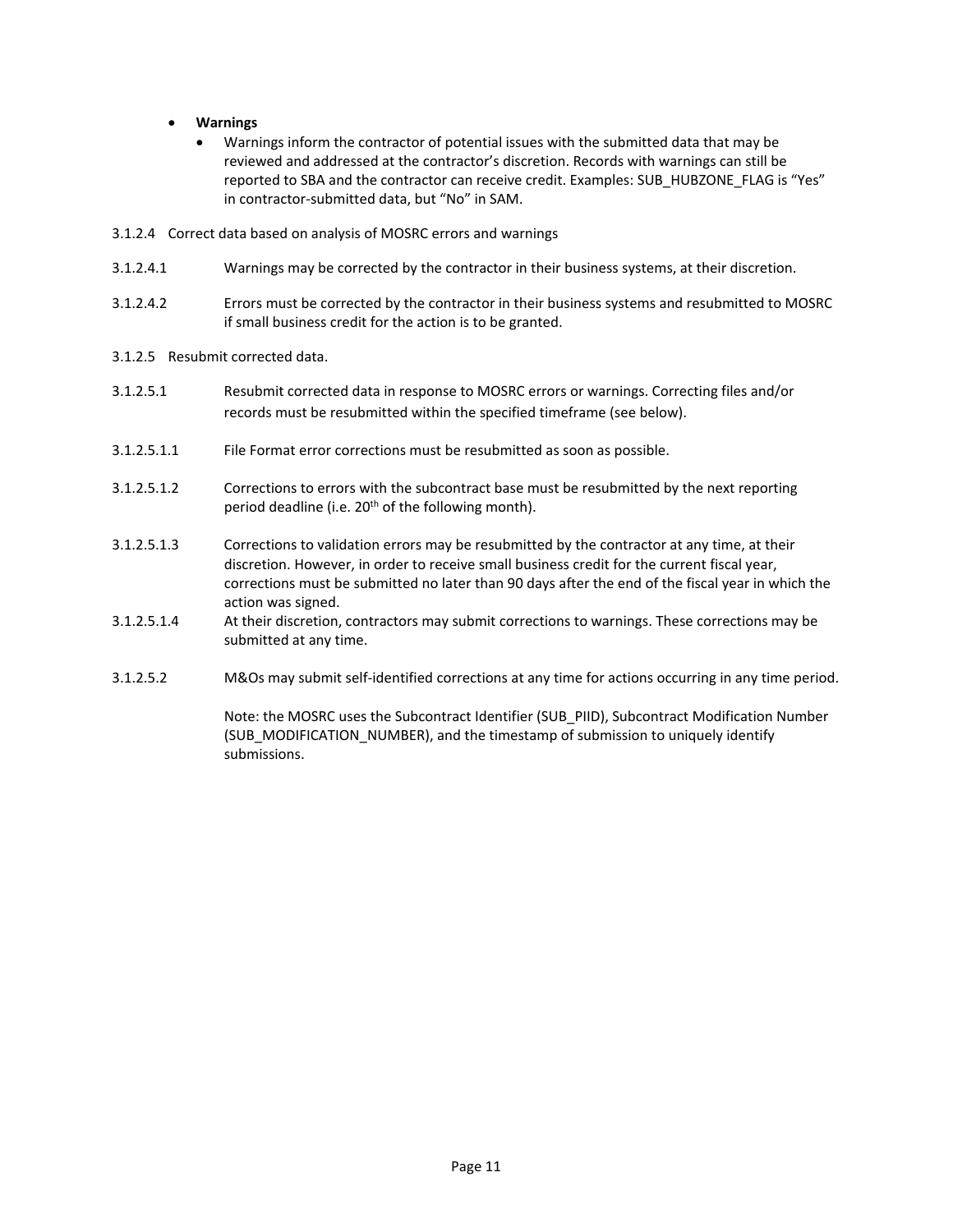# **4 DATA REQUIREMENTS**

The following section describes the requirements associated with the data that will be managed by the capability.

## 4.1 REQUIRED DATA

The following data elements represent the list of data elements that the M&Os must provide. The columns in the table indicate the source of the data. Data can either be a) provided by an M&O for all transactions or b) provided by an M&O for small business transactions.

#### Table 4.1-1

<span id="page-11-1"></span><span id="page-11-0"></span>

| Data<br>Ele-<br>ment<br># | Data Element<br>Name        | Data Element Name Long<br>Description                         | Definition                                                                                                                                                                                                                                                                                  | Format                     | Max<br>Length<br>(do not<br>pad<br>with<br>blanks) | All Transactions<br>(Source: M&O)<br>خ | Small Business<br>M&O)<br>Transactions<br>ource:<br>B: All<br>$\tilde{\omega}$ | Data Input Examples  |
|---------------------------|-----------------------------|---------------------------------------------------------------|---------------------------------------------------------------------------------------------------------------------------------------------------------------------------------------------------------------------------------------------------------------------------------------------|----------------------------|----------------------------------------------------|----------------------------------------|--------------------------------------------------------------------------------|----------------------|
| $\mathbf{1}$              | PRIME CONTRACT<br>PIID      | <b>Prime Contract</b><br>Procurement Instrument<br>Identifier | The unique Prime Contractor identifier as it is recorded on<br>the original (or base) contract in FPDS-NG.<br>NOTE: No dashes or spaces.                                                                                                                                                    | Alphanumeric               | 50                                                 | Yes                                    | Yes                                                                            | GSP0810JA5124        |
| 3                         | SUB DUNS                    | <b>Subcontract DUNS</b><br>Number                             | The Subcontracting DUNS Number.<br>The Data Universal Numbering System (DUNS) Number is a<br>unique nine-character identification number provided by the<br>commercial company Dun and Bradstreet (D&B).                                                                                    | Alphanumeric               | 9                                                  | Yes                                    | Yes                                                                            | 123456789            |
| $\overline{4}$            | SUB VENDOR NA<br>ME         | <b>Subcontract Vendor</b><br>Name                             | The legal name of the vendor supplying the product or<br>service.                                                                                                                                                                                                                           | Alphanumeric               | 120                                                | Yes                                    | Yes                                                                            | DESIGN EDGE PC, INC. |
| 5                         | SUB PIID                    | Subcontract<br>Procurement Instrument<br>Identifier           | The unique identifier for each subcontract, agreement or<br>order, by the prime contract.                                                                                                                                                                                                   | Alphanumeric               | 50                                                 | Yes                                    | Yes                                                                            | A1234567             |
| 6                         | SUB MODIFICATIO<br>N NUMBER | <b>Subcontract Modification</b><br>Number                     | An identifier issued by the prime contractor that uniquely<br>identifies one modification for one contract, agreement,<br>order, etc. For any given Subcontract PIID, all Modification<br>Numbers must be unique. The initial (Base) subcontract<br>modification number should always be 0. | Numeric                    | 25                                                 | Yes                                    | Yes                                                                            | $\mathbf 0$          |
| 7                         | SUB DATE SIGNED             | <b>Subcontract Date Signed</b>                                | The 'commitment' date that a mutually binding agreement<br>was reached. The date signed by the prime contractor or the<br>subcontractor (if appropriate), whichever is later.                                                                                                               | Numeric<br><b>MMDDYYYY</b> | 8                                                  | Yes                                    | Yes                                                                            | 12012010             |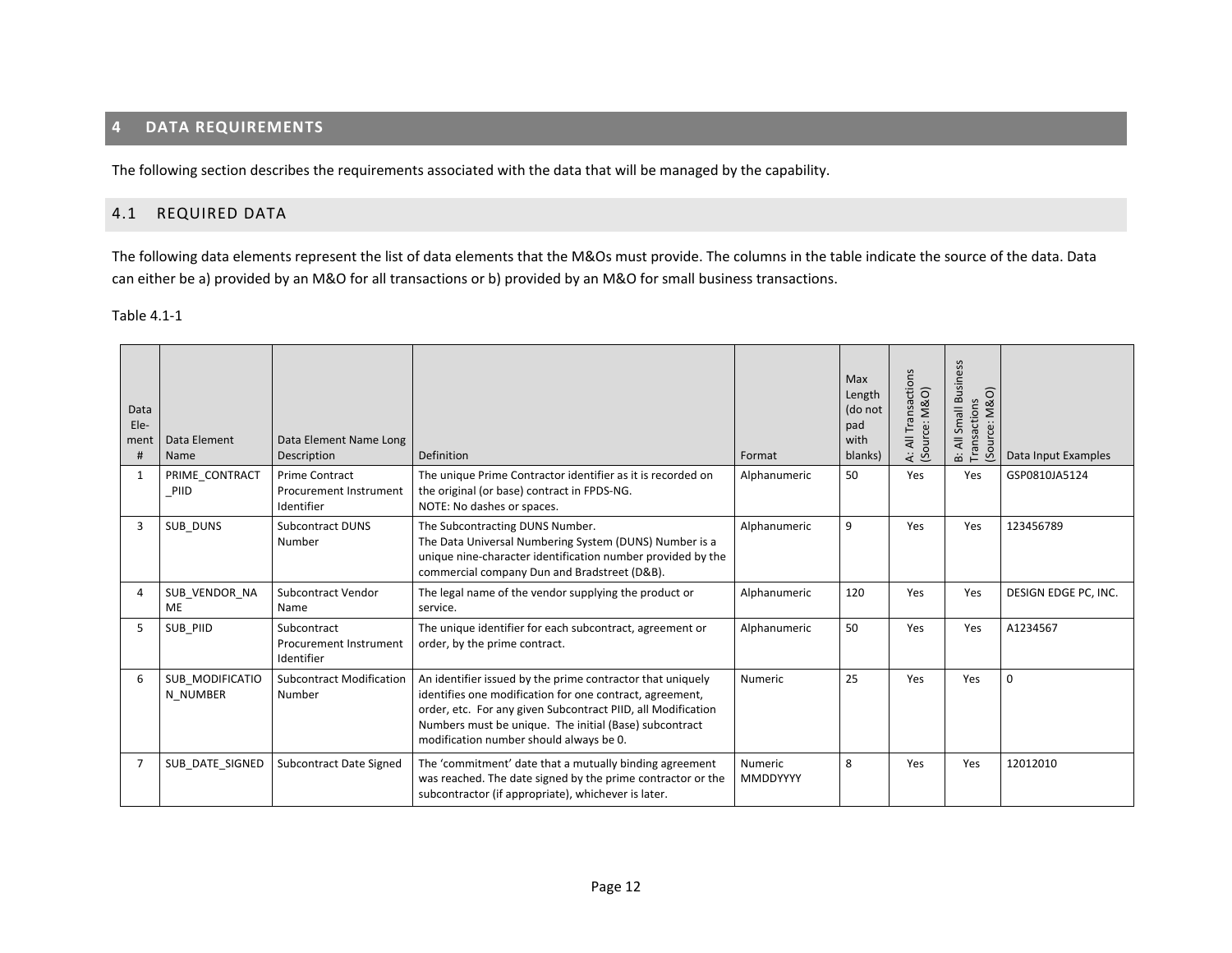| Data<br>Ele-<br>ment<br># | Data Element<br>Name                     | Data Element Name Long<br>Description                                          | Definition                                                                                                                                                                                                                                                                                                                                                                                                                               | Format                                                                                                                    | Max<br>Length<br>(do not<br>pad<br>with<br>blanks)                                    | A: All Transactions<br>(Source: M&O) | B: All Small Business<br>Transactions<br>(Source: M&O) | Data Input Examples                   |
|---------------------------|------------------------------------------|--------------------------------------------------------------------------------|------------------------------------------------------------------------------------------------------------------------------------------------------------------------------------------------------------------------------------------------------------------------------------------------------------------------------------------------------------------------------------------------------------------------------------------|---------------------------------------------------------------------------------------------------------------------------|---------------------------------------------------------------------------------------|--------------------------------------|--------------------------------------------------------|---------------------------------------|
| 9                         | SUB_OBLIGATED_D<br><b>OLLARS</b>         | Subcontract Obligated<br><b>Dollars</b>                                        | The net dollar amount on a commitment basis (not on a<br>payment basis) of the action. Enter the net amount (in<br>dollars and cents) for this action. If the net amount is zero,<br>enter zero. If the net amount is negative, enter a minus sign<br>in addition to the net amount.<br>Note: ESRS defined "Commitment Basis" as, "The process of<br>capturing subcontract dollars when you execute the<br>subcontract award documents." | Signed numeric.<br>Minus sign<br>required for<br>negative values.<br>Commas and<br>decimals allowed.<br>but not required. | 15<br>(does<br>not<br>include<br>comma<br>S,<br>decima<br>ls, or<br>decima<br>places) | Yes                                  | Yes                                                    | -50000<br>$-50000.00$<br>$-50,000.00$ |
| 10                        | SUB_PRIME_BUS_S<br>IZE DETERMINATIO<br>N | Subcontract<br>Determination of<br><b>Business Size by Prime</b><br>Contractor | The prime contractor's determination of whether the<br>selected subcontractor meets the small business size<br>standard for award to a small business for the NAICS code<br>that is applicable to the contract. The options are: "Small<br>Business" or "Other than Small Business"                                                                                                                                                      | Alphanumeric<br>No blank<br>(empty/null)<br>values.                                                                       | 25                                                                                    | Yes                                  | Yes                                                    | <b>SMALL BUSINESS</b>                 |
| 11                        | SUB PRINCIPAL N<br>AICS CODE             | <b>Subcontract Principal</b><br><b>NAICS Code</b>                              | Report the principal North American Industry Classification<br>System (NAICS) code that is applicable to the contract. Must<br>be a valid 6 character NAICS code. See Appendix B for<br>guidance regarding the use of NAICS Industry Sectors 42, 44,<br>and 45.                                                                                                                                                                          | Numeric                                                                                                                   | 6                                                                                     | Yes                                  | Yes                                                    | 541320                                |
| 13                        | SUB_DESCRIPTION<br>OF REQUIREMENT        | <b>Subcontract Description</b><br>of Requirement                               | A brief description of the goods or services purchased or<br>available in the subcontract or award.                                                                                                                                                                                                                                                                                                                                      | Alphanumeric                                                                                                              | 4000                                                                                  | Yes                                  | Yes                                                    | <b>INSTALL METAL DOOR</b>             |
| 26                        | SUB_VENDOR_ADD<br>RESS_LINE_1            | Subcontract Vendor<br>Address Line 1                                           | The first line of the street address for the subcontractor.<br>(Based on vendor physical address associated with the DUNS<br>number.) Required for domestic vendors. Not required for<br>foreign vendors.                                                                                                                                                                                                                                | Alphanumeric                                                                                                              | 400                                                                                   |                                      | Yes, for<br>domes-<br>tic<br>vendors.                  | 711 N CASCADE AVE                     |
| 27                        | SUB VENDOR ADD<br>RESS LINE 2            | Subcontract Vendor<br>Address Line 2                                           | The second line of the street address for the subcontractor.<br>(Based on vendor physical address associated with the DUNS<br>number.) Optional for domestic vendors. Not required for<br>foreign vendors.                                                                                                                                                                                                                               | Alphanumeric                                                                                                              | 400                                                                                   |                                      | Optional                                               | APT. 1000                             |
| 28                        | SUB VENDOR ADD<br>RESS_CITY              | Subcontract Vendor<br><b>Address City</b>                                      | The city of the subcontractor's address. (Based on vendor<br>physical address associated with the DUNS number.)<br>Required for domestic vendors. Not required for foreign<br>vendors.                                                                                                                                                                                                                                                   | Alphanumeric                                                                                                              | 35                                                                                    |                                      | Yes, for<br>domes-<br>tic<br>vendors.                  | <b>COLORADO SPRINGS</b>               |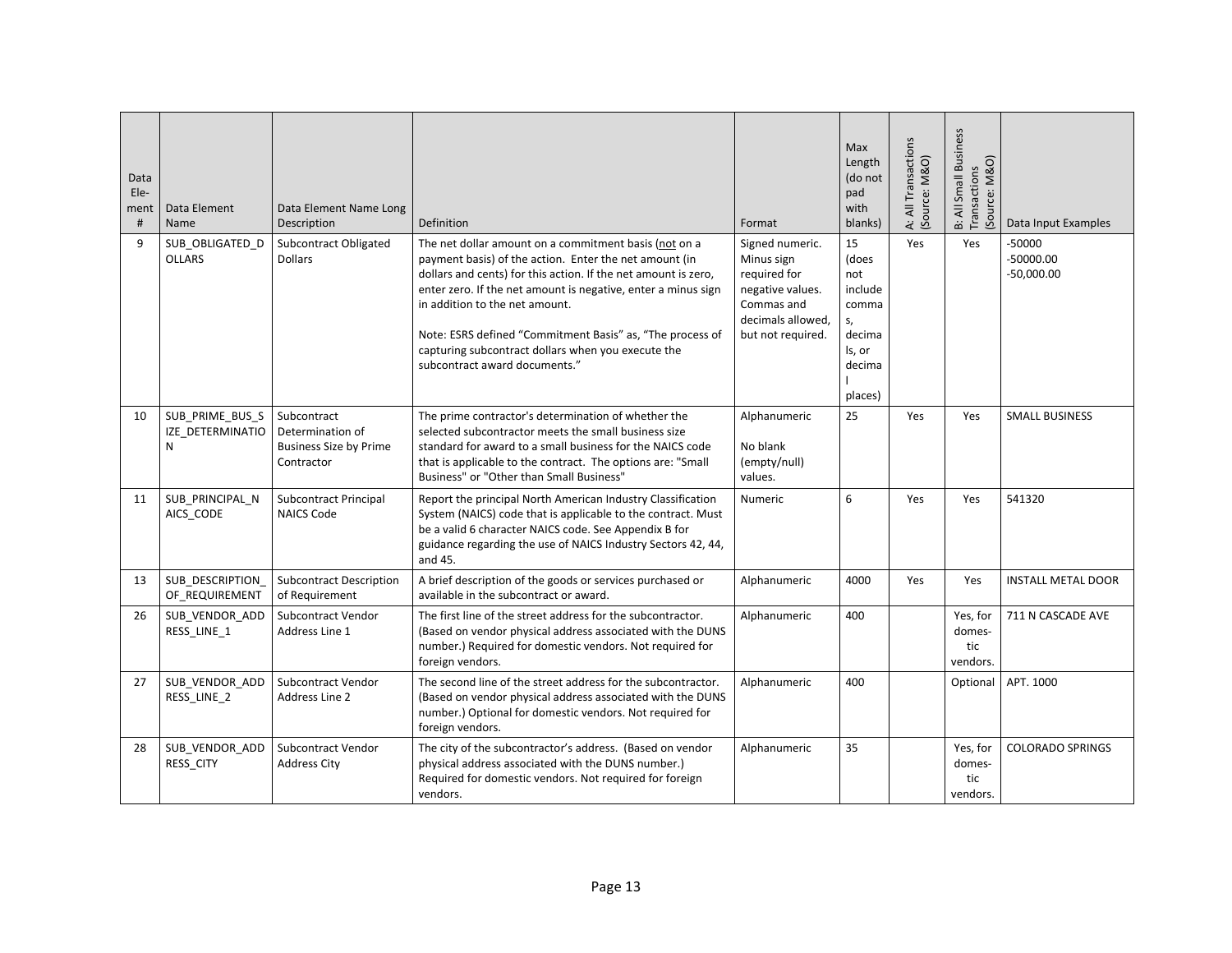| Data<br>Ele-<br>ment<br># | Data Element<br>Name                             | Data Element Name Long<br>Description               | Definition                                                                                                                                                                                                                                                                                                                                                                                                                                                                                                                      | Format                                                                                      | Max<br>Length<br>(do not<br>pad<br>with<br>blanks)                                    | A: All Transactions<br>(Source: M&O) | B: All Small Business<br>Source: M&O)<br>Transactions | Data Input Examples            |
|---------------------------|--------------------------------------------------|-----------------------------------------------------|---------------------------------------------------------------------------------------------------------------------------------------------------------------------------------------------------------------------------------------------------------------------------------------------------------------------------------------------------------------------------------------------------------------------------------------------------------------------------------------------------------------------------------|---------------------------------------------------------------------------------------------|---------------------------------------------------------------------------------------|--------------------------------------|-------------------------------------------------------|--------------------------------|
| 29                        | SUB VENDOR ADD<br>RESS STATE CODE                | Subcontract Vendor<br><b>Address State Name</b>     | The 2 character state code of the subcontractors address.<br>(Based on vendor physical address associated with the DUNS<br>number.) Required for domestic vendors. Not required for<br>foreign vendors.                                                                                                                                                                                                                                                                                                                         | Alphanumeric                                                                                | $\overline{2}$                                                                        |                                      | Yes, for<br>domes-<br>tic<br>vendors.                 | CO                             |
| 30                        | SUB VENDOR ADD<br>RESS ZIP CODE                  | Subcontract Vendor<br>Address Zip Code              | The ZIP +4 (or valid foreign postal code) of the subcontractor<br>address. Note: this is based on the vendor's physical address<br>associated with the DUNS number.<br>Required for domestic vendors. Not required for foreign<br>vendors.                                                                                                                                                                                                                                                                                      | Domestic:<br><b>Numeric</b><br>$zip + 4 (no$<br>hyphens).<br>Foreign: Valid<br>postal code. | 12                                                                                    |                                      | Yes, for<br>domes-<br>tic<br>vendors.                 | 809033283                      |
| 31                        | SUB VENDOR ADD<br>RESS_COUNTRY_C<br>ODE          | Subcontract Vendor<br><b>Address Country Name</b>   | The ISO 3166-1 alpha-3-formatted country code of the<br>subcontractor address. (Based on vendor physical address<br>associated with the DUNS number.)<br>Required for both foreign and domestic vendors.                                                                                                                                                                                                                                                                                                                        | Alphanumeric                                                                                | $\overline{3}$                                                                        |                                      | Yes, for<br>domes-<br>tic and<br>foreign<br>vendors.  | <b>USA</b>                     |
| 32                        | SUB_VENDOR_CON<br><b>GRESSIONAL DISTR</b><br>ICT | Subcontract Vendor<br><b>Congressional District</b> | Indicates the congressional district of the subcontractor. For<br>subcontractors with U.S. addresses, use ZIP+4 from<br>"Contractor Address" to index into a table of congressional<br>districts. (Based on vendor physical address associated with<br>the DUNS number.) Use "00" for "At Large" districts (e.g.,<br>Delaware) and "99" for unrepresented areas (e.g., D.C.).<br>Required for domestic vendors. Not required for foreign<br>vendors.                                                                            | Numeric                                                                                     | 6                                                                                     |                                      | Yes, for<br>domes-<br>tic<br>vendors.                 | 5                              |
| 33                        | SUB ANNUAL REV<br><b>ENUE</b>                    | <b>Subcontract Annual</b><br>Revenue                | This is the average receipts over the last three completed<br>fiscal years $(1)$ , including receipts of the parent organization,<br>all branches, and all affiliates worldwide, and not just the size<br>data associated with the entity location represented by the<br>specific DUNS number you are registering.<br>This information may be used to review your business size<br>using SBA's official size standards for your industry.<br>(1 Average reported receipts will be based on your<br>organization's fiscal year.) | Numeric. Commas<br>and decimals<br>allowed, but not<br>required.                            | 15<br>(does<br>not<br>include<br>comma<br>s,<br>decima<br>ls, or<br>decima<br>places) |                                      | Yes                                                   | 50000<br>50000.00<br>50,000.00 |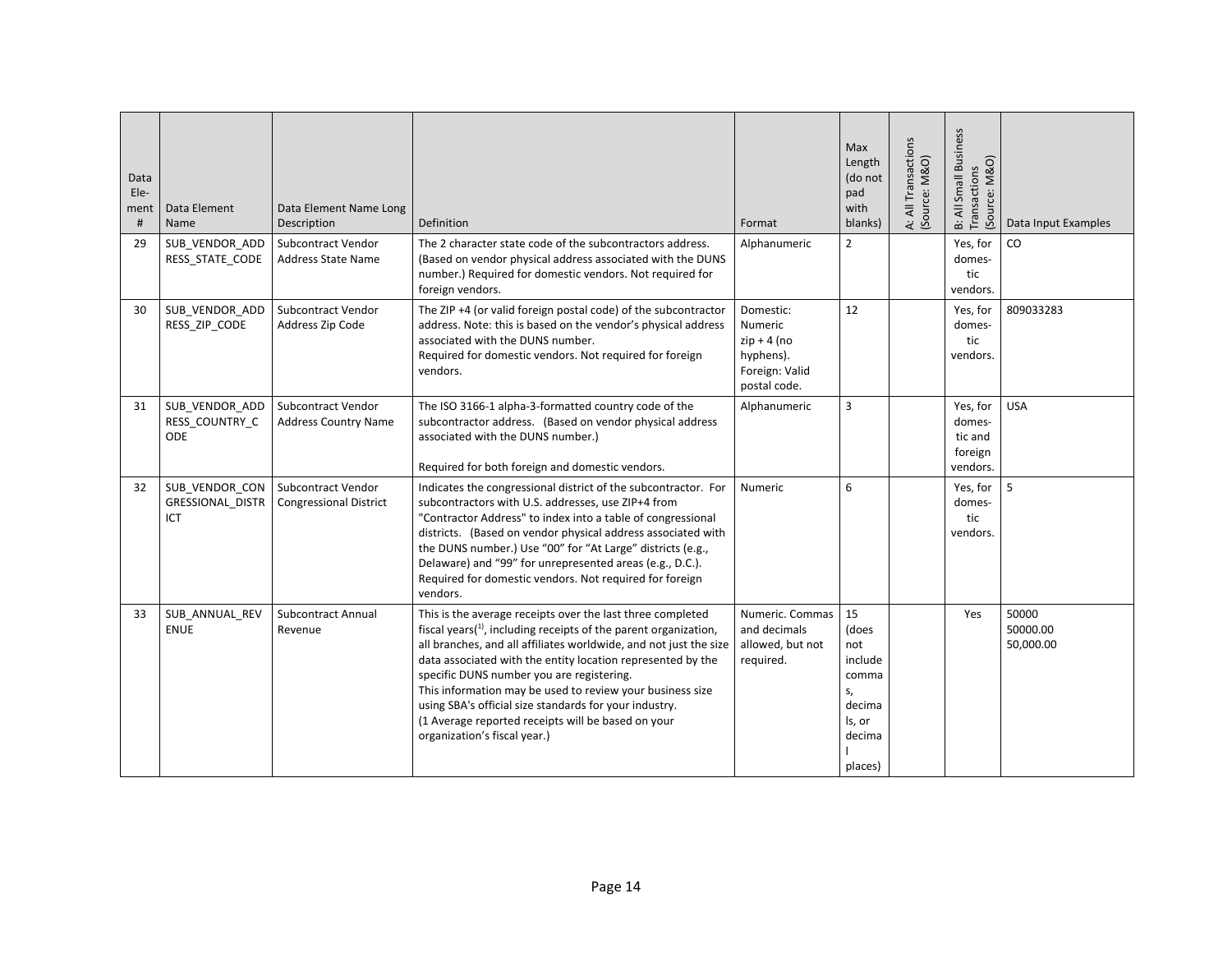| Data<br>Ele-<br>ment<br># | Data Element<br>Name                            | Data Element Name Long<br>Description                                | Definition                                                                                                                                                                                                                                                                                                                                                                                           | Format                             | Max<br>Length<br>(do not<br>pad<br>with<br>blanks) | A: All Transactions<br>(Source: M&O)  | B: All Small Business<br>Transactions<br>Source: M&O) | Data Input Examples                     |
|---------------------------|-------------------------------------------------|----------------------------------------------------------------------|------------------------------------------------------------------------------------------------------------------------------------------------------------------------------------------------------------------------------------------------------------------------------------------------------------------------------------------------------------------------------------------------------|------------------------------------|----------------------------------------------------|---------------------------------------|-------------------------------------------------------|-----------------------------------------|
| 34                        | SUB_NUMBER_OF_<br><b>EMPLOYEES</b>              | <b>Subcontract Average</b><br>Number of Employees                    | This is the Average Number of Employees including all<br>affiliates. The average number of persons employed for each<br>pay period over the firm's latest 12 months, including<br>persons employed by the parent organization, all branches,<br>and all affiliates worldwide. This information may be used to<br>review your business size using SBA's official size standards<br>for your industry. | Numeric<br>Whole number<br>format. | 15                                                 |                                       | Yes                                                   | 9                                       |
| 35                        | SUB_GLOBAL_DUN<br>S NUMBER                      | <b>Subcontract Global</b><br><b>Parent DUNS Number</b>               | This is the Subcontracting Vendor's parent organization's<br>DUNS NUMBER. The Data Universal Numbering System<br>(DUNS) Number is a unique nine-character identification<br>number provided by the commercial company Dun and<br>Bradstreet (D&B).                                                                                                                                                   | Numeric                            | 9                                                  |                                       | Yes                                                   | 123456789                               |
| 36                        | SUB GLOBAL VEN<br>DOR NAME                      | <b>Subcontract Global</b><br><b>Vendor Name</b>                      | This is the legal business name of the global parent entity of<br>the subcontracting Vendor.                                                                                                                                                                                                                                                                                                         | Alphanumeric                       | 120                                                |                                       | Yes                                                   | <b>DESIGNERS</b><br><b>INCORPORATED</b> |
| 37                        | SUB PLACE OF PE<br>RFORM COUNTRY<br><b>CODE</b> | Subcontract Place of<br>Performance Country<br>Code                  | Country code of the principal plant or place of business<br>where the items will be produced, supplied from stock, or<br>where the service will be performed.<br>This is the ISO 3166-1 alpha-3-formatted.<br>Required for domestic principal place of performance.                                                                                                                                  | Alphanumeric                       | $\overline{3}$                                     | Yes                                   | Yes                                                   | <b>USA</b>                              |
| 38                        | SUB_POP_CONGRE<br>SSIONAL DISTRICT              | Subcontract Place of<br>Performance<br><b>Congressional District</b> | Congressional Code of the principal plant or place of business<br>where the items will be produced, supplied from stock, or<br>where the service will be performed. Use "00" for "At Large"<br>districts (e.g., Delaware) and "99" for unrepresented areas<br>(e.g., D.C.). Required for domestic principal place of<br>performance.                                                                 | Numeric                            | 6                                                  | Yes, for<br>domes-<br>tic<br>vendors. | Yes, for<br>domes-<br>tic<br>vendors.                 | 5                                       |
| 39                        | SUB_PLACE_OF_PE<br>RFORM_STATE_CO<br><b>DE</b>  | Subcontract Place of<br>Performance State Code                       | This is the 2-character abbreviation of the U.S. state or<br>territory of the principal plant or place of business where the<br>items will be produced, supplied from stock, or where the<br>service will be performed. Required for domestic principal<br>place of performance.                                                                                                                     | Alphanumeric                       | $\overline{2}$                                     | Yes, for<br>domes-<br>tic<br>vendors. | Yes, for<br>domes-<br>tic<br>vendors.                 | CO                                      |
| 40                        | SUB_POP_COUNTY<br><b>NAME</b>                   | Subcontract Place of<br>Performance County<br>Name                   | This is the county of the principal plant or place of business<br>where the items will be produced, supplied from stock, or<br>where the service will be performed. Required for domestic<br>principal place of performance.                                                                                                                                                                         | Alphanumeric                       | 35                                                 | Yes, for<br>domes-<br>tic<br>vendors. | Yes, for<br>domes-<br>tic<br>vendors.                 | <b>JEFFERSON</b>                        |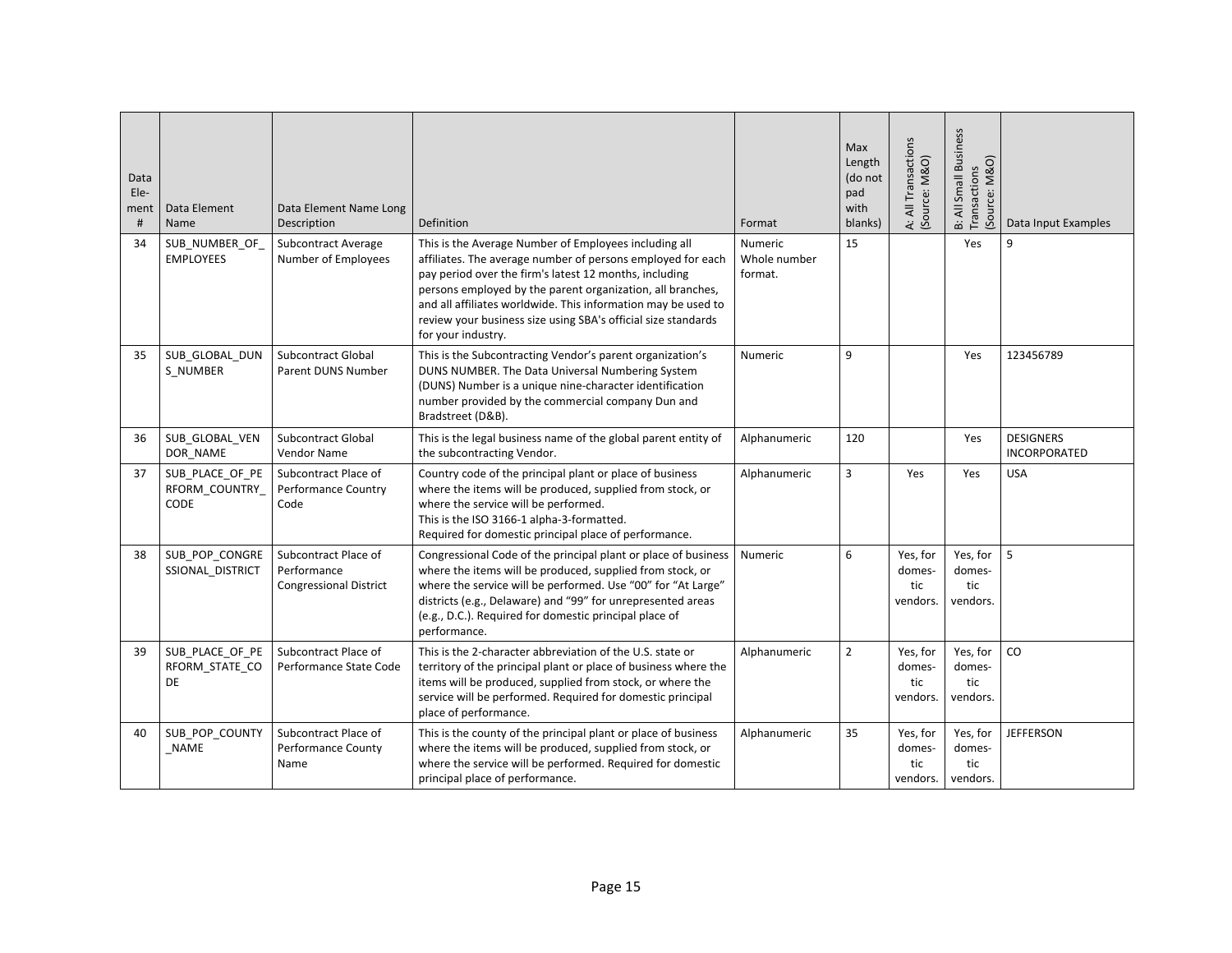| Data<br>Ele-<br>ment<br># | Data Element<br>Name              | Data Element Name Long<br>Description                                                     | Definition                                                                                                                                                                                                                                                                                                                                                                             | Format                                                                 | Max<br>Length<br>(do not<br>pad<br>with<br>blanks) | A: All Transactions<br>(Source: M&O)  | B: All Small Business<br>Transactions<br>Source: M&O) | Data Input Examples |
|---------------------------|-----------------------------------|-------------------------------------------------------------------------------------------|----------------------------------------------------------------------------------------------------------------------------------------------------------------------------------------------------------------------------------------------------------------------------------------------------------------------------------------------------------------------------------------|------------------------------------------------------------------------|----------------------------------------------------|---------------------------------------|-------------------------------------------------------|---------------------|
| 41                        | SUB_PLACE_OF_PE<br>RFORM CITY     | Subcontract Place of<br>Performance City                                                  | This is the city of the principal plant or place of business<br>where the items will be produced, supplied from stock, or<br>where the service will be performed. Required for domestic<br>principal place of performance.                                                                                                                                                             | Alphanumeric                                                           | 35                                                 | Yes, for<br>domes-<br>tic<br>vendors. | Yes, for<br>domes-<br>tic<br>vendors.                 | <b>DENVER</b>       |
| 42                        | SUB_PLACE_OF_PE<br>RFORM_ZIP_CODE | Subcontract Place of<br>Performance ZIP Code                                              | The ZIP +4 code of the Place of Performance address.<br>Required for domestic principal place of performance.                                                                                                                                                                                                                                                                          | Numeric<br>$zip + 4 (no$<br>hyphens).                                  | 9                                                  | Yes, for<br>domes-<br>tic<br>vendors. | Yes, for<br>domes-<br>tic<br>vendors.                 | 802250001           |
| 43                        | SUB_SDB_FLAG                      | <b>Subcontract Small</b><br><b>Disadvantaged Business</b><br>Flag                         | Prime Contractor's certification that this subcontractor<br>represents itself as a small disadvantaged business concern<br>"YES" = Small disadvantaged business concern<br>"NO" = Other than Small disadvantaged business concern                                                                                                                                                      | Alphanumeric<br>Only "YES" or<br>"NO" are allowed                      | $\overline{3}$                                     |                                       | Yes                                                   | <b>NO</b>           |
| 44                        | SUB_FIRM_8A_FLA<br>G              | Subcontract Firm 8A Flag                                                                  | Prime Contractor's certification that this subcontractor<br>represents itself as an 8(a) business concern or an 8(a) joint<br>venture firm.<br>"YES" = $8(a)$ firm<br>"NO" = Other than 8(a) firm                                                                                                                                                                                      | Alphanumeric<br>Only "YES" or<br>"NO" are allowed<br>(No blank values) | $\overline{3}$                                     |                                       | Yes                                                   | <b>NO</b>           |
| 45                        | SUB SRDVOB FLA<br>G               | <b>Subcontract Service</b><br>Disabled Veteran Owned<br><b>Small Business Flag</b>        | Prime Contractor's certification that this subcontractor<br>represents itself as a Service Disabled Veteran Owned<br><b>Business</b><br>"YES" = Service Disabled Veteran Owned Business<br>"NO" = Other than Service Disabled Veteran Owned Business                                                                                                                                   | Alphanumeric<br>Only "YES" or<br>"NO" are allowed<br>(No blank values) | $\overline{3}$                                     |                                       | Yes                                                   | <b>NO</b>           |
| 46                        | SUB_WOSB_FLAG                     | Subcontract Woman<br><b>Owned Small Business</b><br>Flag                                  | Prime Contractor's certification that this subcontractor<br>represents itself as a Woman Owned Small Business or Joint<br>Venture Woman Owned Small Business.<br>"YES" = Woman Owned Small Business<br>"NO" = Other than Woman Owned Small Business                                                                                                                                    | Alphanumeric<br>Only "YES" or<br>"NO" are allowed<br>(No blank values) | $\overline{3}$                                     |                                       | Yes                                                   | <b>NO</b>           |
| 47                        | SUB_EDWOSB_FLA<br>G               | Subcontract<br>Economically<br>Disadvantaged Women<br><b>Owned Small Business</b><br>Flag | Prime Contractor's certification that this subcontractor<br>represents itself as an Economically Disadvantaged Woman<br>Owned Small Business or Joint Venture Economically<br>Disadvantaged Woman Owned Small Business<br>"YES" = Economically Disadvantaged Woman Owned Small<br><b>Business</b><br>"NO" = Other than Economically Disadvantaged Woman<br><b>Owned Small Business</b> | Alphanumeric<br>Only "YES" or<br>"NO" are allowed<br>(No blank values) | $\overline{3}$                                     |                                       | Yes                                                   | <b>NO</b>           |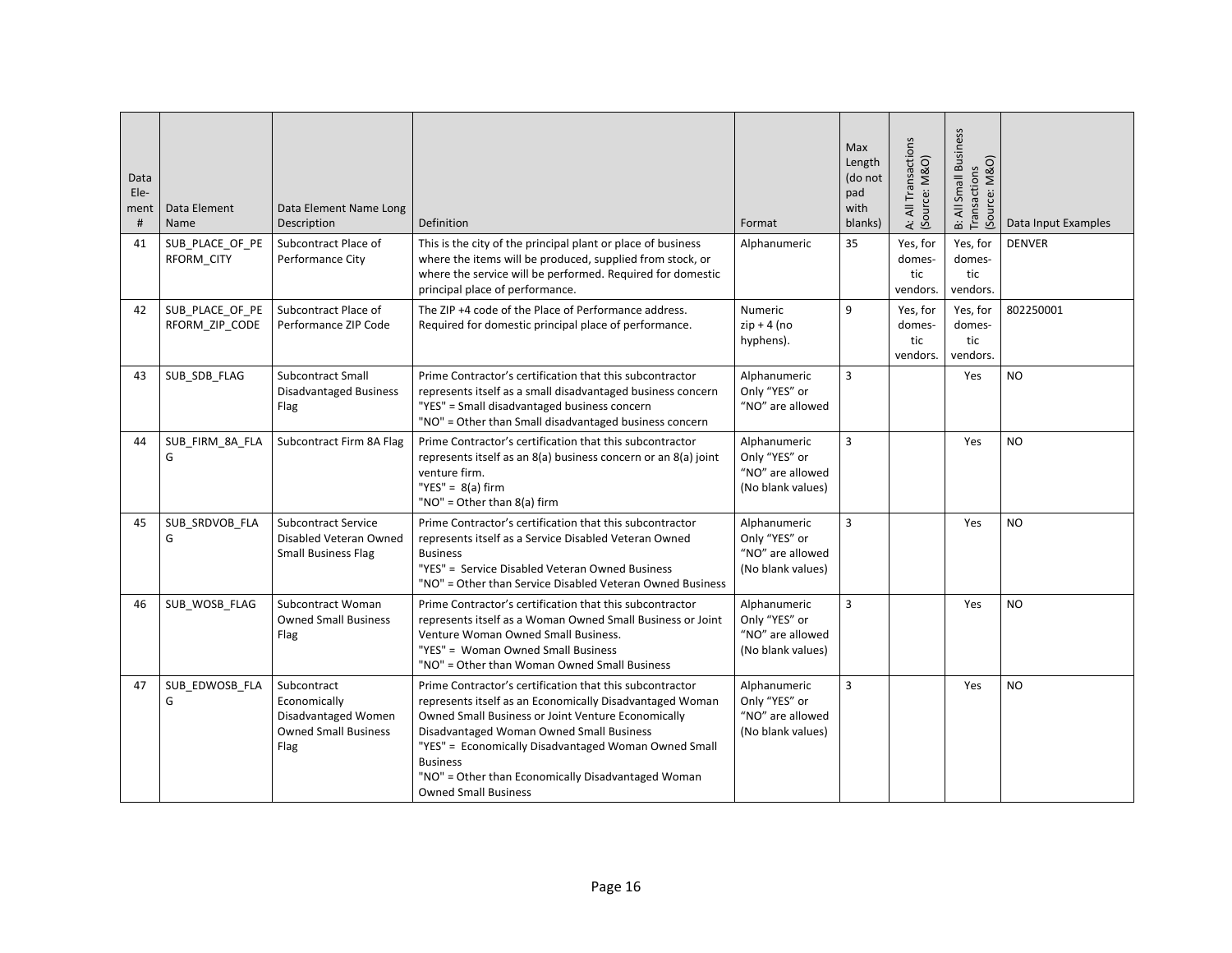| Data<br>Ele-<br>ment<br># | Data Element<br>Name                     | Data Element Name Long<br>Description                                            | Definition                                                                                                                                                                                                                                                                                | Format                                                                 | Max<br>Length<br>(do not<br>pad<br>with<br>blanks) | A: All Transactions<br>(Source: M&O) | B: All Small Business<br>Transactions<br>Source: M&O) | Data Input Examples |
|---------------------------|------------------------------------------|----------------------------------------------------------------------------------|-------------------------------------------------------------------------------------------------------------------------------------------------------------------------------------------------------------------------------------------------------------------------------------------|------------------------------------------------------------------------|----------------------------------------------------|--------------------------------------|-------------------------------------------------------|---------------------|
| 48                        | SUB HUBZONE FL<br>AG                     | Subcontract Historically<br><b>Underutilized Business</b><br>Zone (HUBZone) Flag | Prime Contractor's certification that this subcontractor<br>represents itself as a Historically Underutilized Business Zone<br>(HUBZone) concern<br>"YES" = Historically Underutilized Business Zone (HUBZone)<br>"NO" = Other than Historically Underutilized Business Zone<br>(HUBZone) | Alphanumeric<br>Only "YES" or<br>"NO" are allowed<br>(No blank values) | 3                                                  |                                      | Yes                                                   | <b>NO</b>           |
| 49                        | SUB_VETERAN_OW<br>NED FLAG               | Subcontract Veteran<br><b>Owned Business Flag</b>                                | Prime Contractor's certification that this subcontractor<br>represents itself as a Veteran Owned business concern<br>"YES" = Veteran Owned Business<br>"NO" = Other than Veteran Owned Business                                                                                           | Alphanumeric<br>Only "YES" or<br>"NO" are allowed<br>(No blank values) | $\overline{3}$                                     |                                      | Yes                                                   | <b>NO</b>           |
| 50                        | SUB_ALASKAN_NA<br>TIVE_CORPORATIO<br>N   | Subcontract Alaskan<br>Native Owned (ANC)<br><b>Corporation Flag</b>             | Prime Contractor's certification that this subcontractor<br>represents itself as a federally-recognized Alaskan Native<br>Owned (ANC) Corporation.<br>"YES" = Alaskan Native Owned (ANC) Corporation<br>"NO" = Other than Alaskan Native Owned (ANC) Corporation                          | Alphanumeric<br>Only "YES" or<br>"NO" are allowed<br>(No blank values) | 3                                                  |                                      | Yes                                                   | <b>NO</b>           |
| 51                        | SUB NATIVE HAW<br>AIIAN_ORGANIZATI<br>ON | <b>Subcontract Native</b><br>Hawaiian Owned (NHO)<br>Organization Flag           | Prime Contractor's certification that this subcontractor<br>represents itself as a federally-recognized Native Hawaiian<br>Owned (NHO) concern<br>"YES" = Native Hawaiian Owned (NHO)<br>"NO" = Other than Native Hawaiian Owned (NHO)                                                    | Alphanumeric<br>Only "YES" or<br>"NO" are allowed<br>(No blank values) | $\overline{3}$                                     |                                      | Yes                                                   | <b>NO</b>           |
| 52                        | SUB AMERICAN IN<br><b>DIAN FLAG</b>      | <b>Subcontract American</b><br><b>Indian Owned Business</b><br>Flag              | Prime Contractor's certification that this subcontractor<br>represents itself as a federally-recognized American Indian<br>Owned Business concern<br>"YES" = American Indian Owned Business<br>"NO" = Other than American Indian Owned Business                                           | Alphanumeric<br>Only "YES" or<br>"NO" are allowed<br>(No blank values) | $\overline{3}$                                     |                                      | Yes                                                   | NO                  |
| 53                        | SUB ASIAN PACIFI<br>C AMERICAN FLAG      | <b>Subcontract Asian-Pacific</b><br>American Owned<br><b>Business Flag</b>       | Prime Contractor's certification that this subcontractor<br>represents itself as a minority-owned Asian-Pacific American<br>Owned concern<br>"YES" = Asian-Pacific American Owned<br>"NO" = Other than Asian-Pacific American Owned                                                       | Alphanumeric<br>Only "YES" or<br>"NO" are allowed<br>(No blank values) | 3                                                  |                                      | Yes                                                   | <b>NO</b>           |
| 54                        | SUB BLACK AMERI<br>CAN FLAG              | <b>Subcontract Black</b><br>American Owned<br><b>Business Flag</b>               | Prime Contractor's certification that this subcontractor<br>represents itself as a Black American Owned concern<br>"YES" = Black American Owned concern<br>"NO" = Other than Black American Owned concern                                                                                 | Alphanumeric<br>Only "YES" or<br>"NO" are allowed<br>(No blank values) | $\overline{3}$                                     |                                      | Yes                                                   | <b>NO</b>           |
| 55                        | SUB_HISPANIC_AM<br>ERICAN FLAG           | Subcontract Hispanic<br>American Owned<br><b>Business Flag</b>                   | Prime Contractor's certification that this subcontractor<br>represents itself as a Hispanic American Owned concern                                                                                                                                                                        | Alphanumeric                                                           | 3                                                  |                                      | Yes                                                   | <b>NO</b>           |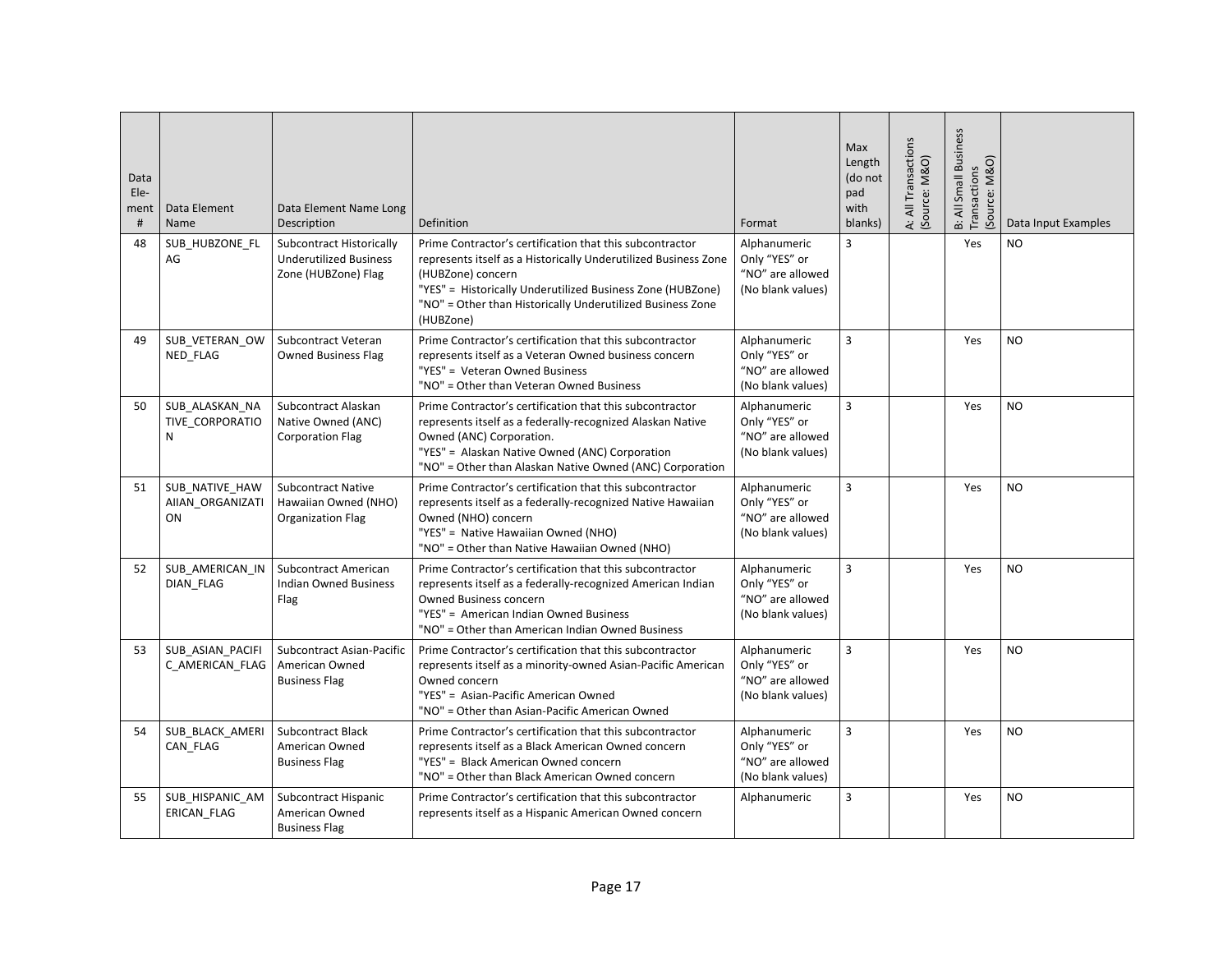| Data<br>Ele-<br>ment<br># | Data Element<br>Name                   | Data Element Name Long<br>Description                                                      | Definition                                                                                                                                                                                                                                                                                                                                                                                                                                                                                                                                                                                                                                                                                                                                                                                                                                                           | Format                                                                             | Max<br>Length<br>(do not<br>pad<br>with<br>blanks) | A: All Transactions<br>Source: M&O) | B: All Small Business<br>Transactions<br>Source: M&O) | Data Input Examples |
|---------------------------|----------------------------------------|--------------------------------------------------------------------------------------------|----------------------------------------------------------------------------------------------------------------------------------------------------------------------------------------------------------------------------------------------------------------------------------------------------------------------------------------------------------------------------------------------------------------------------------------------------------------------------------------------------------------------------------------------------------------------------------------------------------------------------------------------------------------------------------------------------------------------------------------------------------------------------------------------------------------------------------------------------------------------|------------------------------------------------------------------------------------|----------------------------------------------------|-------------------------------------|-------------------------------------------------------|---------------------|
|                           |                                        |                                                                                            | "YES" = Hispanic American Owned<br>"NO" = Other than Hispanic American Owned                                                                                                                                                                                                                                                                                                                                                                                                                                                                                                                                                                                                                                                                                                                                                                                         | Only "YES" or<br>"NO" are allowed<br>(No blank values)                             |                                                    |                                     |                                                       |                     |
| 56                        | SUB NATIVE AME<br>RICAN_OWNED_FL<br>AG | <b>Subcontract Native</b><br>American Owned<br><b>Business Flag</b>                        | Prime Contractor's certification that this subcontractor<br>represents itself as a Native American Owned Business<br>concern<br>"YES" = Native American Owned Business<br>"NO" = Other than Native American Owned Business                                                                                                                                                                                                                                                                                                                                                                                                                                                                                                                                                                                                                                           | Alphanumeric<br>Only "YES" or<br>"NO" are allowed<br>(No blank values)             | $\overline{3}$                                     |                                     | Yes                                                   | <b>NO</b>           |
| 57                        | SUB_SUBCONT_ASI<br>AN AMER FLAG        | Subcontract<br>Subcontinent Asian<br>(Asian-Indian) American<br><b>Owned Business Flag</b> | Prime Contractor's certification that this subcontractor<br>represents itself as a Subcontinent Asian (Asian-Indian)<br>American Owned Business<br>"YES" = Subcontinent Asian (Asian- Indian) American Owned<br><b>Business</b><br>"NO" = Other than Subcontinent Asian (Asian- Indian)<br><b>American Owned Business</b>                                                                                                                                                                                                                                                                                                                                                                                                                                                                                                                                            | Alphanumeric<br>Only "YES" or<br>"NO" are allowed<br>(No blank values)             | 3                                                  |                                     | Yes                                                   | <b>NO</b>           |
| 58                        | SHARE EXTERNAL<br><b>FLAG</b>          | Share Externally Flag                                                                      | A flag that describes which fields should be published. See<br>Section 3.1.2.1.1.2.1 for additional notes that apply when<br>using SAM lookup with this field.<br>"YES" = Publish all fields to SBA and the public.*<br>"NO" = Publish all fields to SBA. Publish all fields to the public<br>except Fields 33 and 34.*<br>"HOLD" = Do not report the record to SBA (or the public)<br>because the M&O is concerned about releasing the data.<br>Note: "HOLD" should be used very rarely. DOE will not be<br>able to receive Small Business achievement credit for these<br>actions. On a periodic basis, DOE (OSDBU and/or the<br>Programs) will review the list of actions marked "HOLD".<br>After review, DOE will determine whether to pursue<br>additional dialogue with the M&O regarding these actions.<br>*Fields 58-61 are internal, and are not published. | Alphanumeric<br>Only "YES", "NO",<br>or "HOLD" are<br>allowed<br>(No blank values) | $\overline{4}$                                     |                                     | Yes                                                   | <b>NO</b>           |
| 59                        | SUBCONTRACT_BA<br>SE FLAG              | <b>Subcontract Base Flag</b>                                                               | A "Yes"/"No" flag that describes whether or not the record<br>should be included in the subcontract base.<br>DOE will sum the Obligated Dollar amount of actions marked<br>"YES" to calculate the Procurement Base.                                                                                                                                                                                                                                                                                                                                                                                                                                                                                                                                                                                                                                                  | Alphanumeric<br>Only "YES" or<br>"NO" are allowed<br>(No blank values)             | $\overline{3}$                                     | Yes                                 | Yes                                                   | <b>YES</b>          |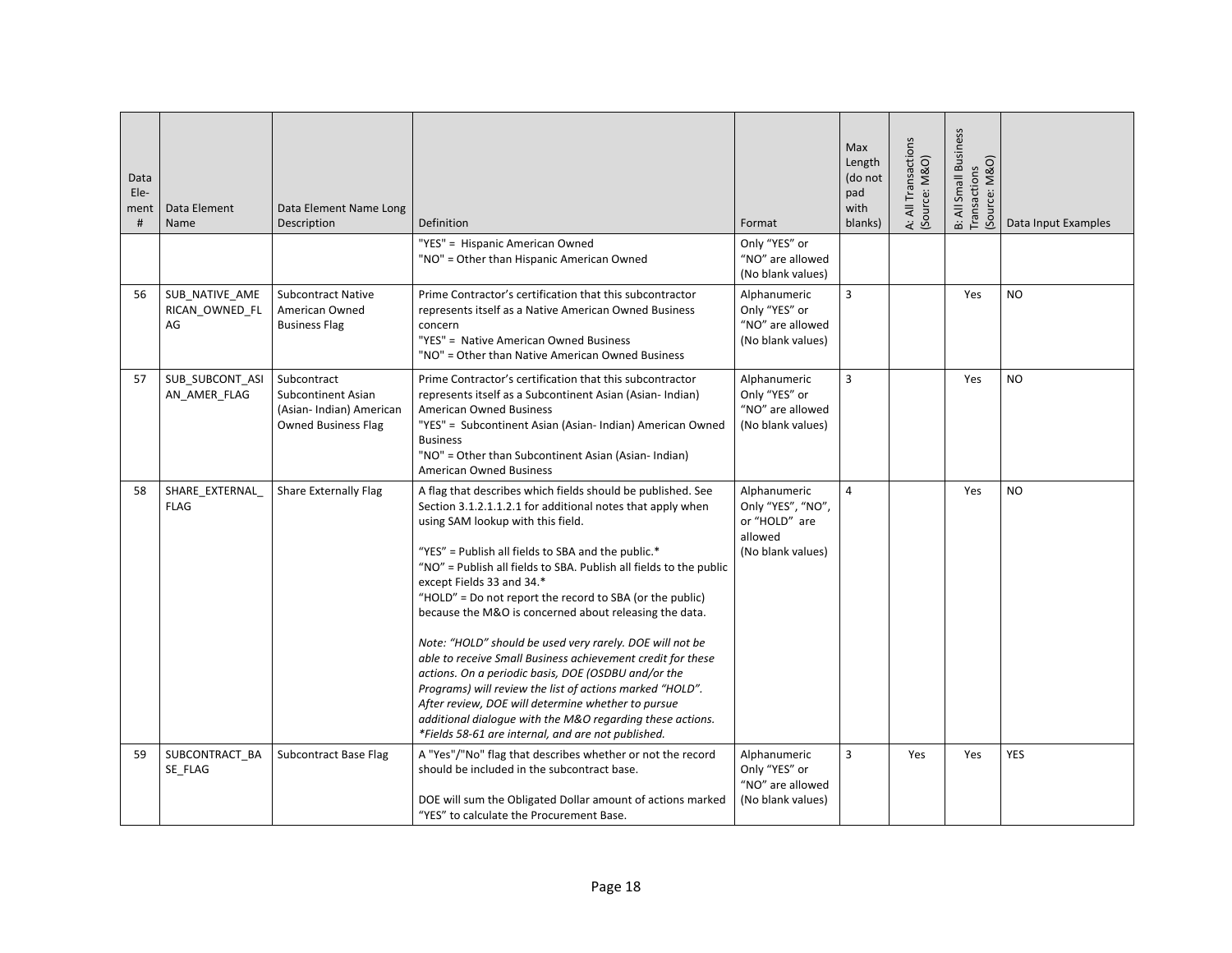| Data<br>Ele-<br>ment<br># | Data Element<br>Name          | Data Element Name Long<br>Description       | Definition                                                                                                                                                                                               | Format       | Max<br>Length<br>(do not<br>pad<br>with<br>blanks) | insaction<br>M&O)<br>Б<br>ë<br>⊢<br>A: All<br>(Sourc | SS<br>usines<br>M&O)<br>ᅌ<br>actions<br>$\equiv$<br>$\overline{sm}$<br>$\omega$<br>$\overline{\mathbf{z}}$<br>π<br>$\overline{S}$<br>$\ddot{m}$ $\ddot{m}$ | Data Input Examples |
|---------------------------|-------------------------------|---------------------------------------------|----------------------------------------------------------------------------------------------------------------------------------------------------------------------------------------------------------|--------------|----------------------------------------------------|------------------------------------------------------|------------------------------------------------------------------------------------------------------------------------------------------------------------|---------------------|
|                           |                               |                                             | This field indicates whether the action is an eligible action<br>(see definition in section 2.2).                                                                                                        |              |                                                    |                                                      |                                                                                                                                                            |                     |
| 60                        | SUB PRINCIPAL U<br>NSPSC CODE | Subcontract Principal<br><b>UNSPSC Code</b> | Report the principal Universal Standard Products and<br>Services Classification (UNSPSC) code that is applicable to the<br>contract. Must be a valid 8 digit UNSPSC code. See<br>http://www.unspsc.org/. | Alphanumeric | 8                                                  |                                                      |                                                                                                                                                            | 30171505            |

Note: Column 60 – SUB\_PRINCIPAL\_UNSPSC\_CODE is provided as a placeholder only. Contractors are not required to populate this field.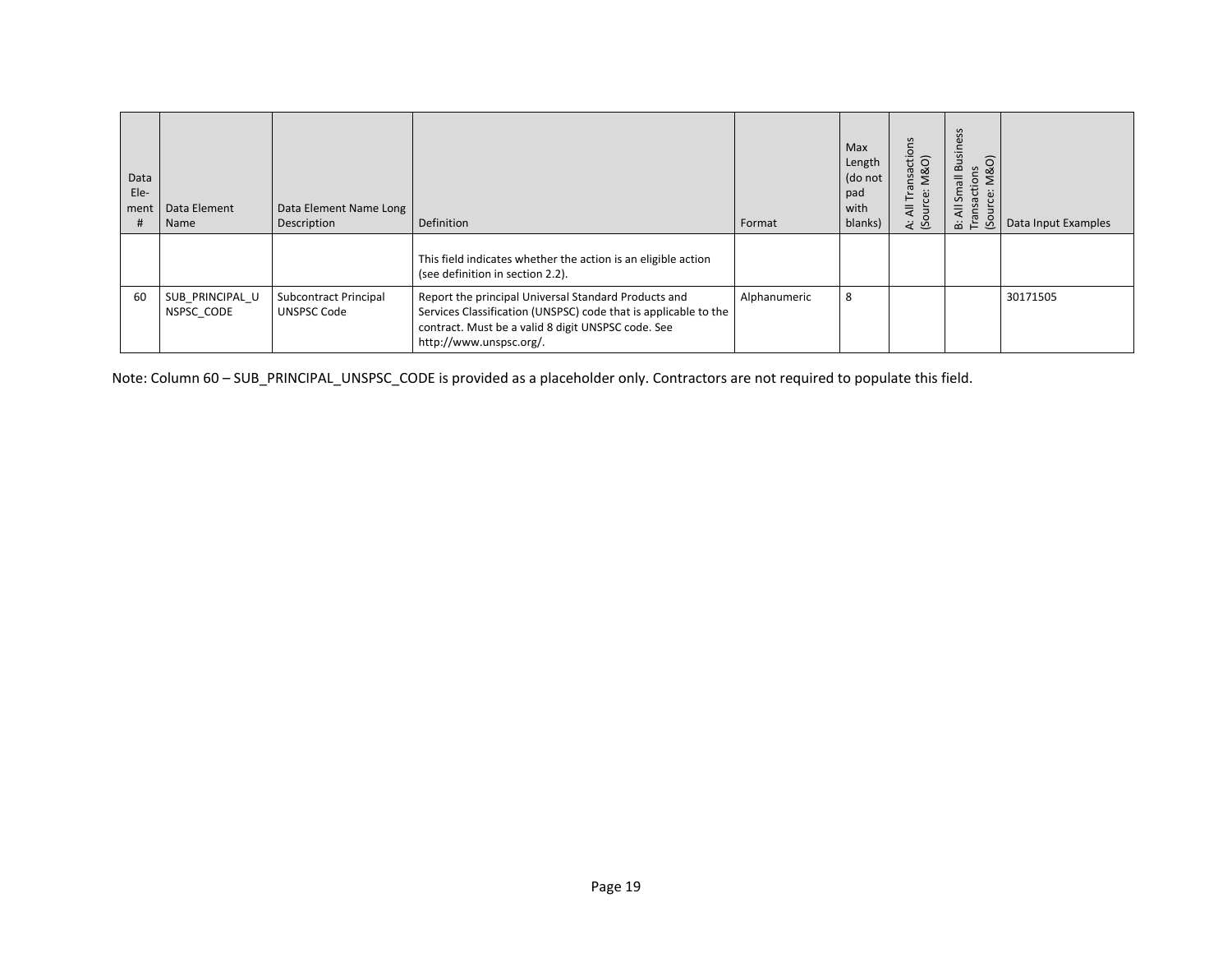# <span id="page-19-0"></span>4.2 DATA RETENTION AND ARCHIVING

The existing data retention and archiving requirements that apply to prime contracts will be applied to MOSRC data collected by DOE. Subcontract data associated with a prime contract will be archived and deleted once the retention period for the prime contract expires.

# <span id="page-19-1"></span>4.3 SENSITIVITY AND PRIVACY IMPLICATIONS

In general, the data collected by the MOSRC will be made publically available, except for the following fields:

- The Global DUNS Number and the Global Vendor Name will not be published to the public.
- Annual Revenue and Number of Employees will not be made available to the public if the SHARE\_EXTERNAL flag (Data Element 58) is set to No.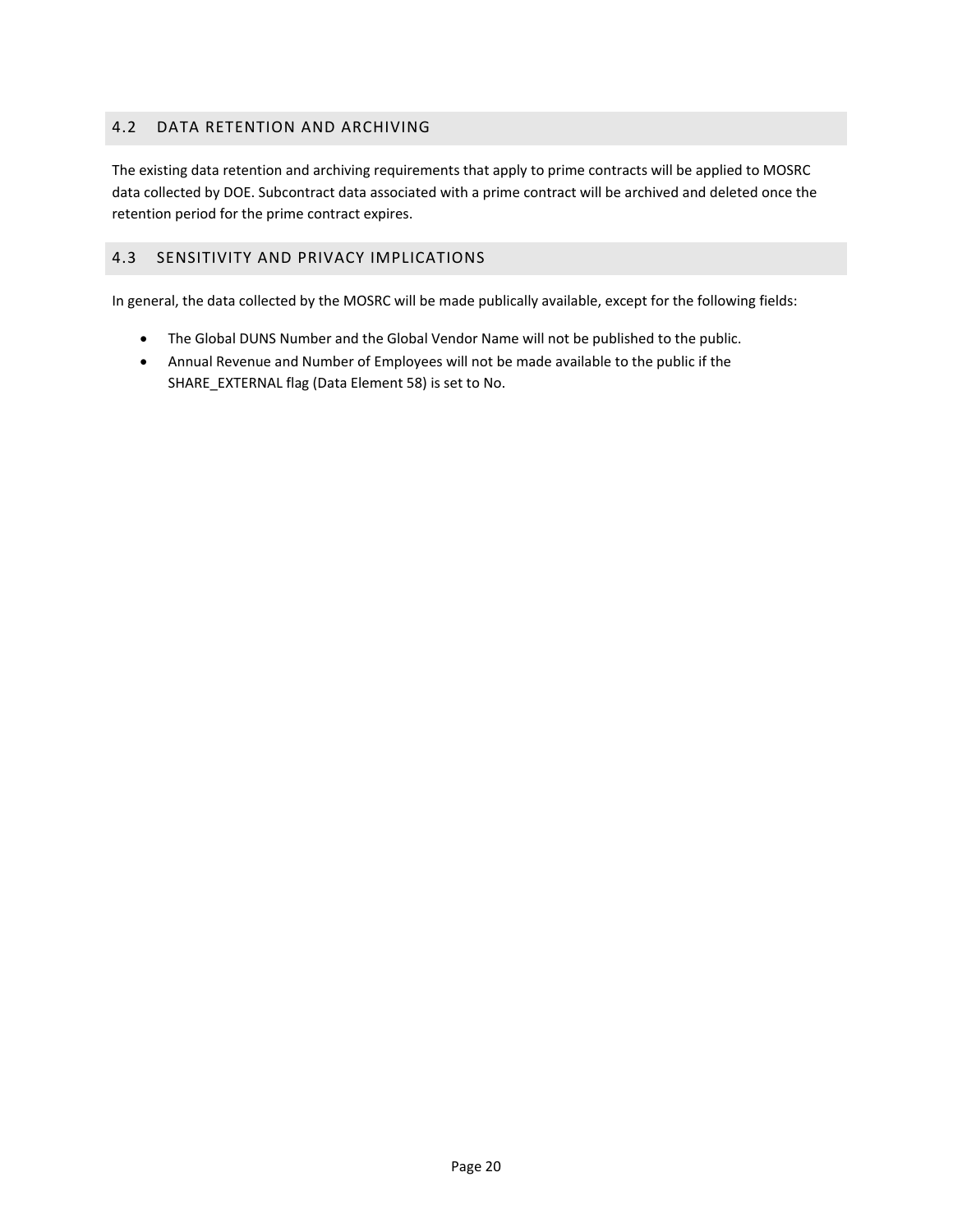# **APPENDIX A: MOSRC APPLICATION DATA VALIDATIONS (FOR REFERENCE ONLY)**

The following table is provided for reference only. The MOSRC Application will apply these validations to the data submitted by each M&O contractor.

In the following table, the prefix of [E] signifies an Error. The prefix [W] signifies a Warning. See section 3.1.2.3 for guidance on handling errors and warnings.

Table A-1.

<span id="page-20-0"></span>

|                |                                          |                                    |                |                   |                                                                                                  |                                |                       |                                                                                                                                                                                                              |                                                                                             | <b>Types of Data Validations</b>                                                                         |                                               |                                                                  |                      |
|----------------|------------------------------------------|------------------------------------|----------------|-------------------|--------------------------------------------------------------------------------------------------|--------------------------------|-----------------------|--------------------------------------------------------------------------------------------------------------------------------------------------------------------------------------------------------------|---------------------------------------------------------------------------------------------|----------------------------------------------------------------------------------------------------------|-----------------------------------------------|------------------------------------------------------------------|----------------------|
| Field<br>#     | Source                                   | <b>SBA Field</b><br>Name           | Lower<br>Limit | Upper<br>Limit    | Enumeration                                                                                      | Allowed<br>Character<br>Checks | Consistency<br>Checks | Cross-System<br>Consistency<br>Checks                                                                                                                                                                        | Format or<br><b>Picture Checks</b>                                                          | Lookup Checks                                                                                            | Presence<br>Checks                            | Range Checks                                                     | Uniqueness<br>Checks |
| 1              | M&O,<br><b>MOSRC</b><br>(FPDS-<br>NG)    | PRIME_C<br><b>ONTRAC</b><br>T_PIID | N/A            | N/A               | Must be a valid<br>M&O FPDS-NG<br>Procurement<br>Instrument<br>Identifier (PIID).                | N/A                            | N/A                   | [E] Validate<br>that a<br>reference mod length<br>(Mod 0, unless<br>otherwise<br>noted) for the<br>PIID exists in<br><b>FPDS-NG</b>                                                                          | [E] Validate<br>field max                                                                   | [E] Verify that<br>the value<br>matches one of populated.<br>the values in<br>the<br>enumerated<br>list. | [E] Verify that<br>the field is               | N/A                                                              | N/A                  |
| 3              | <b>M&amp;O</b>                           | SUB_DU<br><b>NS</b>                | 0000000<br>00  | 99999999 N/A<br>9 | Note: M&Os<br>may enforce<br>enumeration,<br>based on their<br>internal vendor<br>tables.        | N/A                            | N/A                   | [E] If the M&O [E] Validate<br>relies on<br>SAM.gov to fill<br>in data fields<br>(USE<br>$SAM$ FLAG =<br>"Y"), then<br>validate<br>whether the<br><b>DUNS matches</b><br>a DUNS<br>registered in<br>SAM.gov. | field max<br>length<br>constraints.<br>$E$ ] 9-digit<br>number,<br>including<br>leading 0's | See Cross-<br>System<br>Consistency<br>Check                                                             | [E] Verify that<br>the field is<br>populated. | [E] Check for<br>value between<br>000000000<br>and<br>999999999. | N/A                  |
| $\overline{4}$ | M&O,<br><b>MOSRC</b><br>(SAM.go ME<br>v) | <b>SUB VEN</b><br>DOR_NA           | N/A            | N/A               | N/A<br>Note: M&Os<br>may enforce<br>enumeration,<br>based on their<br>internal vendor<br>tables. | N/A                            | N/A                   | [W] If a<br>matching<br>DUNS is found<br>in SAM, check<br>whether M&O<br>data matches<br>SAM.gov data.                                                                                                       | [E] Validate<br>field max<br>length<br>constraints.                                         | N/A                                                                                                      | [E] Verify that<br>the field is<br>populated. | N/A                                                              | N/A                  |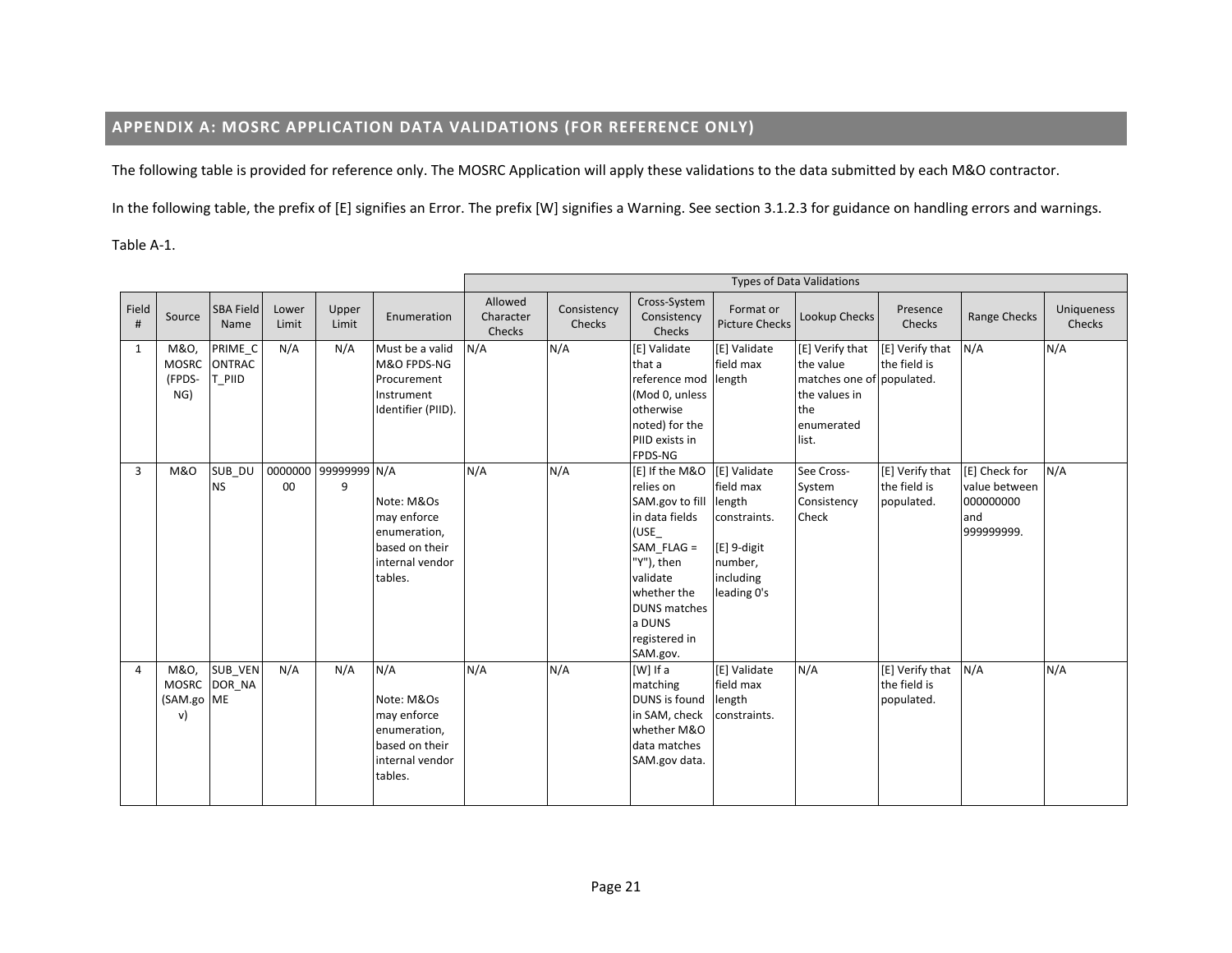|                |                |                                                   |                                                                                        |                                                                                               |             |                                |                       |                                       |                                                                             | <b>Types of Data Validations</b> |                                               |                                                                      |                                                                                                                            |
|----------------|----------------|---------------------------------------------------|----------------------------------------------------------------------------------------|-----------------------------------------------------------------------------------------------|-------------|--------------------------------|-----------------------|---------------------------------------|-----------------------------------------------------------------------------|----------------------------------|-----------------------------------------------|----------------------------------------------------------------------|----------------------------------------------------------------------------------------------------------------------------|
| Field<br>$\#$  | Source         | <b>SBA Field</b><br>Name                          | Lower<br>Limit                                                                         | Upper<br>Limit                                                                                | Enumeration | Allowed<br>Character<br>Checks | Consistency<br>Checks | Cross-System<br>Consistency<br>Checks | Format or<br><b>Picture Checks</b>                                          | Lookup Checks                    | Presence<br>Checks                            | Range Checks                                                         | Uniqueness<br>Checks                                                                                                       |
| 5              | M&O            | SUB_PIID                                          | N/A                                                                                    | N/A                                                                                           | N/A         | N/A                            | N/A                   | N/A                                   | [E] Validate<br>field max<br>length<br>constraints.                         | N/A                              | [E] Verify that<br>the field is<br>populated. | N/A                                                                  | Combination<br>of SUB_PIID,<br>SUB MODIFIC<br>ATION_NUMB<br>ER, and<br>submitted<br>timestamp<br>must be<br>unique.        |
| 6              | <b>M&amp;O</b> | SUB_MO<br><b>DIFICATI</b><br>ON_NU<br><b>MBER</b> | 0                                                                                      | N/A                                                                                           | N/A         | N/A                            | N/A                   | N/A                                   | [E] Validate<br>field max<br>length<br>constraints.                         | N/A                              | [E] Verify that<br>the field is<br>populated. | N/A                                                                  | [E]<br>Combination<br>of SUB PIID,<br>SUB MODIFIC<br>ATION_NUMB<br>ER, and<br>submitted<br>timestamp<br>must be<br>unique. |
| $\overline{7}$ | <b>M&amp;O</b> | SUB_DAT<br><b>E_SIGNE</b><br>D                    | The<br>original<br>award<br>date of<br>the<br>d prime<br>contract                      | The<br>ultimate<br>completio<br>n date of<br>the<br>associate associated<br>prime<br>contract | N/A         | N/A                            | N/A                   | N/A                                   | [E] Date must<br>be in the<br><b>MMDDYYYY</b><br>format.                    | N/A                              | [E] Verify that<br>the field is<br>populated. | N/A                                                                  | N/A                                                                                                                        |
| 9              | <b>M&amp;O</b> | SUB_OBL<br><b>IGATED</b><br><b>DOLLARS</b>        | Inverse<br>of the<br>total<br>obli-<br>gation<br>amount<br>of the<br>prime<br>contract | Total obli- N/A<br>gation<br>amount of<br>the prime<br>contract                               |             | N/A                            | N/A                   | N/A                                   | [E] Signed<br>numeric.<br>Minus sign<br>required for<br>negative<br>values. | N/A                              | [E] Verify that<br>the field is<br>populated. | [W] Obligated<br>dollars should<br>be between<br>-50M and<br>$+50M.$ | N/A                                                                                                                        |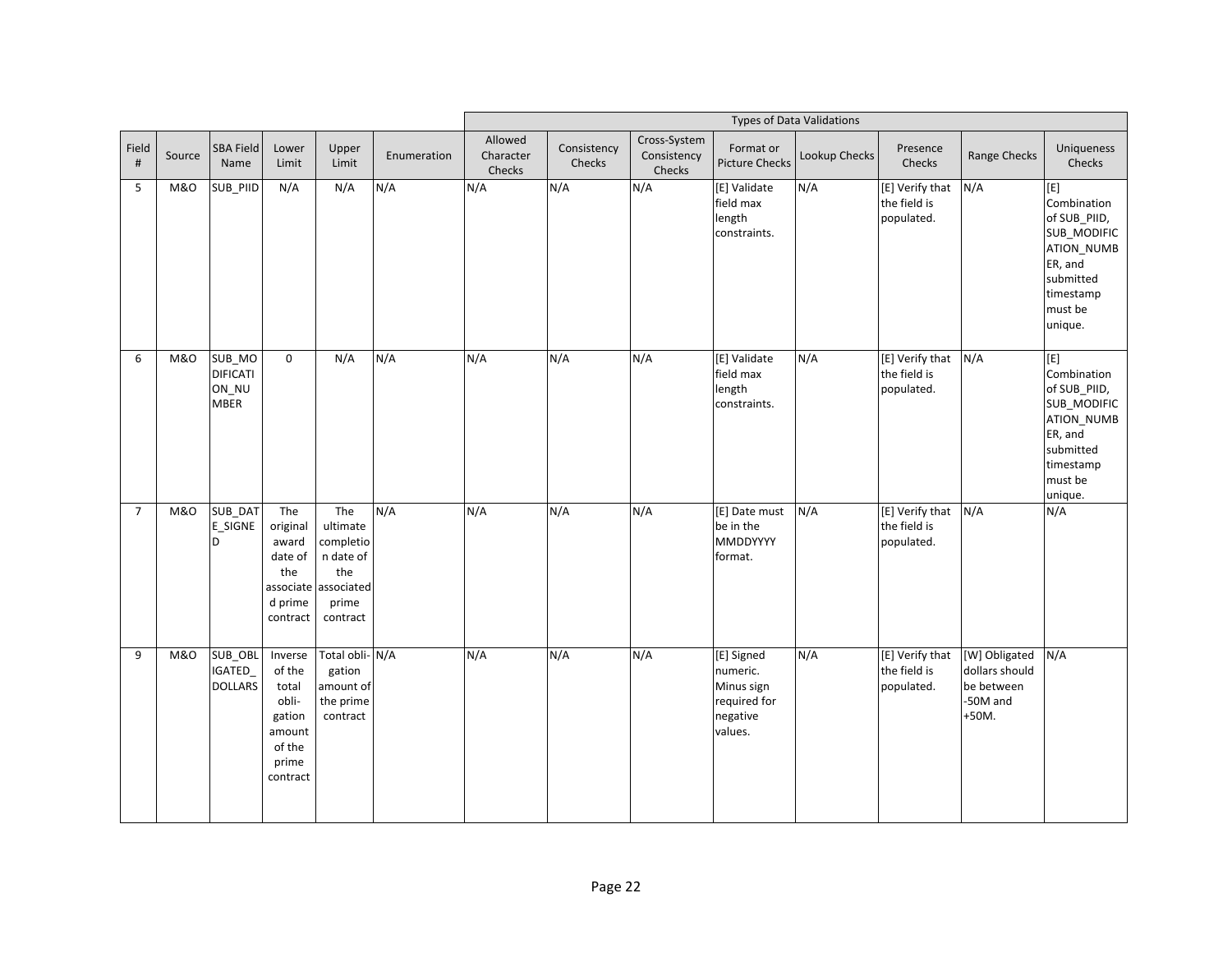|            |                |                                                                    |                |                |                                                                  |                                |                       |                                       |                                                                                                                                                                                      | <b>Types of Data Validations</b>                                                                                                                                                                                                                                                                  |                                               |              |                      |
|------------|----------------|--------------------------------------------------------------------|----------------|----------------|------------------------------------------------------------------|--------------------------------|-----------------------|---------------------------------------|--------------------------------------------------------------------------------------------------------------------------------------------------------------------------------------|---------------------------------------------------------------------------------------------------------------------------------------------------------------------------------------------------------------------------------------------------------------------------------------------------|-----------------------------------------------|--------------|----------------------|
| Field<br># | Source         | <b>SBA Field</b><br>Name                                           | Lower<br>Limit | Upper<br>Limit | Enumeration                                                      | Allowed<br>Character<br>Checks | Consistency<br>Checks | Cross-System<br>Consistency<br>Checks | Format or<br><b>Picture Checks</b>                                                                                                                                                   | Lookup Checks                                                                                                                                                                                                                                                                                     | Presence<br>Checks                            | Range Checks | Uniqueness<br>Checks |
| 10         | <b>M&amp;O</b> | SUB_PRI<br>ME_BUS<br>SIZE_DE<br><b>TERMINA</b><br><b>TION</b>      | N/A            | N/A            | SMALL BUSINESS N/A<br><b>OTHER THAN</b><br><b>SMALL BUSINESS</b> |                                | N/A                   | N/A                                   | [E] Validate<br>field max<br>length<br>constraints.                                                                                                                                  | [E] Verify that<br>the reported<br>value matches<br>one of the<br>values in the<br>enumerated<br>list.                                                                                                                                                                                            | [E] Verify that<br>the field is<br>populated. | N/A          | N/A                  |
| 11         | <b>M&amp;O</b> | SUB_PRI<br>NCIPAL_<br>NAICS_C<br>ODE                               | 111110         | 928120         | 2012 &<br>2017 NAICS<br>Codes                                    | N/A                            | N/A                   | N/A                                   | [E] NAICS code [E] For new<br>must be fully<br>qualified (e.g. $6 0$ ), verify that<br>digits) in<br><b>NNNNNN</b><br>format.<br>[E] Validate<br>field max<br>length<br>constraints. | awards (Mod = the field is<br>the reported<br>value matches<br>one of the<br>values in the<br>current set of<br>NAICS codes.<br>Note: NAICS<br>codes may be<br>updated over<br>time. See<br>Appendix B for<br>guidance<br>regarding the<br>use of NAICS<br>Industry<br>Sectors 42, 44,<br>and 45. | [E] Verify that<br>populated.                 | N/A          | N/A                  |
| 13         | <b>M&amp;O</b> | SUB_DES<br><b>CRIPTION</b><br>OF_REQ<br><b>UIREME</b><br><b>NT</b> | N/A            | N/A            | N/A                                                              | N/A                            | N/A                   | N/A                                   | [E] Validate<br>field max<br>length<br>constraints.                                                                                                                                  | N/A                                                                                                                                                                                                                                                                                               | [E] Verify that<br>the field is<br>populated. | N/A          | N/A                  |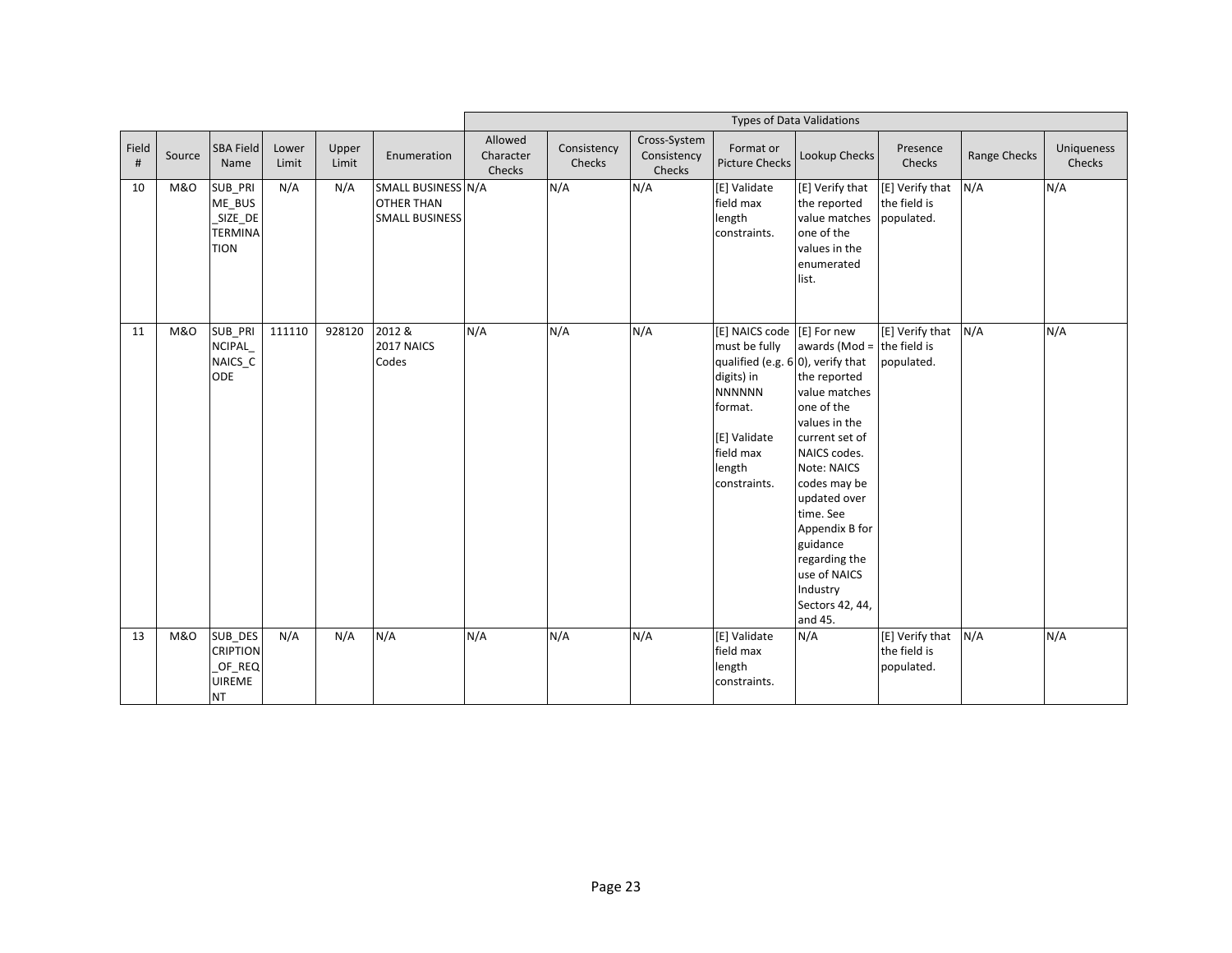|            |                            |                                                              |                |                |                                                    |                                |                       |                                                                                                                                     |                                                     | <b>Types of Data Validations</b> |                                                                                                                  |              |                      |
|------------|----------------------------|--------------------------------------------------------------|----------------|----------------|----------------------------------------------------|--------------------------------|-----------------------|-------------------------------------------------------------------------------------------------------------------------------------|-----------------------------------------------------|----------------------------------|------------------------------------------------------------------------------------------------------------------|--------------|----------------------|
| Field<br># | Source                     | <b>SBA Field</b><br>Name                                     | Lower<br>Limit | Upper<br>Limit | Enumeration                                        | Allowed<br>Character<br>Checks | Consistency<br>Checks | Cross-System<br>Consistency<br>Checks                                                                                               | Format or<br><b>Picture Checks</b>                  | Lookup Checks                    | Presence<br>Checks                                                                                               | Range Checks | Uniqueness<br>Checks |
| 26         | M&O,<br>v)                 | SUB_VEN<br>MOSRC DOR AD<br>(SAM.go DRESS_LI<br>$NE_1$        | N/A            | N/A            | N/A                                                | N/A                            | N/A                   | [W] If a<br>matching<br>DUNS is found<br>in SAM, check<br>consistency<br>between the<br>M&O-provided<br>data and<br>SAM.gov.        | [E] Validate<br>field max<br>length<br>constraints. |                                  | [E] Verify that<br>the field is<br>populated for<br>domestic<br><b>SMALL</b><br><b>BUSINESS</b><br>records only. | N/A          | N/A                  |
| 27         | M&O,<br><b>MOSRC</b><br>v) | <b>SUB VEN</b><br>DOR AD<br>(SAM.go DRESS_LI<br>$NE_2$       | N/A            | N/A            | N/A                                                | N/A                            | N/A                   | [W] If a<br>matching<br><b>DUNS</b> is found<br>in SAM, check<br>consistency<br>between the<br>M&O-provided<br>data and<br>SAM.gov. | [E] Validate<br>field max<br>length<br>constraints. | N/A                              | N/A                                                                                                              | N/A          | N/A                  |
| 28         | M&O,<br><b>MOSRC</b><br>v) | SUB_VEN<br>DOR AD<br>(SAM.go DRESS_CI<br><b>TY</b>           | N/A            | N/A            | See City lookup<br>table in Address<br>Data.       | N/A                            | N/A                   | [W] If a<br>matching<br>DUNS is found<br>in SAM, check<br>consistency<br>between the<br>M&O-provided<br>data and<br>SAM.gov.        | [E] Validate<br>field max<br>length<br>constraints. |                                  | [E] Verify that<br>the field is<br>populated for<br>domestic<br><b>SMALL</b><br><b>BUSINESS</b><br>records only. | N/A          | N/A                  |
| 29         | M&O,<br><b>MOSRC</b><br>v) | SUB_VEN<br>DOR AD<br>(SAM.go DRESS_S<br>TATE_CO<br><b>DE</b> | N/A            | N/A            | See State Code<br>lookup table in<br>Address Data. | N/A                            | N/A                   | $[W]$ If a<br>matching<br>DUNS is found<br>in SAM, check<br>consistency<br>between the<br>M&O-provided<br>data and<br>SAM.gov.      | [E] Validate<br>field max<br>length<br>constraints. |                                  | [E] Verify that<br>the field is<br>populated for<br>domestic<br>SMALL<br><b>BUSINESS</b><br>records only.        | N/A          | N/A                  |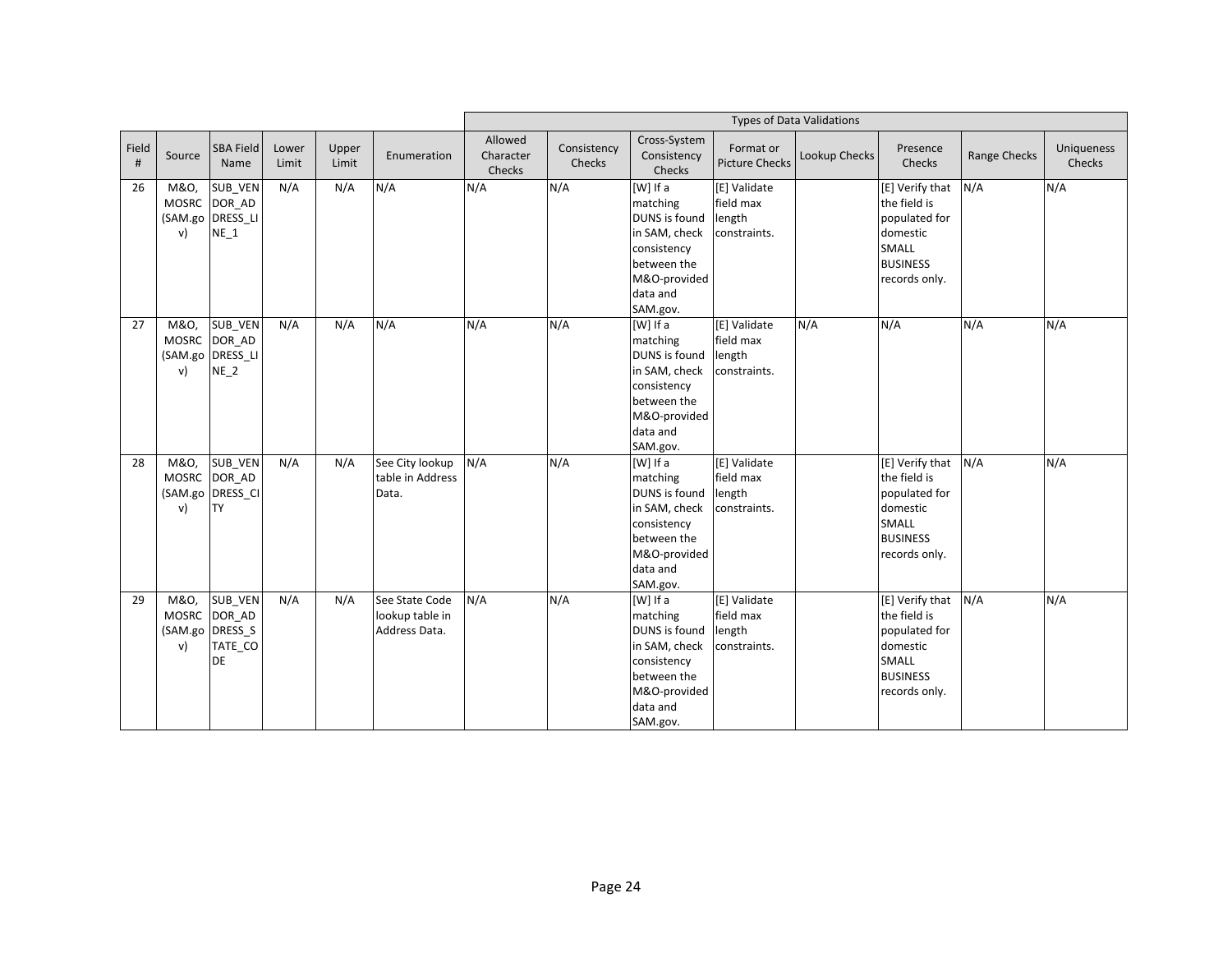|            |                                |                                                                            |                |                |                                                                  |                                |                       |                                                                                                                                                   |                                                                                                                                        | <b>Types of Data Validations</b> |                                                                                                                  |                     |                      |
|------------|--------------------------------|----------------------------------------------------------------------------|----------------|----------------|------------------------------------------------------------------|--------------------------------|-----------------------|---------------------------------------------------------------------------------------------------------------------------------------------------|----------------------------------------------------------------------------------------------------------------------------------------|----------------------------------|------------------------------------------------------------------------------------------------------------------|---------------------|----------------------|
| Field<br># | Source                         | <b>SBA Field</b><br>Name                                                   | Lower<br>Limit | Upper<br>Limit | Enumeration                                                      | Allowed<br>Character<br>Checks | Consistency<br>Checks | Cross-System<br>Consistency<br>Checks                                                                                                             | Format or<br><b>Picture Checks</b>                                                                                                     | Lookup Checks                    | Presence<br>Checks                                                                                               | <b>Range Checks</b> | Uniqueness<br>Checks |
| 30         | M&O,<br><b>MOSRC</b><br>v)     | SUB_VEN<br>DOR AD<br>(SAM.go DRESS_ZI<br>P CODE                            | N/A            | N/A            | See Zip Code<br>lookup table in<br>Address Data.                 | N/A                            | N/A                   | [W] If a<br>matching<br><b>DUNS</b> is found<br>in SAM, check<br>consistency<br>between the<br>M&O-provided and are saved<br>data and<br>SAM.gov. | [E] Validate<br>that zip codes<br>are in the<br><b>NNNNNNNNN</b><br>or NNNNN-<br>NNNN format.<br>in the<br><b>NNNNNNNNN</b><br>format. |                                  | [E] Verify that<br>the field is<br>populated for<br>domestic<br><b>SMALL</b><br><b>BUSINESS</b><br>records only. | N/A                 | N/A                  |
| 31         | M&O,<br>v)                     | <b>SUB VEN</b><br>MOSRC DOR AD<br>(SAM.go DRESS_C<br><b>OUNTRY</b><br>CODE | N/A            | N/A            | <b>USA</b>                                                       | N/A                            | N/A                   | [W] If a<br>matching<br>DUNS is found<br>in SAM, check<br>consistency<br>between the<br>M&O-provided<br>data and<br>SAM.gov.                      | [E] Validate<br>field max<br>length<br>constraints.                                                                                    | N/A                              | [E] Verify that<br>the field is<br>populated for<br><b>SMALL</b><br><b>BUSINESS</b><br>records only.             | N/A                 | N/A                  |
| 32         | M&O,<br><b>MOSRC</b><br>(ADDR) | <b>SUB VEN</b><br>DOR CO<br><b>NGRESSI</b><br>ONAL DI<br><b>STRICT</b>     | N/A            | N/A            | See<br>Congressional<br>Code lookup<br>table in Address<br>Data. | [E] Only digits<br>$0 - 9$     | N/A                   | [W] If a<br>matching<br>DUNS is found<br>in SAM, check<br>consistency<br>between the<br>M&O-provided<br>data and<br>SAM.gov.                      | [E] Validate<br>field max<br>length<br>constraints.                                                                                    |                                  | [E] Verify that<br>the field is<br>populated for<br>domestic<br><b>SMALL</b><br><b>BUSINESS</b><br>records only. | N/A                 | N/A                  |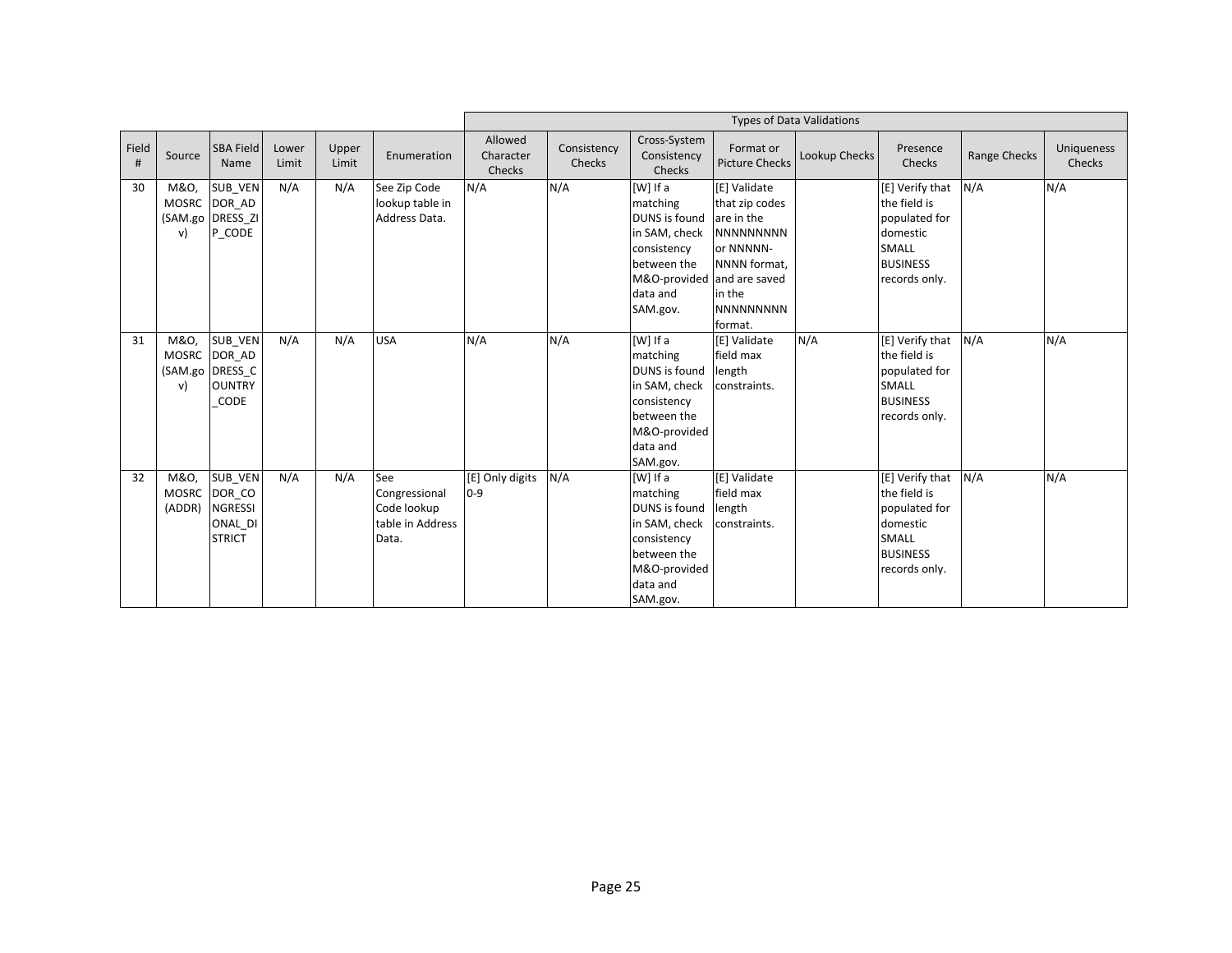|            |                                              |                                                          |                |                                    |             |                                           |                       |                                                                                                                                       | <b>Types of Data Validations</b>                    |               |                                                                                                      |                     |                      |
|------------|----------------------------------------------|----------------------------------------------------------|----------------|------------------------------------|-------------|-------------------------------------------|-----------------------|---------------------------------------------------------------------------------------------------------------------------------------|-----------------------------------------------------|---------------|------------------------------------------------------------------------------------------------------|---------------------|----------------------|
| Field<br># | Source                                       | <b>SBA Field</b><br>Name                                 | Lower<br>Limit | Upper<br>Limit                     | Enumeration | Allowed<br>Character<br>Checks            | Consistency<br>Checks | Cross-System<br>Consistency<br>Checks                                                                                                 | Format or<br><b>Picture Checks</b>                  | Lookup Checks | Presence<br>Checks                                                                                   | <b>Range Checks</b> | Uniqueness<br>Checks |
| 33         | M&O,<br><b>MOSRC</b><br>(SAM.go VENUE<br>v)  | SUB_AN<br>NUAL_RE                                        | $\Omega$       | 999,999,9 N/A<br>99,999,99<br>9.99 |             | [E] Digits 0-9;<br>with commas<br>allowed | N/A                   | $[W]$ If a<br>matching<br>DUNS is found<br>in SAM, check<br>consistency<br>between the<br>M&O-provided<br>data and<br>SAM.gov.        | [E] Validate<br>field max<br>length<br>constraints. | N/A           | [E] Verify that<br>the field is<br>populated for<br>SMALL<br><b>BUSINESS</b><br>records only.        | N/A                 | N/A                  |
| 34         | M&O,<br><b>MOSRC</b><br>(SAM.go F_EMPL<br>v) | SUB NU<br>MBER O<br><b>OYEES</b>                         | $\Omega$       | 999,999,9 N/A<br>99,999,99<br>9    |             | [E] Digits 0-9;<br>with commas<br>allowed | N/A                   | [W] If a<br>matching<br>DUNS is found<br>in SAM, check<br>consistency<br>between the<br>M&O-provided<br>data and<br>SAM.gov.          | [E] Validate<br>field max<br>length<br>constraints. | N/A           | [E] Verify that<br>the field is<br>populated for<br>SMALL<br><b>BUSINESS</b><br>records only.        | N/A                 | N/A                  |
| 35         | M&O,<br><b>MOSRC</b><br>v)                   | SUB_GLO<br><b>BAL DU</b><br>(SAM.go NS_NUM<br><b>BER</b> | N/A            | N/A                                | N/A         | N/A                                       | N/A                   | $[W]$ If a<br>matching<br><b>DUNS</b> is found<br>in SAM, check<br>consistency<br>between the<br>M&O-provided<br>data and<br>SAM.gov. | [E] 9-digit<br>number,<br>including<br>leading 0's  | N/A           | [E] Verify that<br>the field is<br>populated for<br><b>SMALL</b><br><b>BUSINESS</b><br>records only. | N/A                 | N/A                  |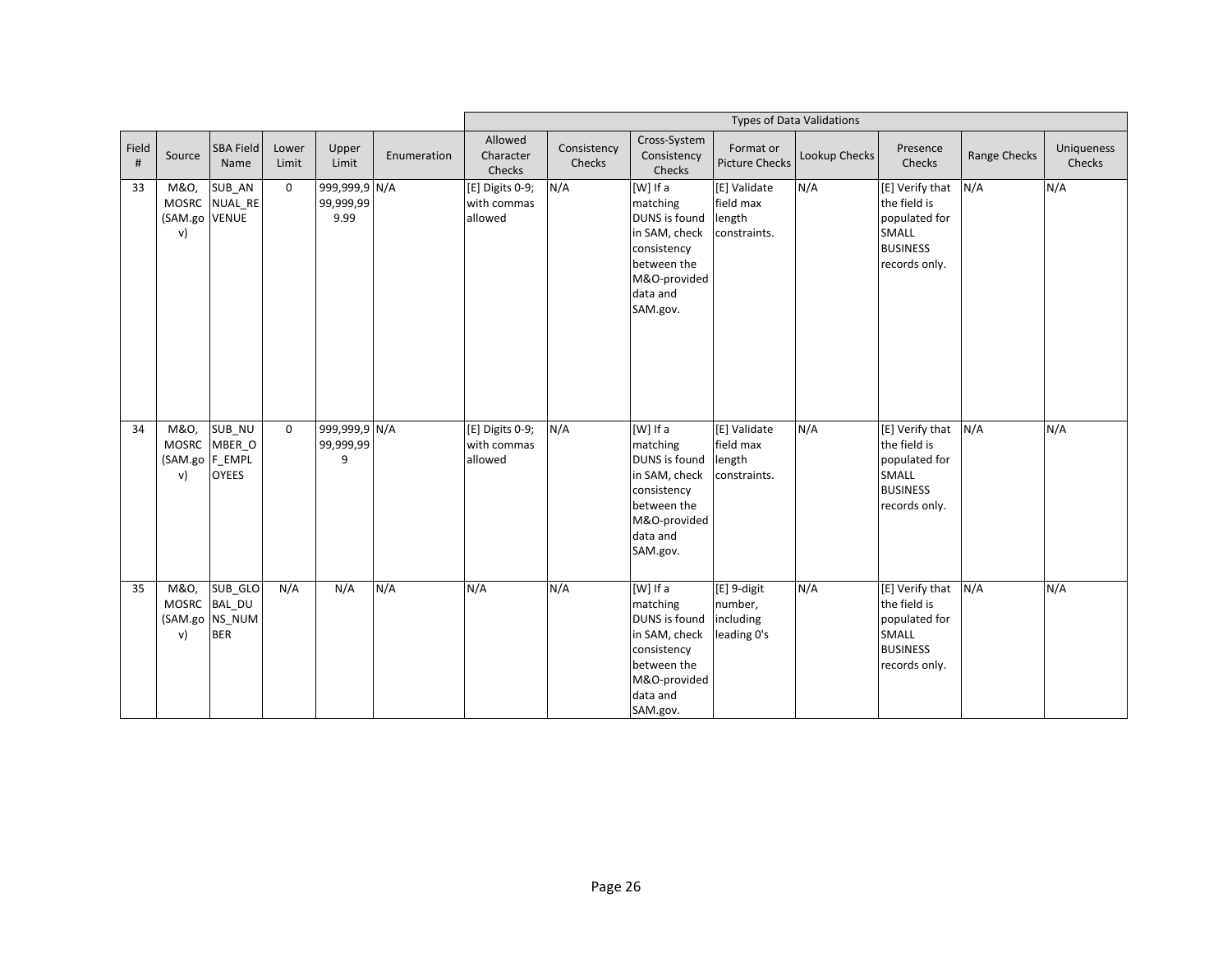|               |                                       |                                                                  |                |                |                                                                  |                                |                                                     |                                                                                                                              |                                                     | <b>Types of Data Validations</b>                                                |                                                                                               |              |                             |
|---------------|---------------------------------------|------------------------------------------------------------------|----------------|----------------|------------------------------------------------------------------|--------------------------------|-----------------------------------------------------|------------------------------------------------------------------------------------------------------------------------------|-----------------------------------------------------|---------------------------------------------------------------------------------|-----------------------------------------------------------------------------------------------|--------------|-----------------------------|
| Field<br>$\#$ | Source                                | <b>SBA Field</b><br>Name                                         | Lower<br>Limit | Upper<br>Limit | Enumeration                                                      | Allowed<br>Character<br>Checks | Consistency<br>Checks                               | Cross-System<br>Consistency<br>Checks                                                                                        | Format or<br><b>Picture Checks</b>                  | Lookup Checks                                                                   | Presence<br>Checks                                                                            | Range Checks | <b>Uniqueness</b><br>Checks |
| 36            | M&O,<br><b>MOSRC</b><br>(SAM.go<br>v) | SUB_GLO<br><b>BAL VEN</b><br>DOR_NA<br>ME                        | N/A            | N/A            | N/A                                                              | N/A                            | N/A                                                 | [W] If a<br>matching<br>DUNS is found<br>in SAM, check<br>consistency<br>between the<br>M&O-provided<br>data and<br>SAM.gov. | [E] Validate<br>field max<br>length<br>constraints. | N/A                                                                             | [E] Verify that<br>the field is<br>populated for<br>SMALL<br><b>BUSINESS</b><br>records only. | N/A          | N/A                         |
| 37            | <b>M&amp;O</b>                        | SUB_PLA<br>CE_OF_P<br><b>ERFORM</b><br>COUNT<br>RY_CODE          | N/A            | N/A            | <b>USA</b>                                                       | N/A                            | [E] If not<br>"USA", Field 59<br>should be<br>"NO". | N/A                                                                                                                          | [E] Validate<br>field max<br>length<br>constraints. | N/A                                                                             | [E] Verify that<br>the field is<br>populated.                                                 | N/A          | N/A                         |
| 38            | M&O,<br><b>MOSRC</b><br>(ADDR)        | SUB_POP<br>CONGR<br><b>ESSIONA</b><br>L_DISTRI<br><b>CT</b>      | N/A            | N/A            | See<br>Congressional<br>Code lookup<br>table in Address<br>Data. | [E] Only digits<br>$0-9$       | N/A                                                 | N/A                                                                                                                          | [E] Validate<br>field max<br>length<br>constraints. |                                                                                 | [E] Verify that<br>the field is<br>populated.                                                 | N/A          | N/A                         |
| 39            | <b>M&amp;O</b>                        | SUB_PLA<br>$CE$ <sup>OF</sup><br><b>ERFORM</b><br>_STATE<br>CODE | N/A            | N/A            | See State Code<br>lookup table in<br>Address Data.               | N/A                            | N/A                                                 | N/A                                                                                                                          | [E] Validate<br>field max<br>length<br>constraints. | [W] Check if<br>the state code<br>is found in the<br>'valid address"<br>lookup. | [E] Verify that<br>the field is<br>populated.                                                 | N/A          | N/A                         |
| 40            | <b>M&amp;O</b>                        | SUB_POP<br>COUNT<br>Y_NAME                                       | N/A            | N/A            | See County<br>Name lookup<br>table in Address<br>Data.           | N/A                            | N/A                                                 | N/A                                                                                                                          | [E] Validate<br>field max<br>length<br>constraints. | [W] Check if<br>the county is<br>found in the<br>"valid address"<br>lookup.     | [E] Verify that<br>the field is<br>populated.                                                 | N/A          | N/A                         |
| 41            | <b>M&amp;O</b>                        | SUB_PLA<br>CE_OF_P<br><b>ERFORM</b><br><b>CITY</b>               | N/A            | N/A            | See City lookup<br>table in Address<br>Data.                     | N/A                            | N/A                                                 | N/A                                                                                                                          | [E] Validate<br>field max<br>length<br>constraints. | [W] Check if<br>the city is<br>found in the<br>"valid address"<br>lookup.       | [E] Verify that<br>the field is<br>populated.                                                 | N/A          | N/A                         |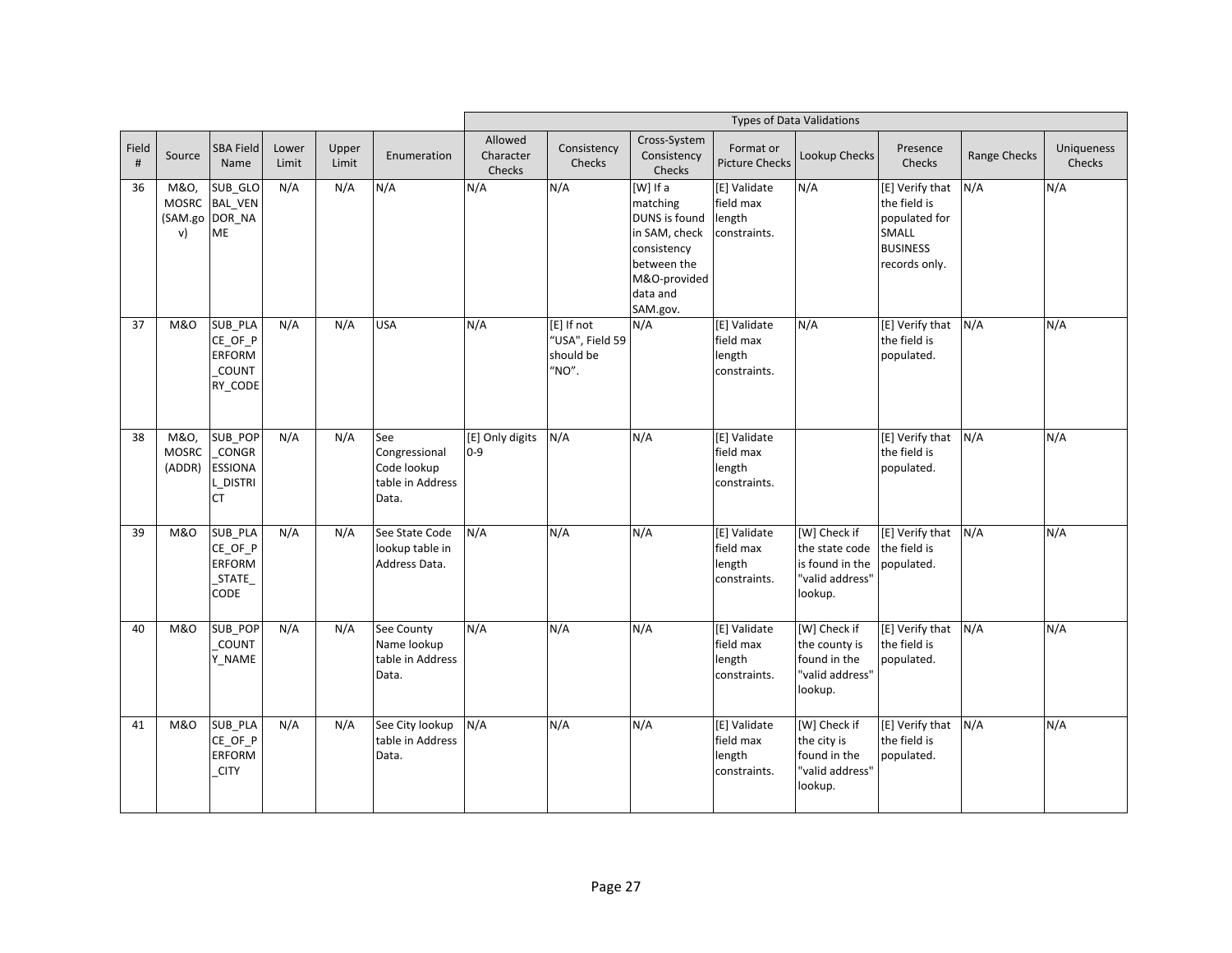|            |                                         |                                                            |                |                |                                                  |                                |                                                                     |                                                                                                                                     |                                                                                                                                                         | <b>Types of Data Validations</b>                                                                       |                                                                                                      |              |                             |
|------------|-----------------------------------------|------------------------------------------------------------|----------------|----------------|--------------------------------------------------|--------------------------------|---------------------------------------------------------------------|-------------------------------------------------------------------------------------------------------------------------------------|---------------------------------------------------------------------------------------------------------------------------------------------------------|--------------------------------------------------------------------------------------------------------|------------------------------------------------------------------------------------------------------|--------------|-----------------------------|
| Field<br># | Source                                  | <b>SBA Field</b><br>Name                                   | Lower<br>Limit | Upper<br>Limit | Enumeration                                      | Allowed<br>Character<br>Checks | Consistency<br>Checks                                               | Cross-System<br>Consistency<br>Checks                                                                                               | Format or<br><b>Picture Checks</b>                                                                                                                      | Lookup Checks                                                                                          | Presence<br>Checks                                                                                   | Range Checks | <b>Uniqueness</b><br>Checks |
| 42         | M&O                                     | SUB_PLA<br>CE_OF_P<br><b>ERFORM</b><br>ZIP_CO<br><b>DE</b> | N/A            | N/A            | See Zip Code<br>lookup table in<br>Address Data. | N/A                            | N/A                                                                 | N/A                                                                                                                                 | [E] Validate<br>that zip codes<br>are in the<br><b>NNNNNNNNN</b><br>or NNNNN-<br>NNNN format,<br>and are saved<br>in the<br><b>NNNNNNNNN</b><br>format. | [W] Check if<br>the ZIP code is the field is<br>found in the<br>"valid address"<br>lookup.             | [E] Verify that<br>populated.                                                                        | N/A          | N/A                         |
| 43         | M&O,<br><b>MOSRC</b><br>(SAM.go<br>v)   | SUB SDB<br><b>FLAG</b>                                     | N/A            | N/A            | <b>NO</b><br><b>YES</b>                          | N/A                            | [W] Should be<br>YES if Fields 50, matching<br>51, or 52 is<br>YES. | [W] If a<br>DUNS is found<br>in SAM, check<br>consistency<br>between the<br>M&O -<br>provided data<br>and SAM.gov.                  | [E] Validate<br>field max<br>length<br>constraints.                                                                                                     | [E] Verify that<br>the reported<br>value matches<br>one of the<br>values in the<br>enumerated<br>list. | [E] Verify that<br>the field is<br>populated for<br><b>SMALL</b><br><b>BUSINESS</b><br>records only. | N/A          | N/A                         |
| 44         | M&O,<br>(SAM.go AG<br>$\mathsf{v}$      | SUB FIR<br>MOSRC M_8A_FL                                   | N/A            | N/A            | <b>NO</b><br><b>YES</b>                          | N/A                            | N/A                                                                 | [W] If a<br>matching<br>DUNS is found length<br>in SAM, check<br>consistency<br>between the<br>M&O-provided<br>data and<br>SAM.gov. | [E] Validate<br>field max<br>constraints.                                                                                                               | [E] Verify that<br>the reported<br>value matches<br>one of the<br>values in the<br>enumerated<br>list. | [E] Verify that<br>the field is<br>populated for<br>SMALL<br><b>BUSINESS</b><br>records only.        | N/A          | N/A                         |
| 45         | M&O,<br><b>MOSRC</b><br>(SAM.go G<br>V) | SUB_SRD<br>VOB_FLA                                         | N/A            | N/A            | <b>NO</b><br><b>YES</b>                          | N/A                            | N/A                                                                 | [W] If a<br>matching<br>DUNS is found<br>in SAM, check<br>consistency<br>between the<br>M&O-provided<br>data and<br>SAM.gov.        | [E] Validate<br>field max<br>length<br>constraints.                                                                                                     | [E] Verify that<br>the reported<br>value matches<br>one of the<br>values in the<br>enumerated<br>list. | [E] Verify that<br>the field is<br>populated for<br>SMALL<br><b>BUSINESS</b><br>records only.        | N/A          | N/A                         |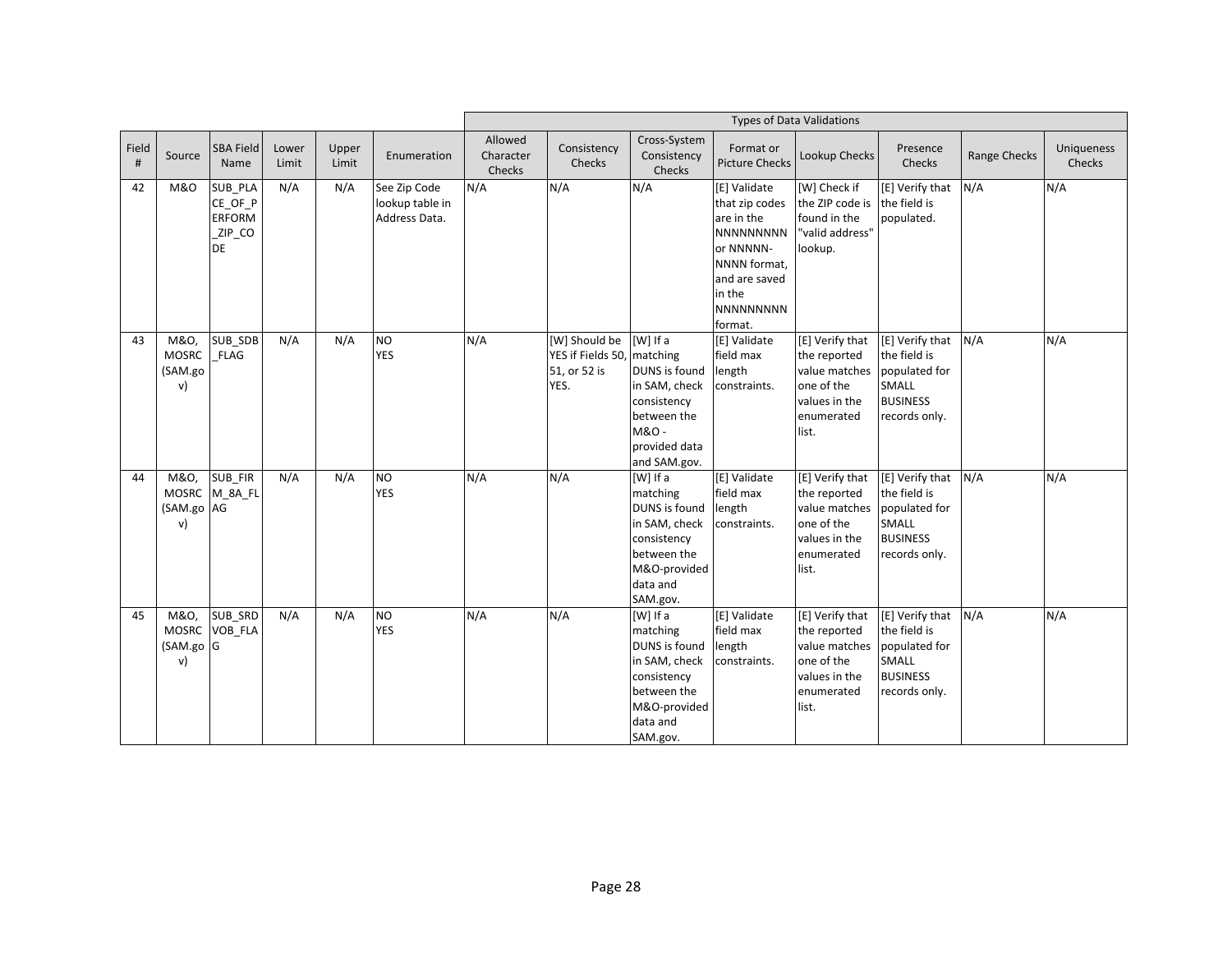|            |                                           |                                            |                |                |                              |                                |                       |                                                                                                                                       |                                                     | <b>Types of Data Validations</b>                                                                                       |                                                                                                      |              |                             |
|------------|-------------------------------------------|--------------------------------------------|----------------|----------------|------------------------------|--------------------------------|-----------------------|---------------------------------------------------------------------------------------------------------------------------------------|-----------------------------------------------------|------------------------------------------------------------------------------------------------------------------------|------------------------------------------------------------------------------------------------------|--------------|-----------------------------|
| Field<br># | Source                                    | <b>SBA Field</b><br>Name                   | Lower<br>Limit | Upper<br>Limit | Enumeration                  | Allowed<br>Character<br>Checks | Consistency<br>Checks | Cross-System<br>Consistency<br>Checks                                                                                                 | Format or<br><b>Picture Checks</b>                  | Lookup Checks                                                                                                          | Presence<br>Checks                                                                                   | Range Checks | <b>Uniqueness</b><br>Checks |
| 46         | M&O,<br><b>MOSRC</b><br>(SAM.go<br>v)     | SUB_WO<br>SB FLAG                          | N/A            | N/A            | <b>NO</b><br><b>YES</b>      | N/A                            | N/A                   | [W] If a<br>matching<br>DUNS is found<br>in SAM, check<br>consistency<br>between the<br>M&O-provided<br>data and<br>SAM.gov.          | [E] Validate<br>field max<br>length<br>constraints. | [E] Verify that<br>the reported<br>value matches<br>one of the<br>values in the<br>enumerated<br>list.                 | [E] Verify that<br>the field is<br>populated for<br>SMALL<br><b>BUSINESS</b><br>records only.        | N/A          | N/A                         |
| 47         | M&O,<br><b>MOSRC</b><br>(SAM.go LAG<br>v) | SUB ED<br>WOSB_F                           | N/A            | N/A            | <b>NO</b><br><b>YES</b>      | N/A                            | N/A                   | [W] If a<br>matching<br>DUNS is found<br>in SAM, check<br>consistency<br>between the<br>M&O-provided<br>data and<br>SAM.gov.          | [E] Validate<br>field max<br>length<br>constraints. | [E] Verify that<br>the reported<br>value matches<br>one of the<br>values in the<br>enumerated<br>list.                 | [E] Verify that<br>the field is<br>populated for<br>SMALL<br><b>BUSINESS</b><br>records only.        | N/A          | N/A                         |
| 48         | M&O,<br><b>MOSRC</b><br>(SAM.go LAG<br>v) | $SUB_HU$<br>BZONE_F                        | N/A            | N/A            | <b>NO</b><br><b>YES</b>      | N/A                            | N/A                   | $[W]$ If a<br>matching<br><b>DUNS</b> is found<br>in SAM, check<br>consistency<br>between the<br>M&O-provided<br>data and<br>SAM.gov. | [E] Validate<br>field max<br>length<br>constraints. | [E] Verify that<br>the reported<br>value matches<br>one of the<br>values in the<br>enumerated<br>list.                 | [E] Verify that<br>the field is<br>populated for<br><b>SMALL</b><br><b>BUSINESS</b><br>records only. | N/A          | N/A                         |
| 49         | M&O,<br><b>MOSRC</b><br>v)                | SUB_VET<br>ERAN O<br>(SAM.go WNED F<br>LAG | N/A            | N/A            | N <sub>O</sub><br><b>YES</b> | N/A                            | N/A                   | $[W]$ If a<br>matching<br>DUNS is found<br>in SAM, check<br>consistency<br>between the<br>M&O-provided<br>data and<br>SAM.gov.        | [E] Validate<br>field max<br>length<br>constraints. | [E] Verify that [E] Verify that<br>the reported<br>value matches<br>one of the<br>values in the<br>enumerated<br>list. | the field is<br>populated for<br><b>SMALL</b><br><b>BUSINESS</b><br>records only.                    | N/A          | N/A                         |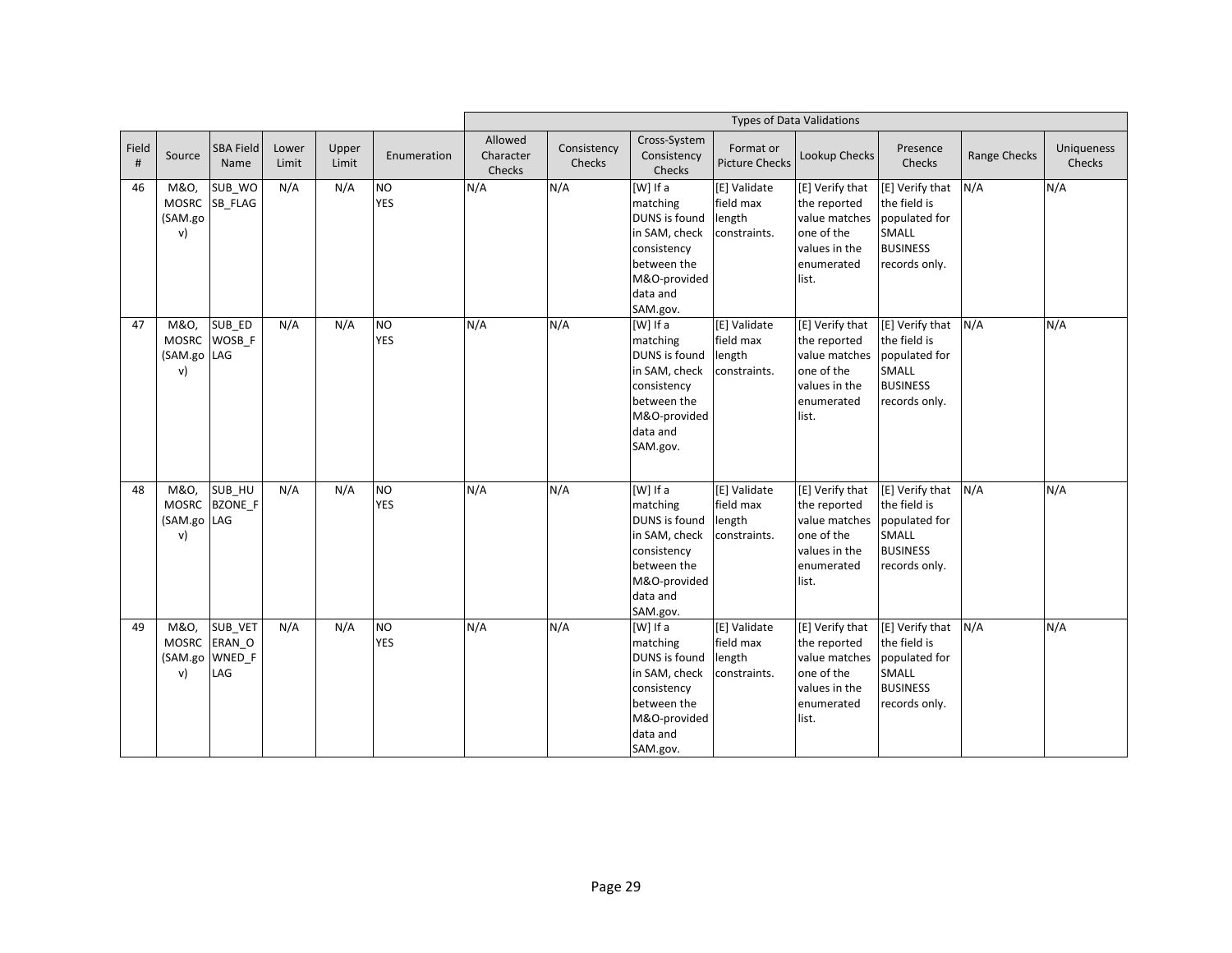|            |                                              |                                                                      |                |                |                         | <b>Types of Data Validations</b> |                       |                                                                                                                                     |                                                     |                                                                                                                        |                                                                                                      |              |                             |  |
|------------|----------------------------------------------|----------------------------------------------------------------------|----------------|----------------|-------------------------|----------------------------------|-----------------------|-------------------------------------------------------------------------------------------------------------------------------------|-----------------------------------------------------|------------------------------------------------------------------------------------------------------------------------|------------------------------------------------------------------------------------------------------|--------------|-----------------------------|--|
| Field<br># | Source                                       | <b>SBA Field</b><br>Name                                             | Lower<br>Limit | Upper<br>Limit | Enumeration             | Allowed<br>Character<br>Checks   | Consistency<br>Checks | Cross-System<br>Consistency<br>Checks                                                                                               | Format or<br><b>Picture Checks</b>                  | Lookup Checks                                                                                                          | Presence<br>Checks                                                                                   | Range Checks | <b>Uniqueness</b><br>Checks |  |
| 50         | M&O,<br><b>MOSRC</b><br>v)                   | SUB_ALA<br>SKAN N<br>(SAM.go ATIVE_C<br><b>ORPORA</b><br><b>TION</b> | N/A            | N/A            | <b>NO</b><br><b>YES</b> | N/A                              | N/A                   | [W] If a<br>matching<br>DUNS is found length<br>in SAM, check<br>consistency<br>between the<br>M&O-provided<br>data and<br>SAM.gov. | [E] Validate<br>field max<br>constraints.           | [E] Verify that<br>the reported<br>value matches<br>one of the<br>values in the<br>enumerated<br>list.                 | [E] Verify that<br>the field is<br>populated for<br><b>SMALL</b><br><b>BUSINESS</b><br>records only. | N/A          | N/A                         |  |
| 51         | M&O,<br><b>MOSRC</b><br>(SAM.go WAIIAN<br>v) | <b>SUB NAT</b><br>IVE_HA<br><b>ORGANIZ</b><br><b>ATION</b>           | N/A            | N/A            | <b>NO</b><br><b>YES</b> | N/A                              | N/A                   | [W] If a<br>matching<br>DUNS is found<br>in SAM, check<br>consistency<br>between the<br>M&O-provided<br>data and<br>SAM.gov.        | [E] Validate<br>field max<br>length<br>constraints. | [E] Verify that [E] Verify that<br>the reported<br>value matches<br>one of the<br>values in the<br>enumerated<br>list. | the field is<br>populated for<br><b>SMALL</b><br><b>BUSINESS</b><br>records only.                    | N/A          | N/A                         |  |
| 52         | M&O,<br><b>MOSRC</b><br>v)                   | SUB AM<br>ERICAN I<br>(SAM.go NDIAN_F<br>LAG                         | N/A            | N/A            | <b>NO</b><br><b>YES</b> | N/A                              | N/A                   | [W] If a<br>matching<br>DUNS is found<br>in SAM, check<br>consistency<br>between the<br>M&O-provided<br>data and<br>SAM.gov.        | [E] Validate<br>field max<br>length<br>constraints. | [E] Verify that<br>the reported<br>value matches<br>one of the<br>values in the<br>enumerated<br>list.                 | [E] Verify that<br>the field is<br>populated for<br><b>SMALL</b><br><b>BUSINESS</b><br>records only. | N/A          | N/A                         |  |
| 53         | M&O,<br>v)                                   | <b>SUB ASI</b><br>MOSRC AN_PACI<br>(SAM.go FIC_AME<br>RICAN F<br>LAG | N/A            | N/A            | <b>NO</b><br><b>YES</b> | N/A                              | N/A                   | [W] If a<br>matching<br>DUNS is found<br>in SAM, check<br>consistency<br>between the<br>M&O-provided<br>data and<br>SAM.gov.        | [E] Validate<br>field max<br>length<br>constraints. | [E] Verify that<br>the reported<br>value matches<br>one of the<br>values in the<br>enumerated<br>list.                 | [E] Verify that<br>the field is<br>populated for<br><b>SMALL</b><br><b>BUSINESS</b><br>records only. | N/A          | N/A                         |  |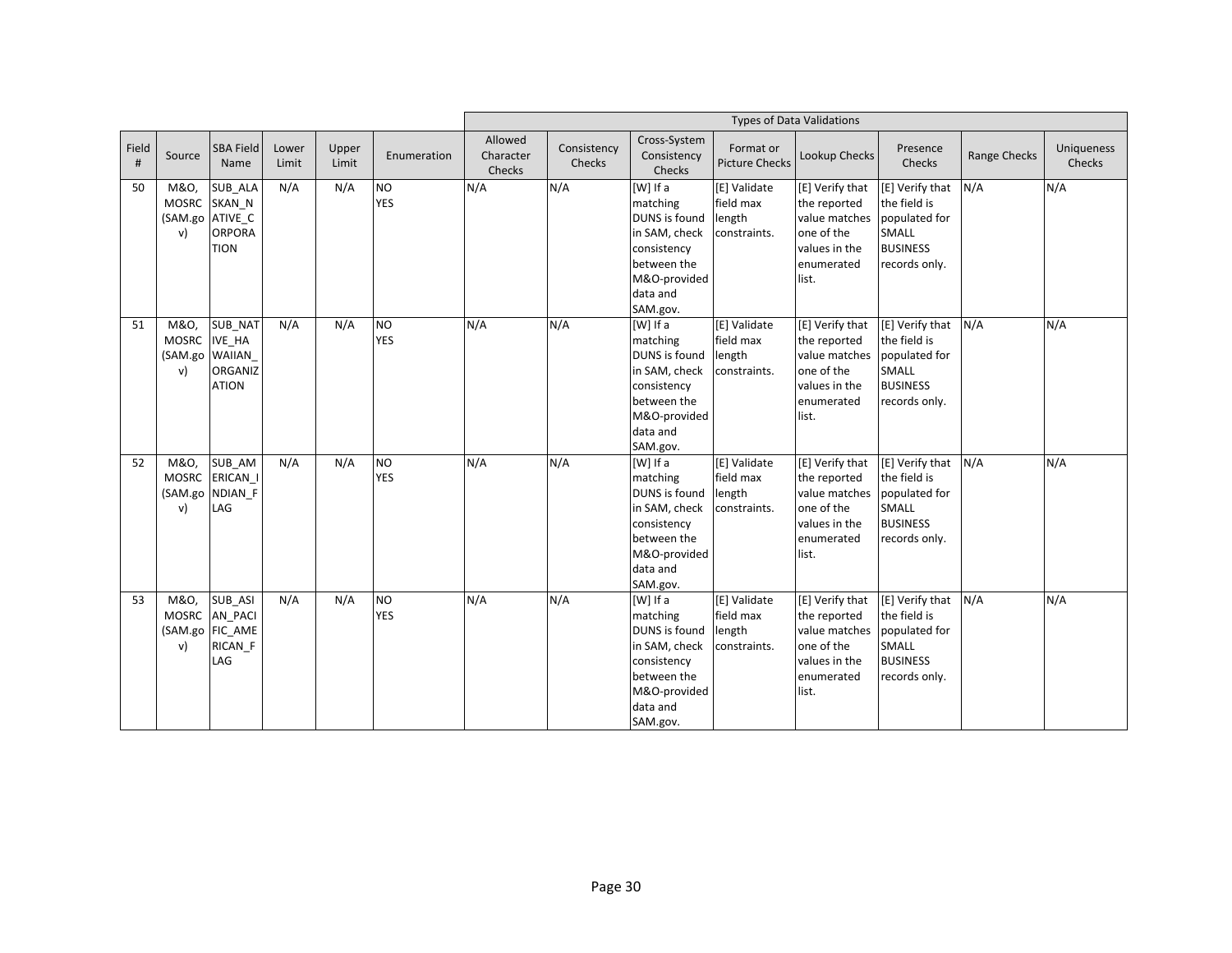|            |                                                        |                                                              |                |                |                         | <b>Types of Data Validations</b> |                                                                     |                                                                                                                              |                                                     |                                                                                                                        |                                                                                                      |              |                             |
|------------|--------------------------------------------------------|--------------------------------------------------------------|----------------|----------------|-------------------------|----------------------------------|---------------------------------------------------------------------|------------------------------------------------------------------------------------------------------------------------------|-----------------------------------------------------|------------------------------------------------------------------------------------------------------------------------|------------------------------------------------------------------------------------------------------|--------------|-----------------------------|
| Field<br># | Source                                                 | <b>SBA Field</b><br>Name                                     | Lower<br>Limit | Upper<br>Limit | Enumeration             | Allowed<br>Character<br>Checks   | Consistency<br>Checks                                               | Cross-System<br>Consistency<br>Checks                                                                                        | Format or<br><b>Picture Checks</b>                  | Lookup Checks                                                                                                          | Presence<br>Checks                                                                                   | Range Checks | <b>Uniqueness</b><br>Checks |
| 54         | M&O,<br>v)                                             | SUB_BLA<br>MOSRC CK_AME<br>(SAM.go RICAN_F<br>LAG            | N/A            | N/A            | <b>NO</b><br><b>YES</b> | N/A                              | N/A                                                                 | [W] If a<br>matching<br>DUNS is found<br>in SAM, check<br>consistency<br>between the<br>M&O-provided<br>data and<br>SAM.gov. | [E] Validate<br>field max<br>length<br>constraints. | [E] Verify that<br>the reported<br>value matches<br>one of the<br>values in the<br>enumerated<br>list.                 | [E] Verify that<br>the field is<br>populated for<br>SMALL<br><b>BUSINESS</b><br>records only.        | N/A          | N/A                         |
| 55         | M&O,<br><b>MOSRC</b><br>(SAM.go MERICA<br>v)           | SUB_HIS<br>PANIC A<br>N_FLAG                                 | N/A            | N/A            | <b>NO</b><br><b>YES</b> | N/A                              | N/A                                                                 | [W] If a<br>matching<br>DUNS is found<br>in SAM, check<br>consistency<br>between the<br>M&O-provided<br>data and<br>SAM.gov. | [E] Validate<br>field max<br>length<br>constraints. | [E] Verify that<br>the reported<br>value matches<br>one of the<br>values in the<br>enumerated<br>list.                 | [E] Verify that<br>the field is<br>populated for<br><b>SMALL</b><br><b>BUSINESS</b><br>records only. | N/A          | N/A                         |
| 56         | M&O,<br>v)                                             | SUB_NAT<br>MOSRC IVE_AME<br>(SAM.go RICAN_O<br>WNED_F<br>LAG | N/A            | N/A            | <b>NO</b><br><b>YES</b> | N/A                              | [W] Should be<br>YES if Fields 50, matching<br>51, or 52 is<br>YES. | [W] If a<br>DUNS is found length<br>in SAM, check<br>consistency<br>between the<br>M&O-provided<br>data and<br>SAM.gov.      | [E] Validate<br>field max<br>constraints.           | [E] Verify that<br>the reported<br>value matches<br>one of the<br>values in the<br>enumerated<br>list.                 | [E] Verify that<br>the field is<br>populated for<br>SMALL<br><b>BUSINESS</b><br>records only.        | N/A          | N/A                         |
| 57         | M&O,<br><b>MOSRC</b><br>(SAM.go IAN_AM<br>$\mathsf{v}$ | SUB_SUB<br>CONT AS<br>ER_FLAG                                | N/A            | N/A            | <b>NO</b><br><b>YES</b> | N/A                              | N/A                                                                 | [W] If a<br>matching<br>DUNS is found<br>in SAM, check<br>consistency<br>between the<br>M&O-provided<br>data and<br>SAM.gov. | [E] Validate<br>field max<br>length<br>constraints. | [E] Verify that [E] Verify that<br>the reported<br>value matches<br>one of the<br>values in the<br>enumerated<br>list. | the field is<br>populated for<br><b>SMALL</b><br><b>BUSINESS</b><br>records only.                    | N/A          | N/A                         |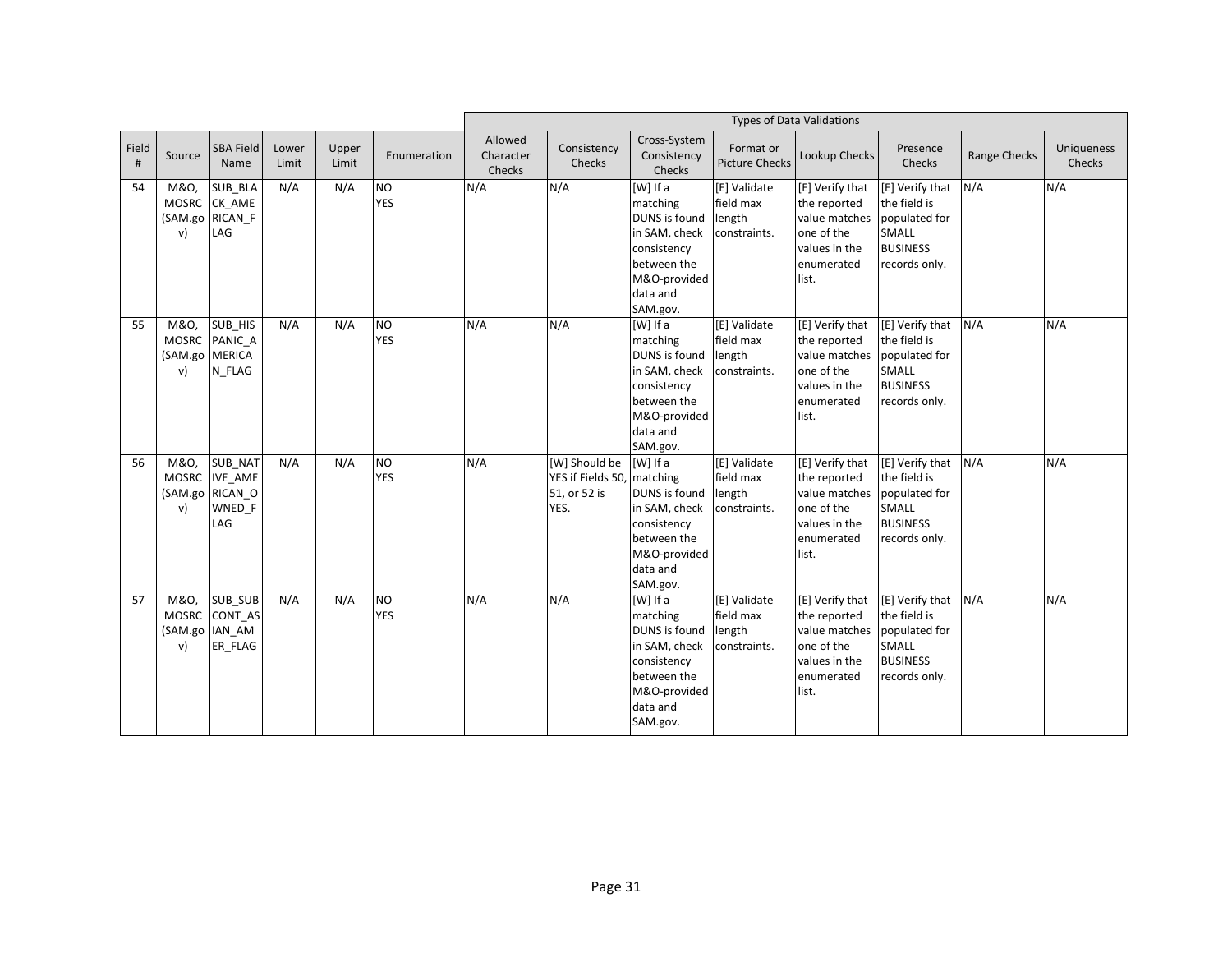|            |                |                                                   |                |                |                                                        |                                | <b>Types of Data Validations</b>                                                                     |                                       |                                                                                                                                   |                                                                                                                                                            |                                                                                                      |              |                             |  |
|------------|----------------|---------------------------------------------------|----------------|----------------|--------------------------------------------------------|--------------------------------|------------------------------------------------------------------------------------------------------|---------------------------------------|-----------------------------------------------------------------------------------------------------------------------------------|------------------------------------------------------------------------------------------------------------------------------------------------------------|------------------------------------------------------------------------------------------------------|--------------|-----------------------------|--|
| Field<br># | Source         | <b>SBA Field</b><br>Name                          | Lower<br>Limit | Upper<br>Limit | Enumeration                                            | Allowed<br>Character<br>Checks | Consistency<br>Checks                                                                                | Cross-System<br>Consistency<br>Checks | Format or<br><b>Picture Checks</b>                                                                                                | Lookup Checks                                                                                                                                              | Presence<br>Checks                                                                                   | Range Checks | <b>Uniqueness</b><br>Checks |  |
| 58         |                | SHARE E<br><b>XTERNAL</b><br><b>FLAG</b>          | N/A            | N/A            | <b>NO</b><br><b>YES</b><br><b>HOLD</b>                 | N/A                            | N/A                                                                                                  | N/A                                   | [E] Validate<br>field max<br>length<br>constraints.                                                                               | [E] Verify that<br>the reported<br>value matches<br>one of the<br>values in the<br>enumerated<br>list.                                                     | [E] Verify that<br>the field is<br>populated for<br><b>SMALL</b><br><b>BUSINESS</b><br>records only. | N/A          | N/A                         |  |
| 59         |                | <b>SUBCON</b><br>TRACT B<br>ASE_FLA               | N/A            | N/A            | <b>NO</b><br><b>YES</b>                                | N/A                            | N/A                                                                                                  | N/A                                   | [E] Validate<br>field max<br>length<br>constraints.                                                                               | [E] Verify that<br>the reported<br>value matches<br>one of the<br>values in the<br>enumerated<br>list.                                                     | [E] Verify that<br>the field is<br>populated for<br><b>SMALL</b><br><b>BUSINESS</b><br>records only. | N/A          | N/A                         |  |
| 60         | <b>M&amp;O</b> | SUB_PRI<br><b>NCIPAL</b><br><b>UNSPSC</b><br>CODE | $\Omega$       |                | 0000000 99999999 PUBLISHED LIST<br>OF UNSPSC<br>CODES. | N/A                            | [E] The<br><b>UNSPSC Code</b><br>must match<br>the UNSPSC<br>Description<br>(populated by<br>MOSRC). | N/A                                   | [E] If present,<br><b>UNSPSC code</b><br>must be fully<br>qualified (e.g. 8 the valid<br>digits) in<br><b>NNNNNNNN</b><br>format. | [E] If present,<br>the value must the field itself<br>match one of<br>UNSPSC codes. be populated.<br>Note: UNSPSC<br>codes may be<br>updated over<br>time. | [E] Verify that<br>is present. It is<br>not required to                                              | N/A          | N/A                         |  |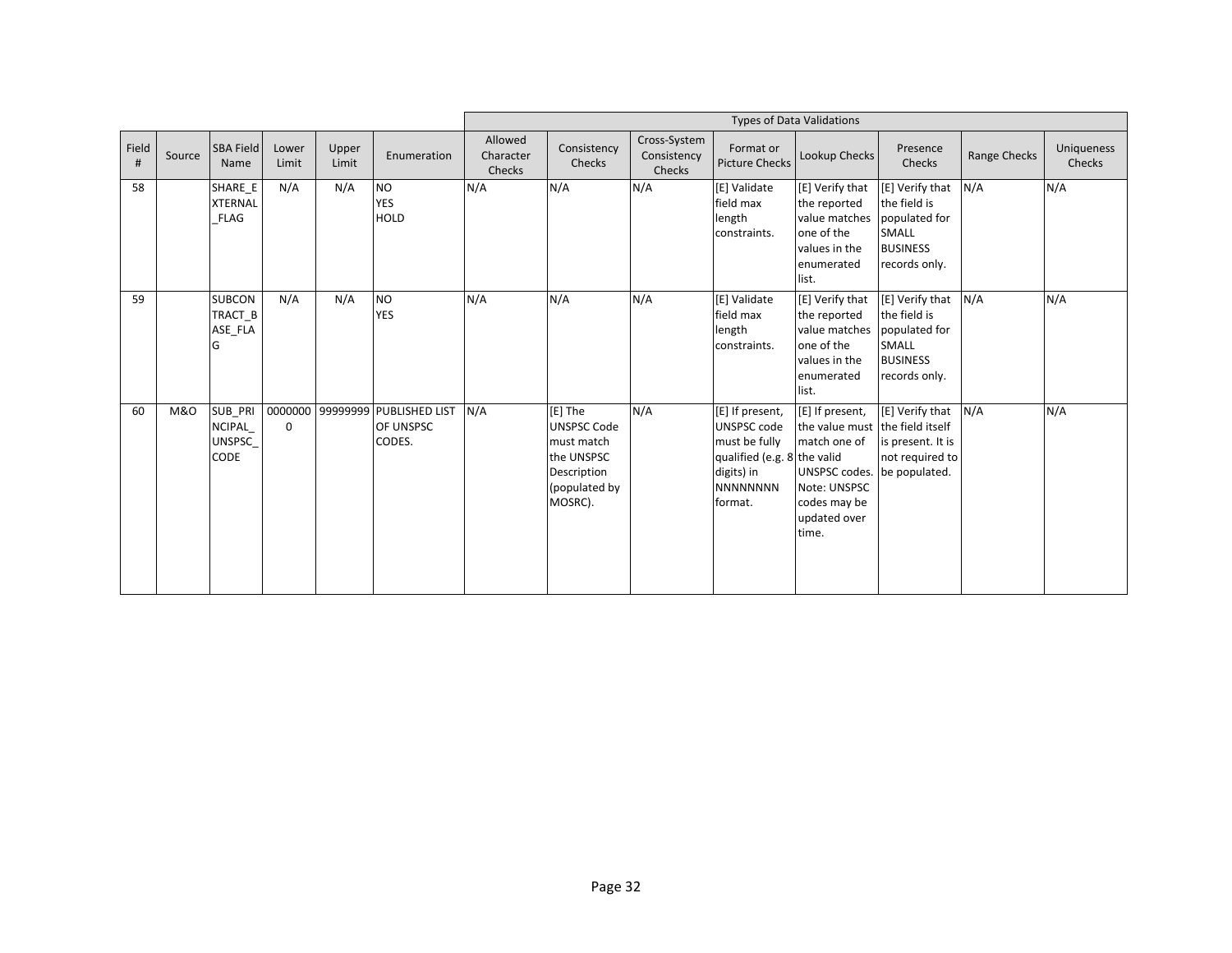# <span id="page-32-0"></span>**APPENDIX B: NAICS INDUSTRY SECTORS 42, 44, & 45 GUIDANCE**

## **Title**

Alternative to using North American Industry Classification System codes for industry sectors 42—Wholesale Trade; 44/45—Retail Trade by Department of Energy prime contractors

The following guidance is for use by DOE prime contractors having subcontracting opportunities for supplies that may be fulfilled by vendors in the wholesale or retail trades. The information will address:

- Existing subcontracts awarded using NAICS industry sectors 42, 44, and 45
- Future subcontracts for supplies usually provided by wholesalers or retailers
- Direction to wholesaler and retailers concerning NAICS size representations and certifications either in writing or in SAM.gov

## **References/Notes**

- 13 CFR 121.201, Industry Sectors 42, 44 and 45 footnote -- (These NAICS codes shall not be used to classify Government acquisitions for supplies. They also shall not be used by Federal Government contractors when subcontracting for the acquisition for supplies. The applicable manufacturing NAICS code shall be used to classify acquisitions for supplies. A Wholesale Trade or Retail Trade business concern submitting an offer or a quote on a supply acquisition is categorized as a nonmanufacturer and deemed small if it has 500 or fewer employees and meets the requirements of 13 CFR 121.406.)
- Limitations on Subcontracting (FAR 52.219-14) and nonmanufacturer rule (FAR 19.001/13 CFR 121.406) does not apply to subcontracts.

## **Existing Subcontracts**

Be advised that for these existing contracts small business credit should not be reported in the Electronic Subcontracting Reporting System (eSRS) or, for Management & Operating (M&O) contractors, into the Management and Operating Subcontract Reporting Capability (MOSRC).

Note: Prime contractors with awarded subcontracts using wholesale or retail trade NAICS codes will likely receive a negative finding during an SBA Small Business Compliance Review IAW SBA Standard Operating Procedure, SOP 60 03 6, Subcontracting Assistance Program.

## **Future Subcontracts**

For future product (not services) subcontracting requirements that can be fulfilled through wholesaler and/or retailer business concerns, the prime contractor will cite in the solicitation the most applicable manufacturing NAICS code or codes to classify acquisitions for supplies. Manufacturing codes are found at 13 CFR 121.201, Sectors 31 through 33. The subcontract solicitation will reflect the employee size standard for the most applicable code (e.g., 500, 750, 1000, etc.).

Prime contractors will first determine if one manufacturing NAICS code is predominate for the requirement – that is, 50 percent or more of the supplies can be attributed to a single code. If yes, use that code even if other supplies in the requirement fall under other codes.

If a supplies requirement does not have a predominate NAICS code, however, the supplies fall under a single manufacturing subsector, the solicitation should identify the generic code for that subsector. For example, a requirement for Nonmetallic Mineral Product Manufacturing may cover Flat Glass Manufacturing (327211) – 1000 employees; Glass Container Manufacturing (327213) – 1,250 employees; and Glass Product Manufacturing